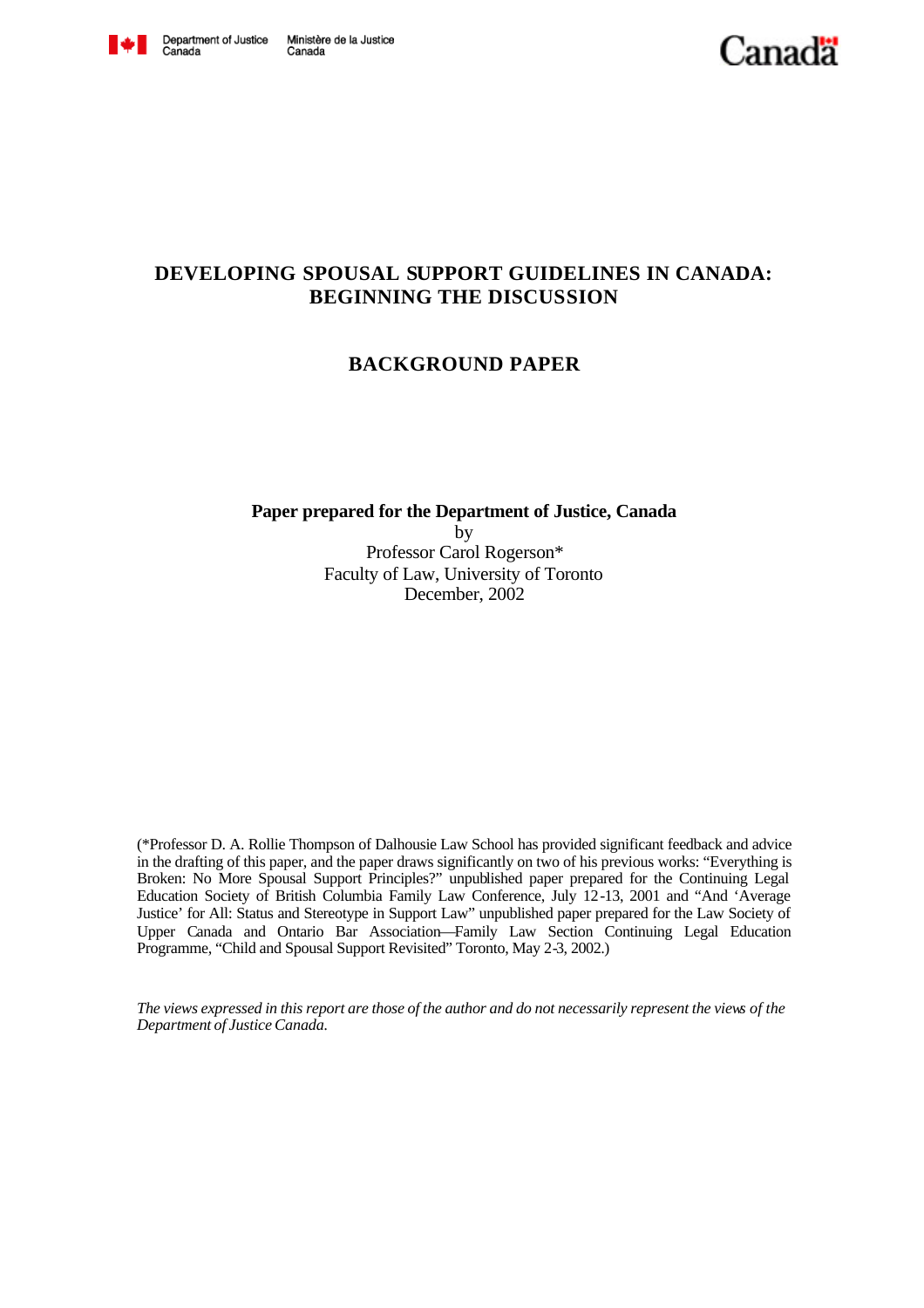# **CONTENTS**

| E. Quantum is the "Wildcard", but Some Patterns are Emerging13                 |  |
|--------------------------------------------------------------------------------|--|
|                                                                                |  |
|                                                                                |  |
| A. Traditional Spousal Support: Status and Fault; The Promise of a Pension for |  |
|                                                                                |  |
| B. Modern Spousal Support: The Challenge of Finding New Theories17             |  |
|                                                                                |  |
| D. Compensation for Economic Loss; Forgone Careers and Loss of                 |  |
|                                                                                |  |
|                                                                                |  |
| (a) Income Sharing Model I: sharing of marital gains; compensation             |  |
| for contributions and advantages; marital partnership24                        |  |
| (b) Income Sharing Model II: recognizing marital interdependency,              |  |
| transition payments, marriage as a community, merger over time 26              |  |
|                                                                                |  |
|                                                                                |  |
|                                                                                |  |
|                                                                                |  |
| F. Basic Social Obligation: the Income Security Model of Spousal Support29     |  |
|                                                                                |  |
| H. Drawing Together the Strands: Where Does the Theory Take Us? 32             |  |
|                                                                                |  |
|                                                                                |  |
| 1. The California Guidelines—Santa Clara County36                              |  |
|                                                                                |  |
|                                                                                |  |
|                                                                                |  |
|                                                                                |  |
| (b) Marital duration claim for loss of marital standard of living44            |  |
| (c) Primary care-giver claim for loss of earning capacity46                    |  |
|                                                                                |  |
|                                                                                |  |
|                                                                                |  |
|                                                                                |  |
| C. Drawing Together the Strands: Some Basic Issues About Structuring           |  |
|                                                                                |  |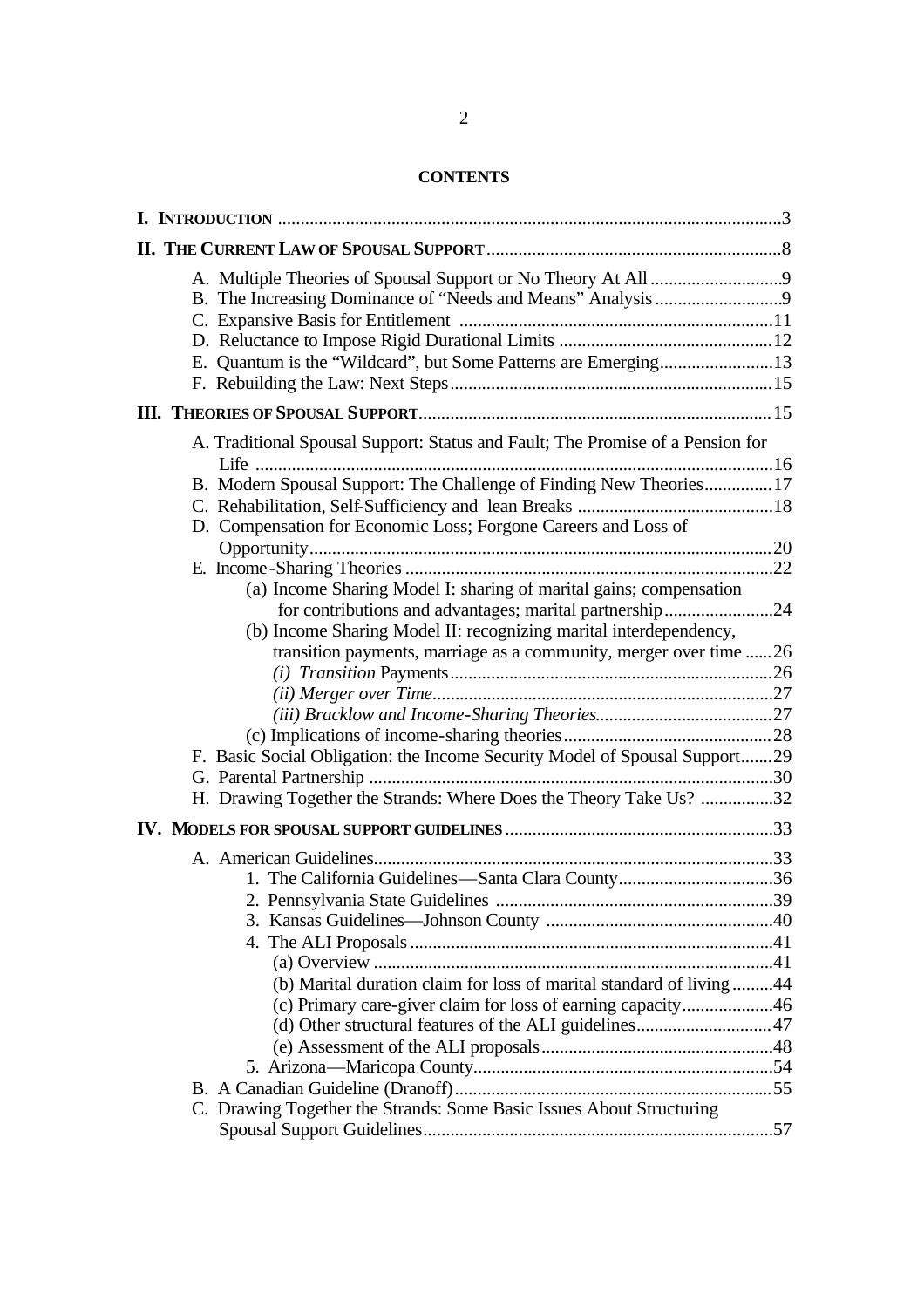| VI. BUILDING CANADIAN SPOUSAL SUPPORT GUIDELINES FROM THE GROUND UP: |  |
|----------------------------------------------------------------------|--|
|                                                                      |  |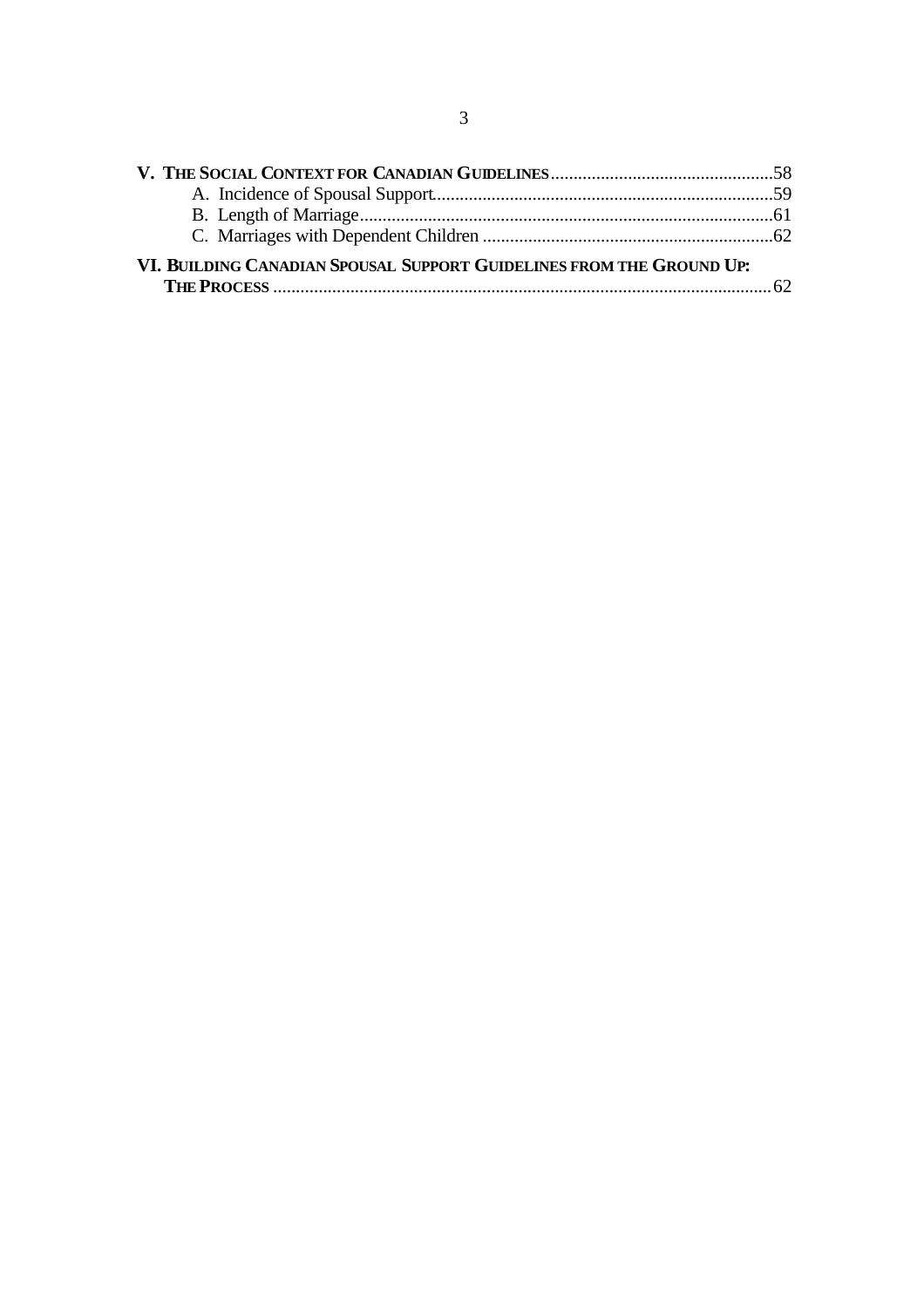### **I. INTRODUCTION**

Across the country, continuing legal education programs on spousal support draw record numbers. At the National Family Law Program in Kelowna in July of 2002 any session dealing with the topic of spousal support was scheduled in the Grand Ballroom and the room was full throughout the day. Lawyers and judges appear desperate for guidance in what has emerged as one of the most difficult areas in current practice. Media coverage of judicial decisions awarding spousal support in the face of a final release in a separation agreement unleashes unending debate about the appropriateness of long-term support obligations. The law of spousal support is confused, uncertain and controversial.

Responding to concerns expressed by lawyers and judges, the federal Department of Justice has decided to initiate a discussion about the possibility of bringing more certainty and predictability into the current law of spousal support. More specifically, the Justice project will facilitate discussions focusing on the possibility of developing guidelines that would assist in the determination of spousal support in individual cases. In short, the project is about moving towards spousal support guidelines.

Any talk of spousal support guidelines evokes the model of the current child support guidelines. Such analogies are not necessarily appropriate. As will be discussed in more detail below, there are many different ways to structure spousal support guidelines and many different ways of conceiving the scope of such guidelines. There is a question, for example, of whether guidelines should only be used to assist in the determination of quantum, or whether they might also provide guidance on issues of duration and even entitlement. There are questions of whether there should be different guidelines for different kinds of fact situations or whether the goal should be a single set of guidelines that would be of more general application. There are also questions about the form of guidelines—whether they should be legislated or informal. And about their force—whether they should be advisory or presumptive.

However, in the context of this paper, which is background document for the Justice project, what any move to guidelines does envision is some degree of reliance on a mathematical formula to determine the portion of spousal income that will be shared after marriage breakdown. More specifically, the paper lays the groundwork for exploring the possibility of developing guidelines based on a methodology of "income sharing", whereby spousal support would be determined as a percentage of the income difference between the spouses, with the appropriate percentage to be determined by an array of relevant factors, including length of marriage and the presence or absence of children.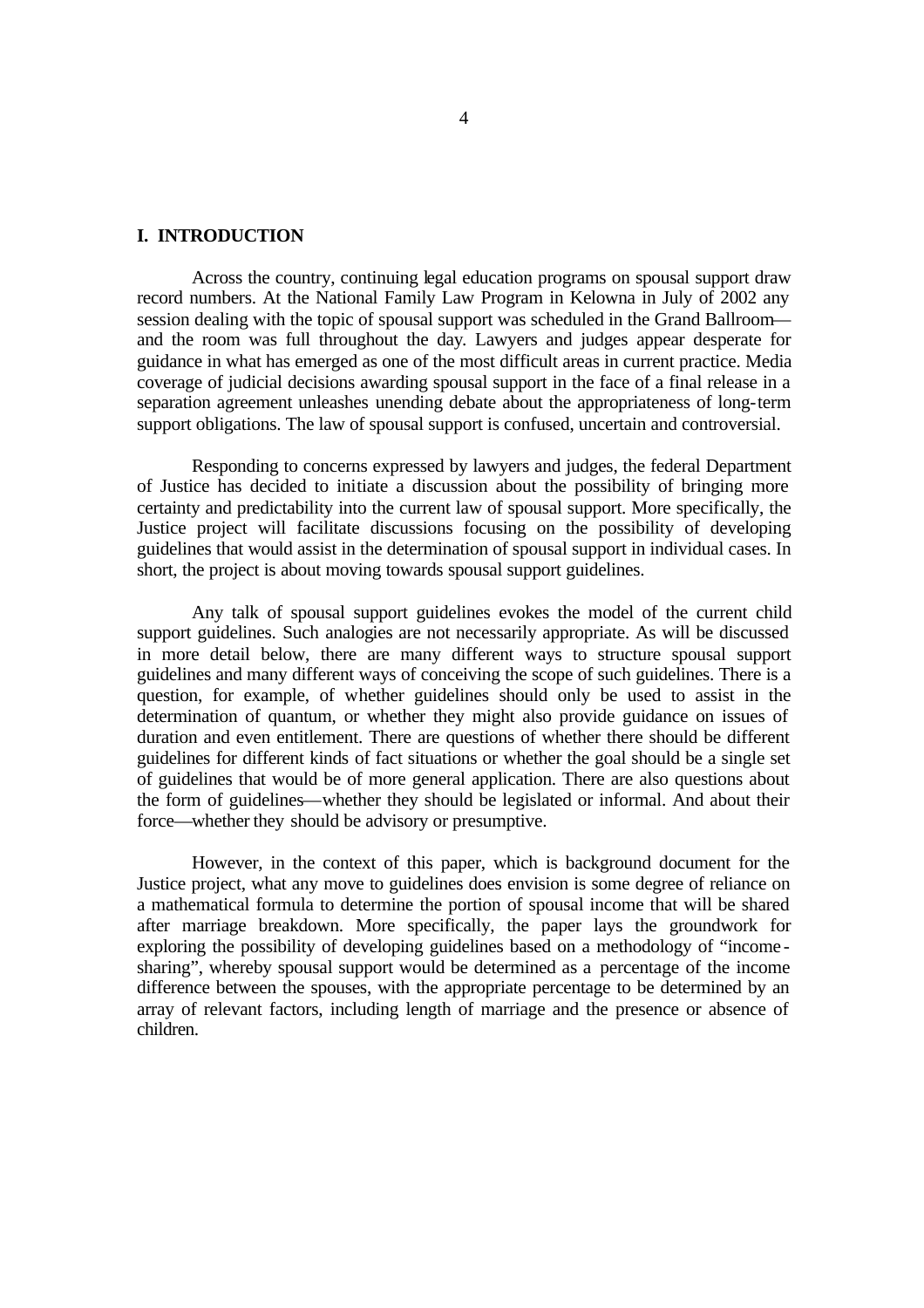The Justice project springs from the perception that our current law of spousal support, which has developed under the statutory framework of the *Divorce Act*<sup>1</sup> as interpreted by a series of leading judgments by the Supreme Court of Canada (specifically *Moge<sup>2</sup>* and *Bracklow<sup>3</sup>* ) is excessively discretionary, creating an unacceptable degree of uncertainty and unpredictability.<sup>4</sup> Similar fact situations can generate a wide variation in results. Individual judges are provided with little concrete guidance in determining spousal support outcomes and their subjective perceptions of fair outcomes play a large role in determining the spousal support ultimately ordered. Lawyers in turn have difficulty predicting outcomes, thus impeding their ability to advise clients and to engage in cost-effective settlement negotiations. And for those without legal representation or in weak bargaining positions, support claims may simply not be pursued. More generally, the uncertainty and unpredictability that pervades the law of spousal support serves to cast doubt upon the fairness of the outcomes, thus undermining the legitimacy of the spousal support obligation. The widely differing understandings of the nature of the spousal support obligation that are currently in play generate concerns about unfair outcomes at both ends of the spectrum—in some cases awards may be too high, and in others too low.

Somewhat similar concerns about a lack of consistency and predictability in the area of child support led, in 1997, to the enactment of child support guidelines, $\frac{5}{9}$  which have been largely successful in meeting their goals.<sup>6</sup> The question thus arises whether a

<sup>2</sup> *Moge v. Moge*, [1992] 3 S.C.R. 813.

 $\overline{a}$ 

3 *Bracklow v. Bracklow*, [1999] 1 S.C.R. 420.

4 For elaboration of this theme see Carol Rogerson, "Spousal Support Post-*Bracklow*: The Pendulum Swings Again?" (2001), 19 Can. Fam. L. Q. 185 and D.A. Rollie Thompson, "Everything is Broken: No More Spousal Support Principles?" unpublished paper prepared for the Continuing Legal Education Society of British Columbia Family Law Conference, July 12-13, 2001.

 $<sup>5</sup>$  In addition to uncertainty, another perceived problem with child support awards, to which the</sup> guidelines were a response, was a sense that they were in general too low. As will be discussed further below, this "fairness" concern is more complex in the spousal support context, with concerns in the current environment both of awards that are in some cases too high and in others, too low.

<sup>6</sup> See the recent five-year review of the Federal Child Support Guidelines: Department of Justice, Canada, *Children Come First: A Report to Parliament Reviewing the Provisions and Operation of the Federal Child Support Guidelines* (May, 2002), which concludes that the guidelines have achieved their goal of making child support awards more consistent and predictable. The fairness of awards under the guidelines is a more complicated matter to assess. The Department of Justice concludes that the awards are perceived as being fair, but this remains a more contentious issue. Indeed, as will be discussed further below, some of the failures of child support in covering the full range of costs associated with the rearing of children create spillover effects in spousal support.

<sup>&</sup>lt;sup>1</sup> R.S.C. 1985, c. 3 ( $2<sup>nd</sup>$  Supp.). Although the explicit focus of this paper is on spousal support determinations under the federal *Divorce Act*, similar conclusions could be drawn about determinations of spousal support under provincial legislation. In general, despite some differences in statutory language, the interpretation of provincial spousal support statutes has been guided by the same basic principles, as articulated by the Supreme Court of Canada, that guide determinations under the *Divorce Act*.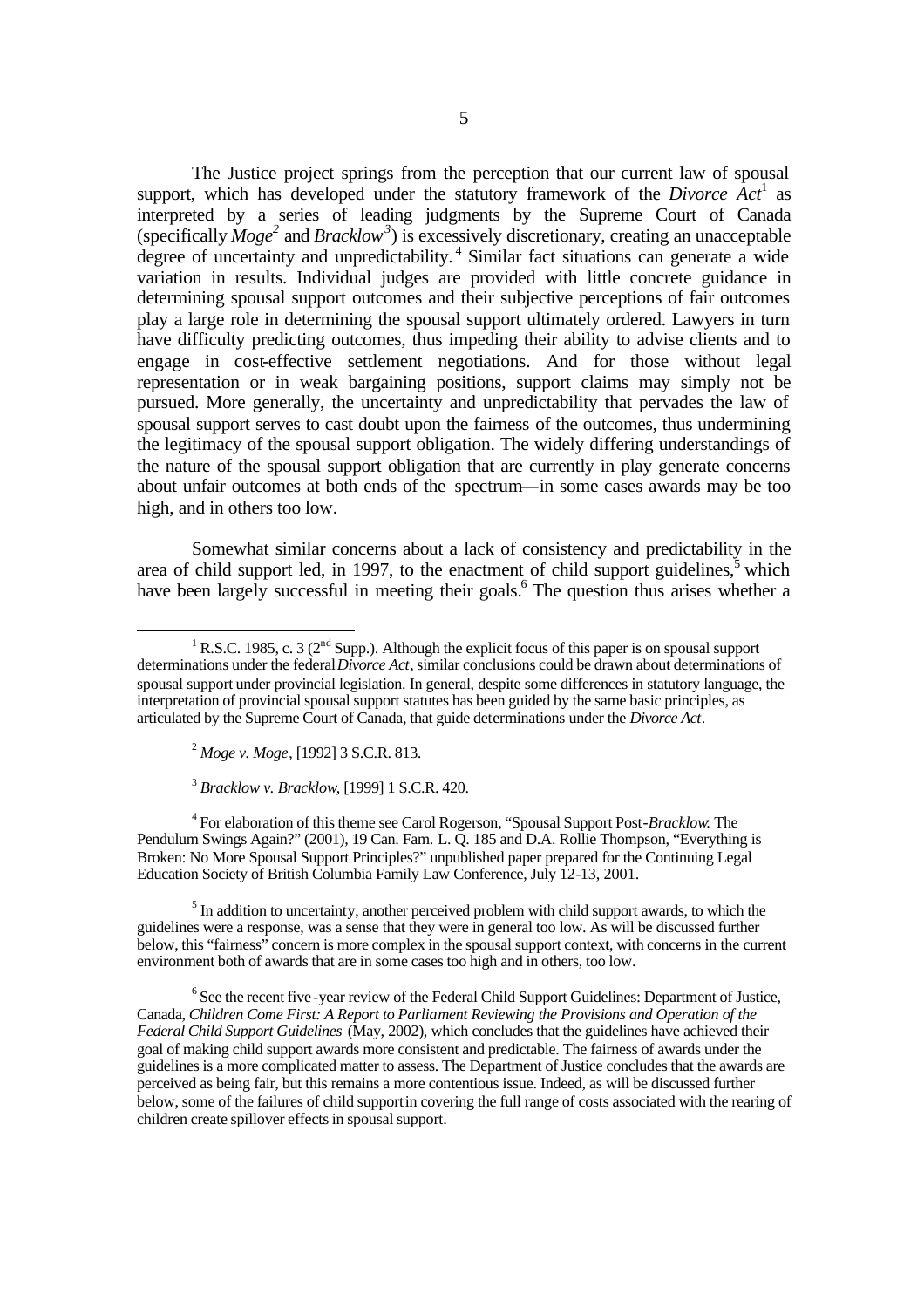similar solution might now be appropriate in the area of spousal support. It is readily acknowledged that the exercise of developing guidelines for spousal support is much more difficult than for child support. The very basis of the spousal support obligation is more controversial and spousal support is understood to serve a wider array of objectives.

In the current structure of family law in Canada, spousal support is the last bastion of discretion, providing an opportunity to do "global economic justice" on the facts of a particular case after taking into account awards under the relatively rigid and formulaic schemes of matrimonial property and child support. As the residual economic remedy, spousal support often ends up adjusting for deficiencies in the other remedies. In the past, when the possibility of spousal support guidelines has been considered, Canadian commentators have generally concluded that this loss of flexibility would be detrimental to the family law system and that it would be impossible to draft guidelines with sufficient flexibility to respond to the diversity of marriages and the multiple objectives of spousal support.<sup>7</sup> The disadvantages of guidelines have generally been found to outweigh any advantages in terms of efficient dispute resolution.

However, a reconsideration of spousal support guidelines may now be appropriate. Child support guidelines, with their formulaic approach to the assessment of child support based upon general estimates of the cost of raising children, have accustomed us both to the notion of aiming for "average" rather than individualized justice and the general philosophy of income sharing after divorce.<sup>8</sup> In addition, the rising costs of litigation have put individualized justice beyond the reach of most spouses even middle-class clients.

As well, the law of spousal support has become even more unstructured and discretionary over time, particularly in the wake of *Bracklow*. These developments have undermined the faith that may have been prevalent even five years ago that a principled approach to spousal support was developing through judicial interpretation of the legislation. It is one thing to argue that the law of spousal support needs the flexibility to respond to different fact situations; another to try to defend markedly different outcomes on similar facts, which is now the case. And finally, some of the recent conceptual shifts in the understanding of spousal support, specifically a resurgence of "needs and means" analysis in the post-*Bracklow* world may have rendered the area more appropriate for the

j

<sup>&</sup>lt;sup>7</sup> See for example the study prepared for the Department of Justice, Canada by Danreb Inc., *Spousal and Child Support Guidelines* , October, 1988 (principal researcher: Julien Payne). This study was discussed and relied upon by the Alberta Law Reform Institute in recommending against adoption of a "fixed formula" for the determination of spousal support; see Alberta Law Reform Institute, *Family Law Project: Spousal Support* (Report for Discussion No. 18.2), October 1998, available at http://www.law.ualberta.ca/alri/ . See also another study prepared for the Department of Justice, Canada by the Canadian Research Institute for Law and the Family, *Options for Reform of the Law of Spousal Support Under the Divorce Act, 1985* (May, 1991) (principal researcher: M.L.(Marnie) McCall).

<sup>&</sup>lt;sup>8</sup> For an elaboration of these arguments see D.A. Rollie Thompson, "And 'Average Justice' for All: Status and Stereotype in Support Law" unpublished paper prepared for the Law Society of Upper Canada and Ontario Bar Association—Family Law Section Continuing Legal Education Programme, "Child and Spousal Support Revisited" Toronto, May 2-3, 2002.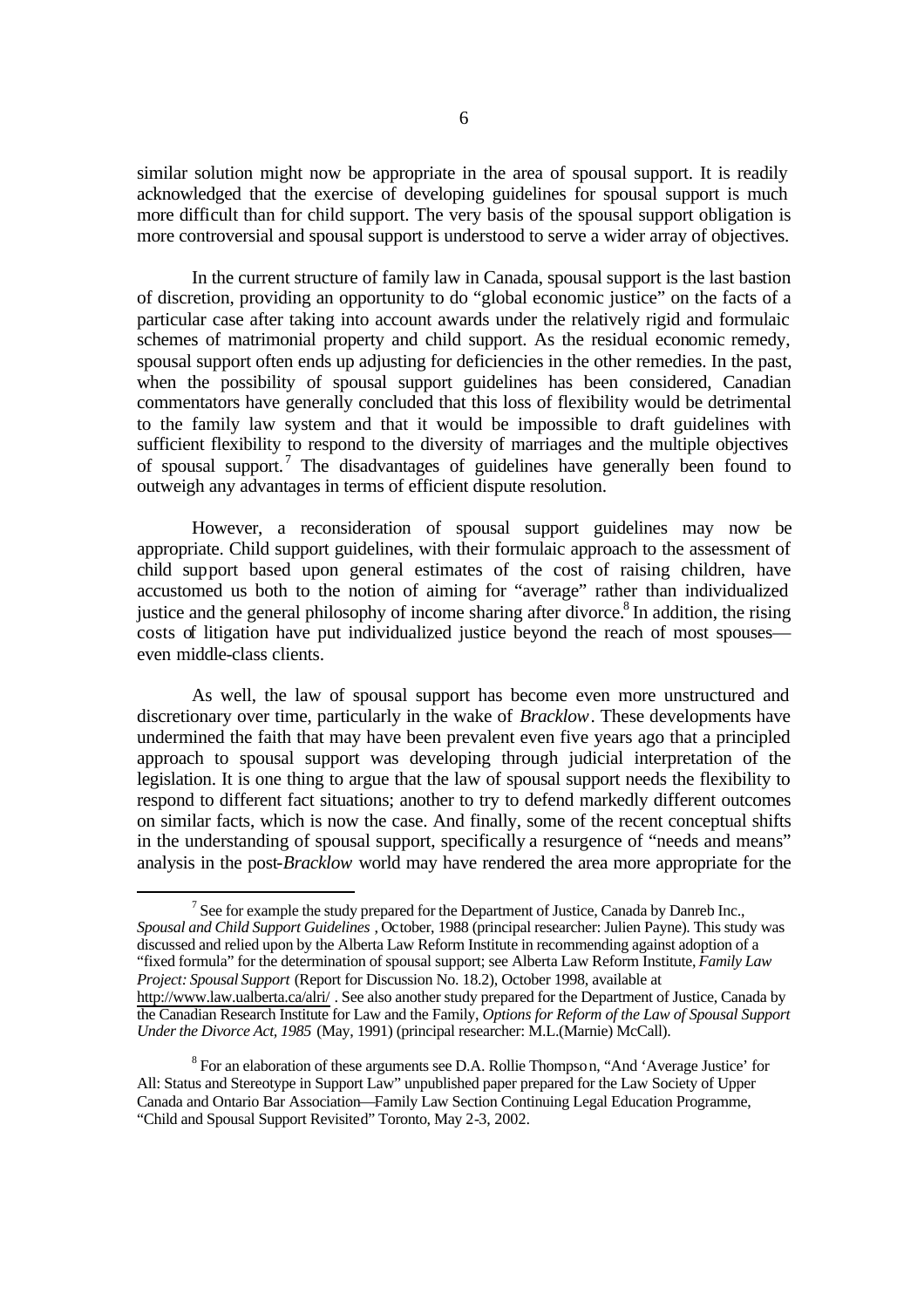introduction of "income -sharing" by means of guidelines. Some recent decisions, such as that of the Ontario Court of Appeal in *Andrews v. Andrews8a*, actually show judges beginning to turn to formulas for the calculation of spousal support.

Some American jurisdictions have experimented with spousal support guidelines for more than a decade, and the influential American Law Institute (ALI), in its massive project dedicated to rethinking the principles of the law of family dissolution, has recommended an approach to spousal support that has a significant formulaic or guideline component.<sup>9</sup> While none of the American guidelines models may in the end be completely appropriate for the Canadian context, they do demonstrate the feasibility in principle of developing some form of spousal support guidelines. The ALI proposal, in particular, also demonstrates that spousal support guidelines can be structured in different ways and can attempt to respond, at least to some extent, to diverse objectives and diverse fact situations, thus meeting some concerns about undue rigidity.

The methodology contemplated in this paper for considering the development of spousal support guidelines is not that of formal legislative reform through which child support guidelines were achieved. The controversial nature of the spousal support obligation suggests that little would be accomplished by opening it up to broad public debate. In the American context, spousal support guidelines have, in general, been the product of bench and bar committees of local bar associations. The guidelines were created with the intention of reflecting local practice and providing a more certain framework to guide settlement negotiations.<sup>10</sup>

A somewhat similar process is being proposed here, one which would involve building guidelines "from the ground up." The process would involve bringing together judges and lawyers with an expertise in family law, with the hope that they would be able to work together to articulate informal guidelines based on emerging patterns (or best practices) embedded in current practice. Such guidelines would be expected to operate on an advisory basis only within the existing legislative framework. They would be intended to provide some common starting points for discussion about appropriate spousal support outcomes in different categories of cases.

Any discussion about the development of guidelines is a challenging project that draws together many complex strands of theory and practice. It is the purpose of this document to provide background information on the many "building blocks" of the project.

1

<sup>&</sup>lt;sup>8a</sup> *Andrews v. Andrews* (1999), 50 R.F.L. (4<sup>th</sup>) 1 (Ont. C.A.).

<sup>9</sup> American Law Institute, *Principles of the Law of Family Dissolution: Analysis and Recommendations* (LexisNexis, 2002). The recommendations with respect to spousal support are found in chapter 5, "Compensatory Spousal Payments."

 $10$  The exception is the ALI proposals, which involve a blueprint for legislative reform—although the proposals do leave room for some shaping of the principles to reflect local norms.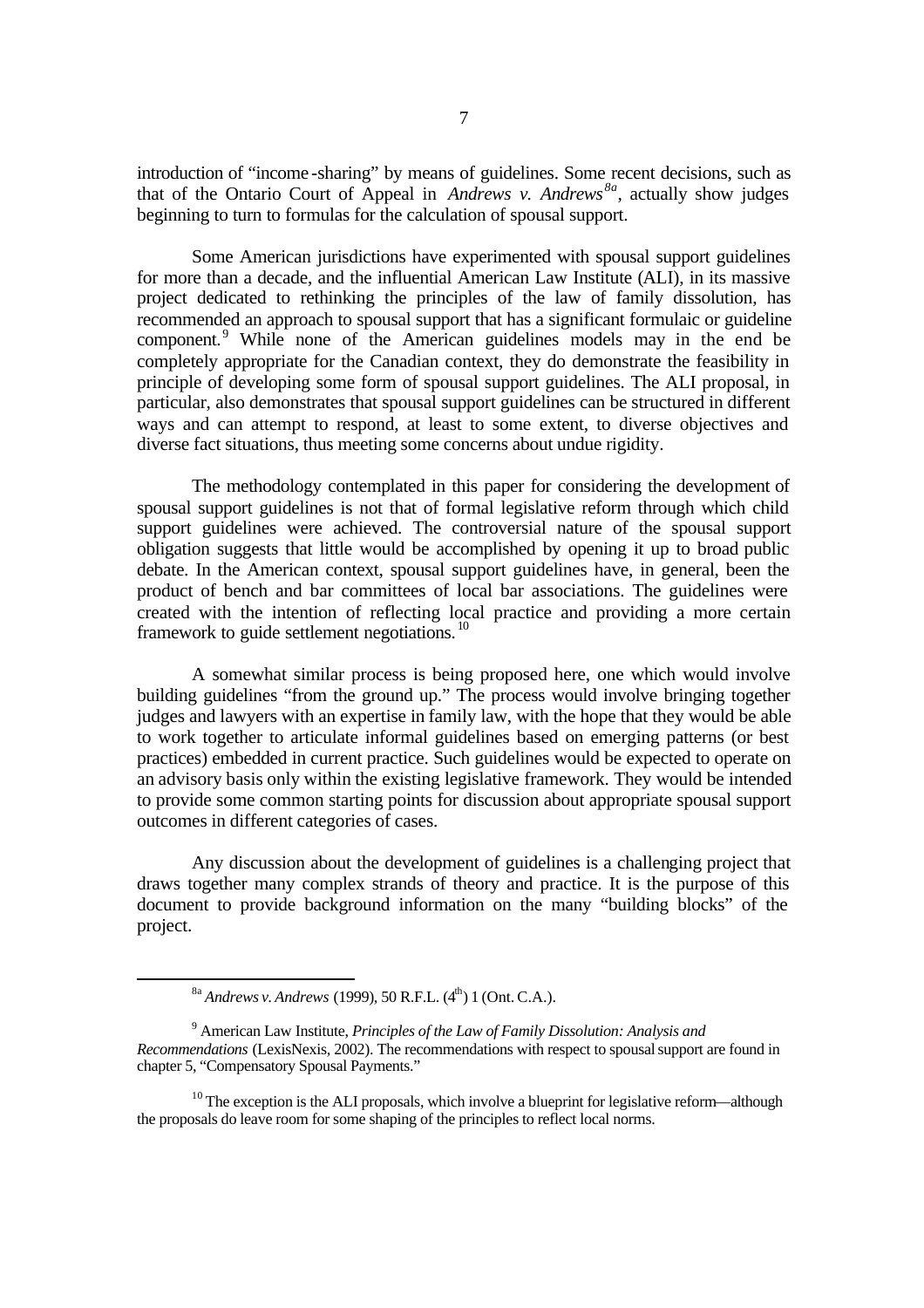Part II of the paper will provide a brief overview of the current law of spousal support law in Canada today. This will serve two purposes. First, it will highlight the problems which have generated the need for guidelines, specifically conceptual confusion combined with an excessive emphasis on the discretionary nature of the decision-making process. The second purpose is to establish the broad framework within which any informal guidelines would be required to operate. Here, of particular significance is the shift in the law towards a "needs and means" analysis. While currently a source of uncertainty and confusion, this shift creates fertile ground for the introduction of income sharing as a methodology for determining spousal support. Indeed, one can find in some of the recent case law, of which the 1999 Ontario Court of Appeal decision in *Andrews* is the leading example, the beginnings of judicial attempts to craft a quasi-formulaic approach to the determination of spousal support based on comparisons of post-divorce net incomes. Not surprisingly, these attempts have arisen in contexts where there are minor children and both child and spousal support are in issue, creating opportunities for the methodology under the child support guidelines to "spill over" into spousal support.

Part III will review the different theories that exist to justify the spousal support obligation, and the implications of each of these theories for developing guidelines. Of particular interest, given the increasing dominance in our case law of a noncompensatory, "needs and means" analysis, will be a set of theories that justify "incomesharing" models of spousal support. The focus on theory in Part III is driven by the conclusion that a major source of the uncertainty in the current law is conceptual confusion. Although this project is ultimately a practical one, rather than a theoretical one, some clarification of the basic principles of spousal support is seen as a necessary step in bringing more structure to the current law.

Part IV of the paper, which moves from theory to practice, examines some spousal support spousal guidelines which have actually been implemented, or in the case of the ALI proposals, which have been drafted with a view to actual implementation. The focus will be on the American experience with spousal support guidelines. The American guidelines, in their specifics, might in the end prove inappropriate for Canada given our different understandings of the nature of the spousal support obligation. But they do illustrate some of the possible ways of structuring guidelines and, at the very least, can assist in identifying the kinds of issues which guidelines need to address. The ALI proposals are of particular interest both because of their comprehensiveness and thoughtfulness, and because of the complexity of the proposed guidelines which recognize different bases for spousal support claims and which attempt to make the extent of the support obligation responsive to a number of factual variations. Much of Part IV is thus devoted to an extensive and detailed examination of the ALI proposals. A Canadian guideline, suggested by Linda Silver Dranoff and used by some lawyers in Ontario, will also be examined. The Dranoff guideline is interesting because its methodology and results are inspired by emerging trends in the Canadian, particularly Ontario, case law reflected by decisions such as *Andrews*—trends which are not part of American law and are therefore not reflected in American guidelines.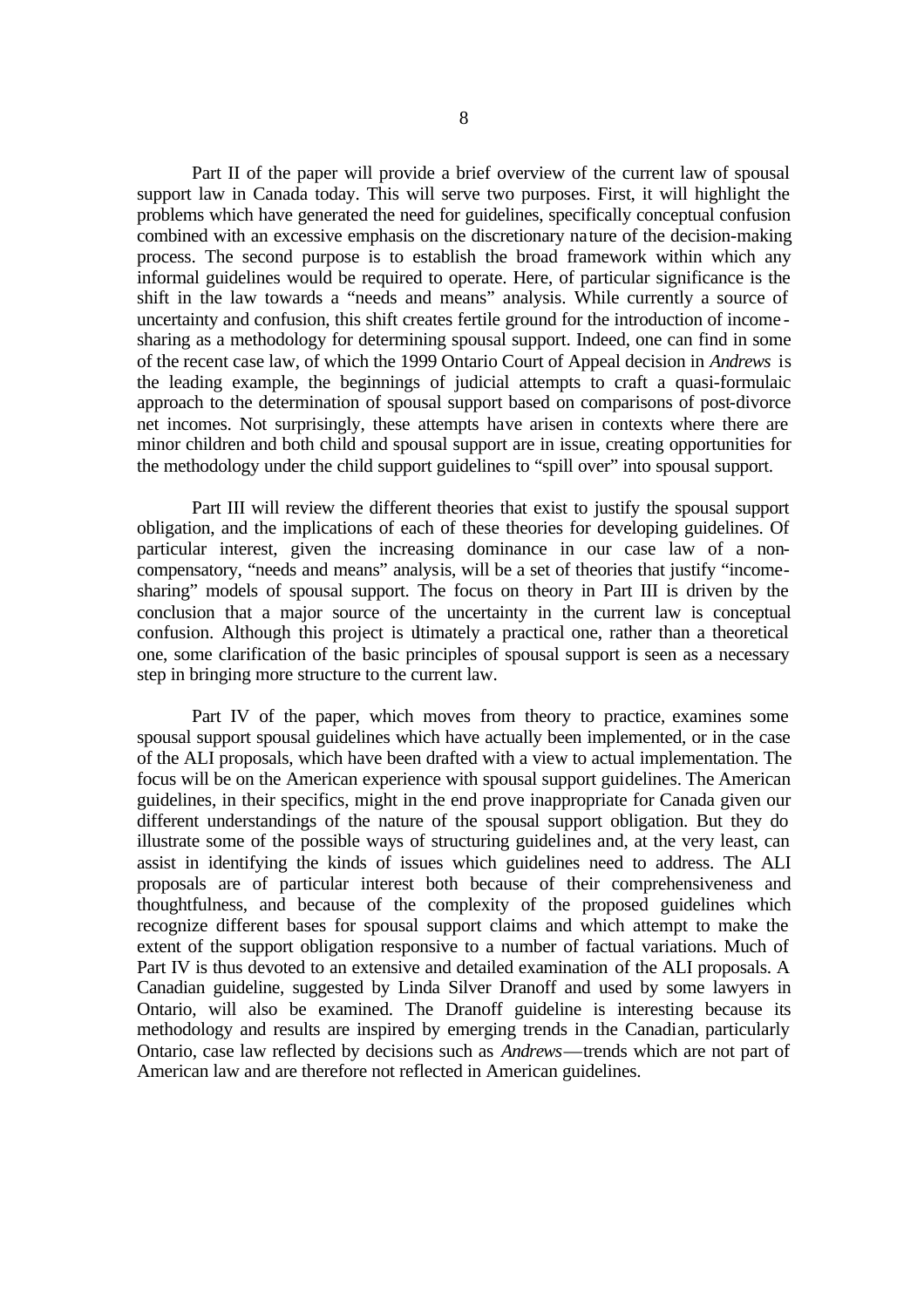Part V will provide some social context for the development and operation of spousal support guidelines. It will review the information available--unfortunately quite limited--about the characteristics of marriages which end in divorce (such as the average duration of marriage and the presence or absence of minor children) and about the actual incidence of spousal support. This will provide useful background information on the context in which spousal support guidelines will operate and allow us to begin to think about the impact of any guidelines that might be proposed.

Part VI of the paper will lay out a process for thinking about the development of spousal support guidelines in Canada. It will discuss in more detail what is entailed in the process of creating informal guidelines which reflect local practice, including the challenges of such a process.

# **II. THE CURRENT LAW OF SPOUSAL SUPPORT**

It is not the purpose of this paper to provide a comprehensive over-view of the current law of spousal support. That has been done elsewhere.<sup>11</sup> Rather this portion of the paper will simply provide a brief overview of some of the main features of the current landscape of spousal support in the post-*Bracklow* world. This will serve two purposes. The first is to highlight the problems which have generated the need for guidelines. The second is to establish the broad framework within which any informal guidelines of the sort being proposed here would be required to operate and to show the ways in which recent developments have created fertile territory for the implementation of guidelines. Of particular interest is a series of recent decisions, best represented by the Ontario Court of Appeal decision in *Andrews*, where informal, judicially-crafted guidelines, are beginning to emerge.

Five central features of the current law have been identified:

- multiple theories of spousal support or no theory at all
- increasing dominance of "needs and means" analysis
- expansive basis for entitlement
- reluctance to impose rigid durational limits
- quantum is the "wildcard," but some patterns are emerging

Each will be discussed briefly in turn.

j

#### **A. Multiple Theories of Spousal Support or No Theory At All**

The current world of spousal support is one of conceptual confusion. Post-*Bracklow* there is no clear sense of what spousal support is about. Expanding on the framework articulated in *Moge*, *Bracklow* not only recognized three different bases for spousal support—compensatory, non-compensatory, and contractual—but left unanswered many questions about the nature of each kind of claim and the interrelationship between the different kinds of support. In particular, the basis for non-

<sup>11</sup> See Rogerson, *supra* note 4 and Thompson, *supra* note 4.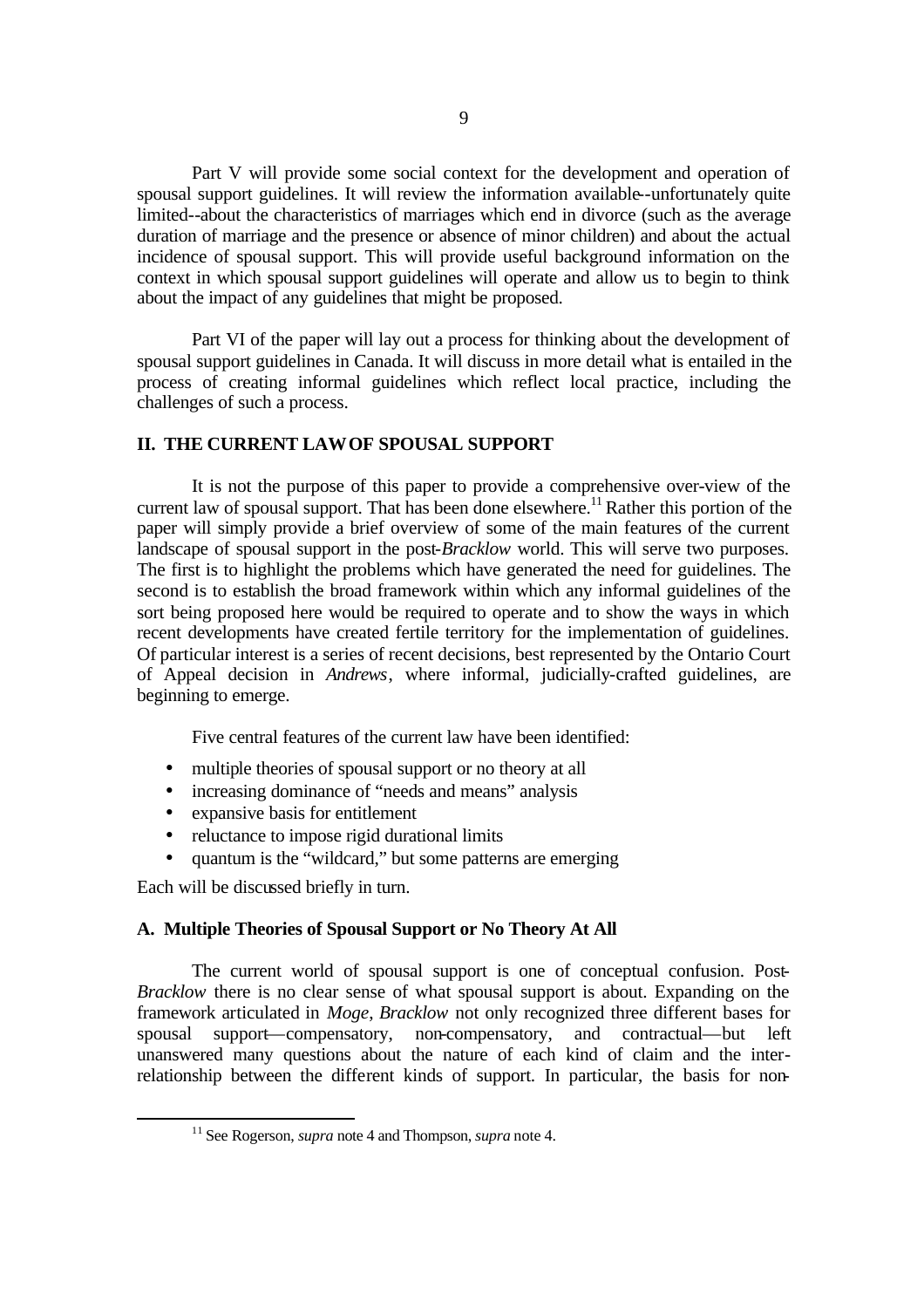compensatory support is hopelessly confused. Taking the view that there is no dominant model or philosophy of spousal support under the *Divorce Act*, the Supreme Court of Canada eschewed any responsibility to provide conceptual structure and guidance, and delegated to trial judges the determination of which kind of support is appropriate on the facts of any particular case.

Numerous variants of compensatory and non-compensatory theories are being drawn upon by individual judges, or no theories at all—for *Bracklow's* vision of spousal support as largely discretionary and fact-driven has introduced a strong anti-theoretical element into the law of spousal support. *Bracklow* has directed energy away from the challenge of developing coherent explanations of the basis of the spousal support obligation. Many judges have been encouraged by *Bracklow* to simply apply very unstructured and often unarticulated norms of "fairness" (which are typically brought to bear in interpreting the vague concept of "need"). As will be argued in the Part III of the paper, which reviews theories of spousal support in more detail, a crucial step in bringing more structure into the law of spousal support will be the clarification of the basic principles which structure the obligation. Part of this process must involve asking the question of whether all of the concepts currently being used to ground the support obligation are theoretically sound.

## **B. The Increasing Dominance of "Needs and Means" Analysis**

In the spousal support trenches, judges and lawyers have responded to the conceptual confusion in the post-*Bracklow* world in one of two ways. Some continue to place primary reliance on the compensatory principle as the primary analytic tool, reserving non-compensatory support as a narrow, residual category for atypical spousal support cases not involving children and with no claims of earning capacity loss. In the majority of cases, however, courts recognize an expansive role for non-compensatory support. In a number of cases both compensatory and non-compensatory bases for any support obligation are recognized, but increasingly claims are analyzed only in noncompensatory terms. We thus see both the merger of compensatory and noncompensatory claims and the increasing dominance of a non-compensatory analysis. Certainly the non-compensatory language of "needs and means" has come to dominate spousal support discourse. These terms have become the primary analytic tools for determining spousal support, even when it is acknowledged that there may be a compensatory component to the award. This has led to a heavy emphasis on individual budgets as the primary determinant of outcomes.

The "needs and means" analysis of spousal support is the source of much of the uncertainty in the current law. "Need" can be understood in many different ways—basic needs, average needs, or those associated with the marital standard of living. An understanding of the purpose of the support obligation is necessary to structure and give content to the idea of need; but in the post-*Bracklow* world such theorizing has become unpopular. The assessment of need has thus become very subjective, interpreted in light of many unarticulated assumptions about the purpose of spousal support. "Needs and means" is not a theory of spousal support—it is a conduit for many different theories.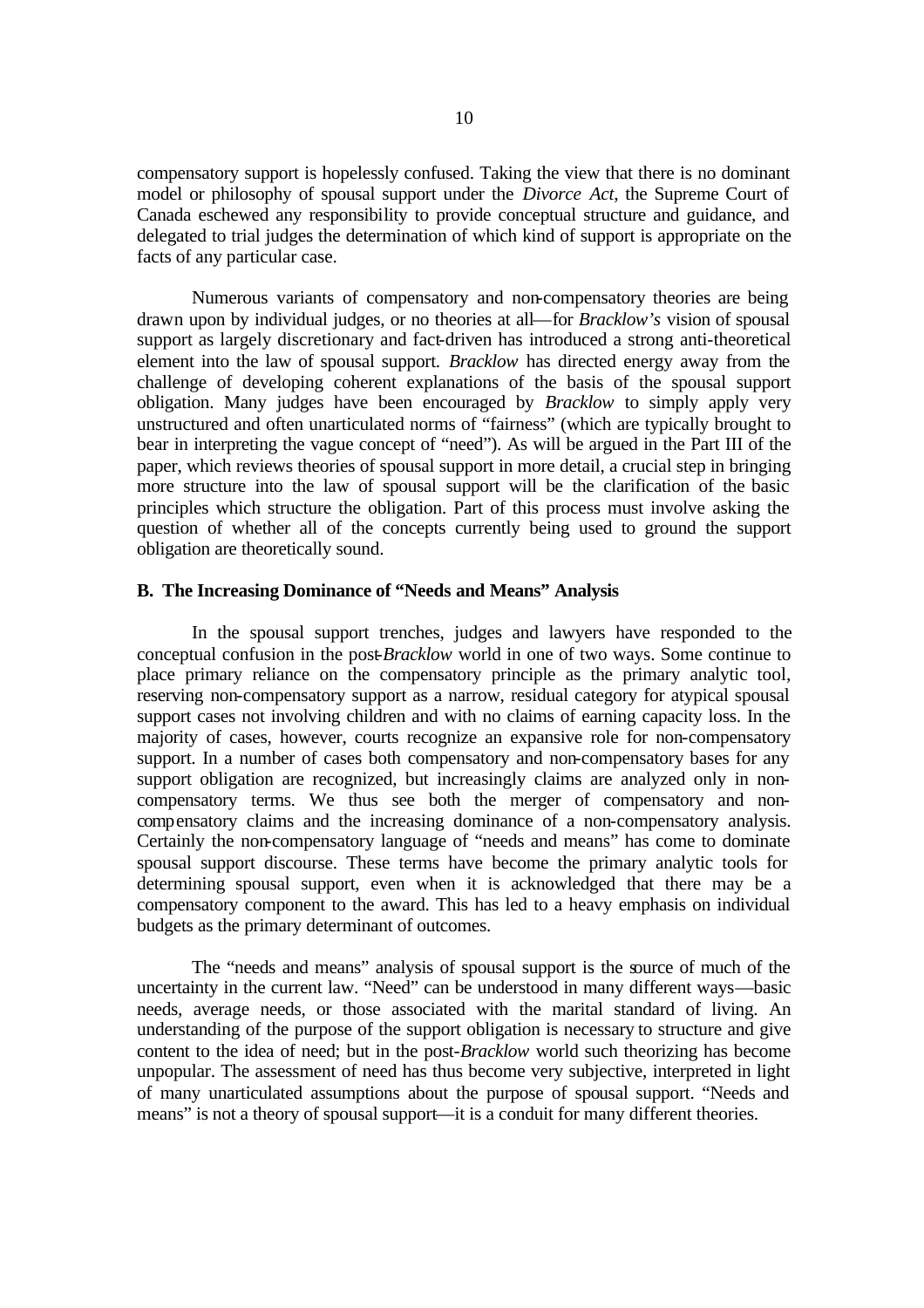The "needs and means" framework has many attractions, particularly from a practical perspective. It avoids the complex issues of evidence and causation raised by a compensatory/economic loss model of spousal support and focuses on what is actually known at the time of the divorce—the parties' incomes and expenses and deficits. It can easily move in the direction of income-sharing, theoretically defensible models of which have been articulated and which will be reviewed in Part III of the paper, below. However, under the current "needs and means" approach, there is no clear conception of the basis for sharing income, and as a result there is a significant risk of the analysis generating results that are unjustifiable.

At one end of the spectrum, the "needs and means" analysis has led in some quarters to a resurgence of the traditional model of spousal support, generating claims for life-long support at the marital standard of living after the breakdown of any marriage, whatever its length or nature, if breakdown will leave the parties in significantly different financial positions. Such a model is theoretically unjustifiable, absent fault, and will only serve in the long run to de-legitimize the spousal support obligation. As will be shown in the review of theories of spousal support in Part III, below, plausible models of income sharing exist, but they all in some way link the support obligation to the length and nature of the marriage or the presence or absence of children. They are not based on the fact of marriage itself or any promise or expectation of support flowing from it.

A more realistic fear is that a "needs and means" framework creates significant opportunities for spousal support to be unjustifiably denied or limited. It is very easy for concepts of need to collapse into notions of basic self-sufficiency. There is thus a risk that spouses may be under-compensated for their child-rearing responsibilities because they have managed to attain a basic level of economic self-sufficiency and to recover from any dependency during the marriage, or alternatively because they have managed to maintain a basic level of self-sufficiency during the marriage.

The move to a "needs and means" framework, while appearing to simplify the law of support around a uniform standard, has actually contributed to its fragmentation given the variety of ways in which need can be interpreted. On one view, the "needs and means" approach may ultimately facilitate the introduction of an income-sharing methodology under guidelines by having shifted the focus of spousal support analysis away from the compensatory concept of loss to that of standard of living. However, it also imposes significant impediments to a move in the direction of guidelines. For "needs and means" involves a highly individualized decision-making process in which budgets play a central role. As under the child-support guidelines, a methodology of incomesharing would eliminate the use of individual budgets. It would also eliminate the whole concept of "need," converting spousal support into an "entitlement" to a share of the other spouse's income.

## **C. Expansive Basis for Entitlement**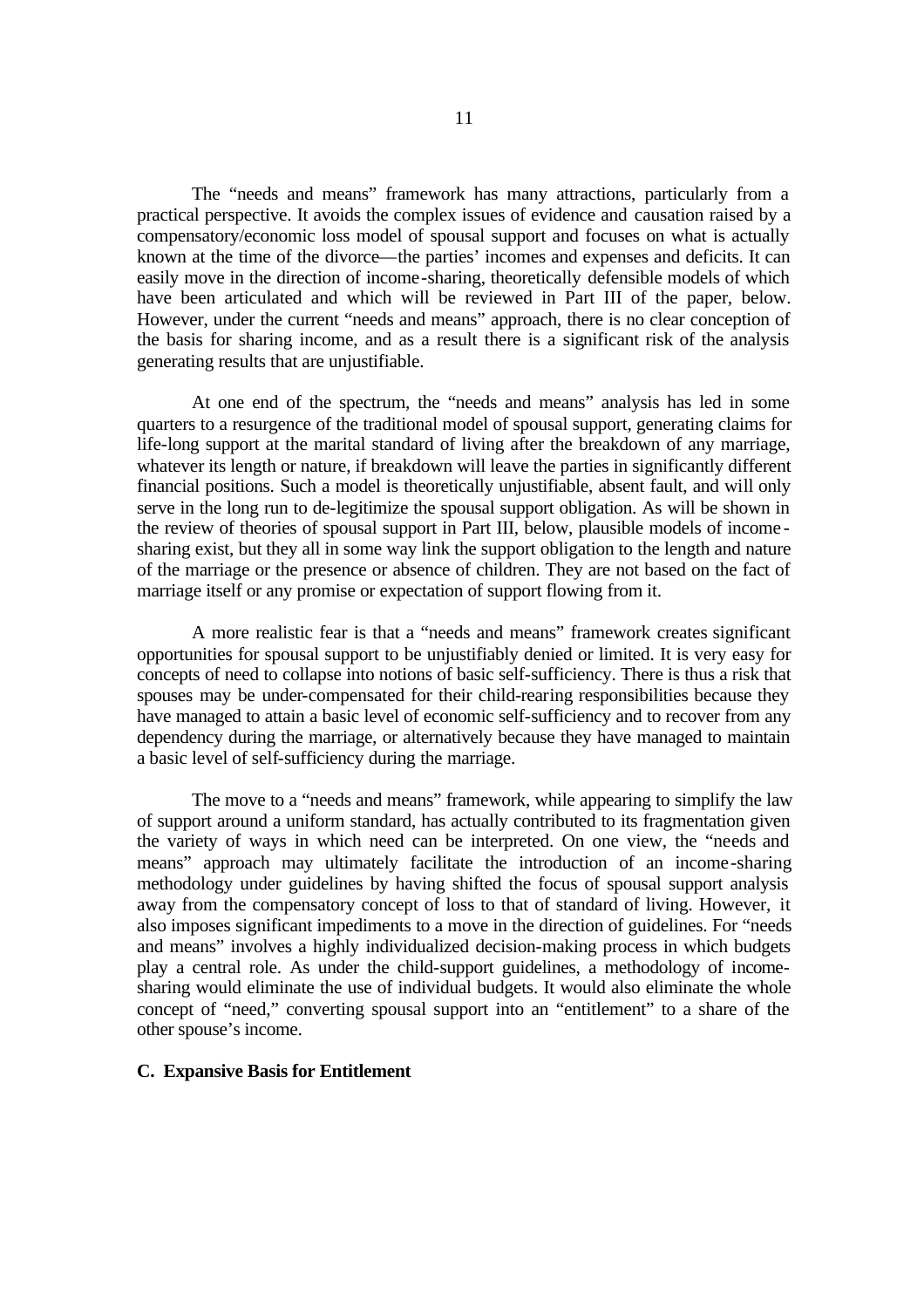With *Bracklow's* expansion of the basis for spousal support beyond compensation, entitlement has virtually disappeared as a significant issue in spousal support law. Even if there is no compensatory basis for support, "need alone may be enough" to ground an award of support; and if need is interpreted broadly to cover any significant drop in standard of living after marriage breakdown, as it generally has been in the post-*Bracklow* case law, the basis for entitlement is very broad.<sup>12</sup> Disparity in income alone, regardless of type and length of marriage, is usually sufficient to trigger an entitlement to spousal support.

Spousal support law was already moving in this direction after *Moge*, but *Bracklow* has confirmed the trend. Quinn J. of the Ontario Superior Court of Justice recognized the disappearance of entitlement as a serious issue in the following statement from his judgment in *Keller v. Black*:

[para. 22] It seems that *Bracklow* has taken us to the point where any significant reduction in the standard of living of a spouse resulting from the marriage breakdown will warrant a support order—with the quantum and/or duration of the support being used to tweak the order so as to achieve justice in each case.<sup>13</sup>

As Quinn J. recognizes, most of the action in spousal support cases is now with respect to quantum and duration. However, what ultimately structures determinations of quantum and duration is an understanding of the basis for entitlement. Failure to adequately understand or clarify the basis of entitlement—a common feature in the current case law—leads to uncertainty and confusion in shaping actual spousal support awards.

## **D. Reluctance to Impose Rigid Durational Limits**

j

If one feature of our current law is an expansive basis for entitlement, another feature, which began with *Moge* and has been reinforced by *Bracklow*, is the increasing duration of the spousal support obligation. In general, there is a reluctance or hesitancy on the part of courts to impose durational limits so long as a support claimant can demonstrate economic need. What constitutes need is, of course, open to varying interpretations, but in marriages of any significant duration there is an increasing tendency for need to be measured against the marital standard of living and found

<sup>13</sup> *Keller v. Black,* [2000] O.J. No. 79, 182 D.L.R. (4th) 690 (S.C.J.).

 $12$  Exceptions can, of course, be found. Some judges, who continue to give primacy to the compensatory framework, would deny any entitlement to spousal support based simply upon drop in standard of living if both spouses have maintained full employment during the marriage and there is thus no claim based on career loss. For judges who take this approach, non-compensatory support would be confined to cases where there is an inability to meet basic needs and could not be claimed by a spouse who is able to sustain a reasonable standard of living. See *Leet v. Leet* (2002), 25 R.F.L. (5<sup>th</sup>) 302 (N.B.Q.B.) and *Graves v. Graves* (2001), 20 R.F.L. (5<sup>th</sup>) (B.S.S.C.) for recent examples of cases denying entitlement based solely upon income disparity, without basic need. There are also some cases in which entitlement has been denied even when the claimant has basic need. In some cases conduct appears to be an unspoken factor, in others a concern to maximize resources for children in the payor's custody. For a review of cases see Rogerson, *supra* note 4.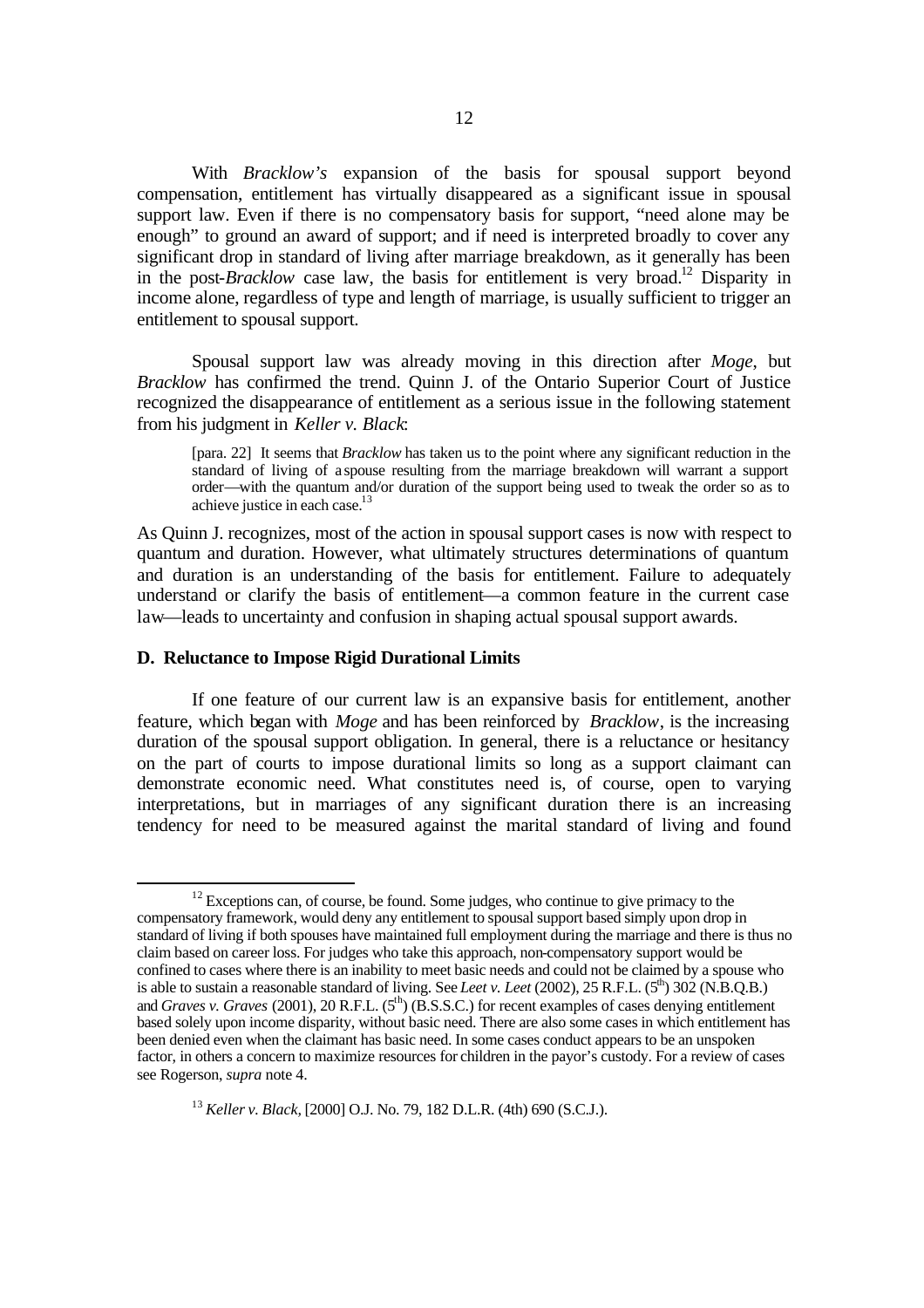whenever there remains a significant disparity in the post-divorce economic circumstances of the parties.

Most strikingly, time-limited orders, which were once so common, have become relatively rare. The standard spousal support order is an order for indefinite duration. In many cases it is now contemplated that spousal support will be on a permanent basis, at least of a top-up variety. Even in those cases where an eventual termination of the obligation is contemplated—for example, because of improvements in the economic circumstances of the support recipient—the preference is for such termination to be accomplished by means of a subsequent variation application when circumstances change, or by means of an order for review of spousal support at the time when such a change might be likely, rather than through a time -limit. Where re-training and reintegration into the labour force are contemplated, the time periods now being allowed for the attainment of self-sufficiency are increasingly generous. Post-*Moge*, courts are hesitant to make findings that a spouse has failed to make reasonable efforts to attain selfsufficiency.

Indefinite orders and review orders allow many difficult issues related to duration—such as determination of the income level at which a spouse will be understood to have become "self-sufficient" or to no longer be in "need"—to simply be put off until another day, for determination by another judge. In many ways, uncertainty about duration is tied to uncertainty about quantum. In the absence of a clear sense of what income level former spouses should end up at, there is no benchmark to determine when support is no longer needed. And in the other direction, uncertainty about duration has had an impact on quantum. Given a reluctance to impose stringent duration limits, we often see orders for modest amounts stretched out over indefinite periods, rather than more generous orders for shorter periods of time.

Time-limited orders are now generally confined to exceptional cases where the entitlement to support is clearly perceived to be of a limited and defined nature. They are used most often in very short marriages. However, post-*Bracklow* some judges (still a minority) have also started using time-limited orders to deal with "pure" noncompensatory support claims. In these cases, time limits reflect a particular understanding of non-compensatory support as a limited, transitional obligation, despite on-going disparities in income or even the on-going existence of basic and compelling need.

# **E. Quantum is the "Wildcard", but Some Patterns are Emerging**

Given an expansive basis for entitlement and a general reluctance to impose rigid durational limits in cases involving significant post-divorce income disparities, most of the serious issues in spousal support come down to issues of quantum. And, not surprisingly, this is where most of the uncertainty in the current law exists. A sense of guiding principles is necessary to determine quantum, and it is thus here that the current lack of clarity with respect to the basis of the support obligation becomes apparent. There is by and large little discussion of the principles being used to determine quantum.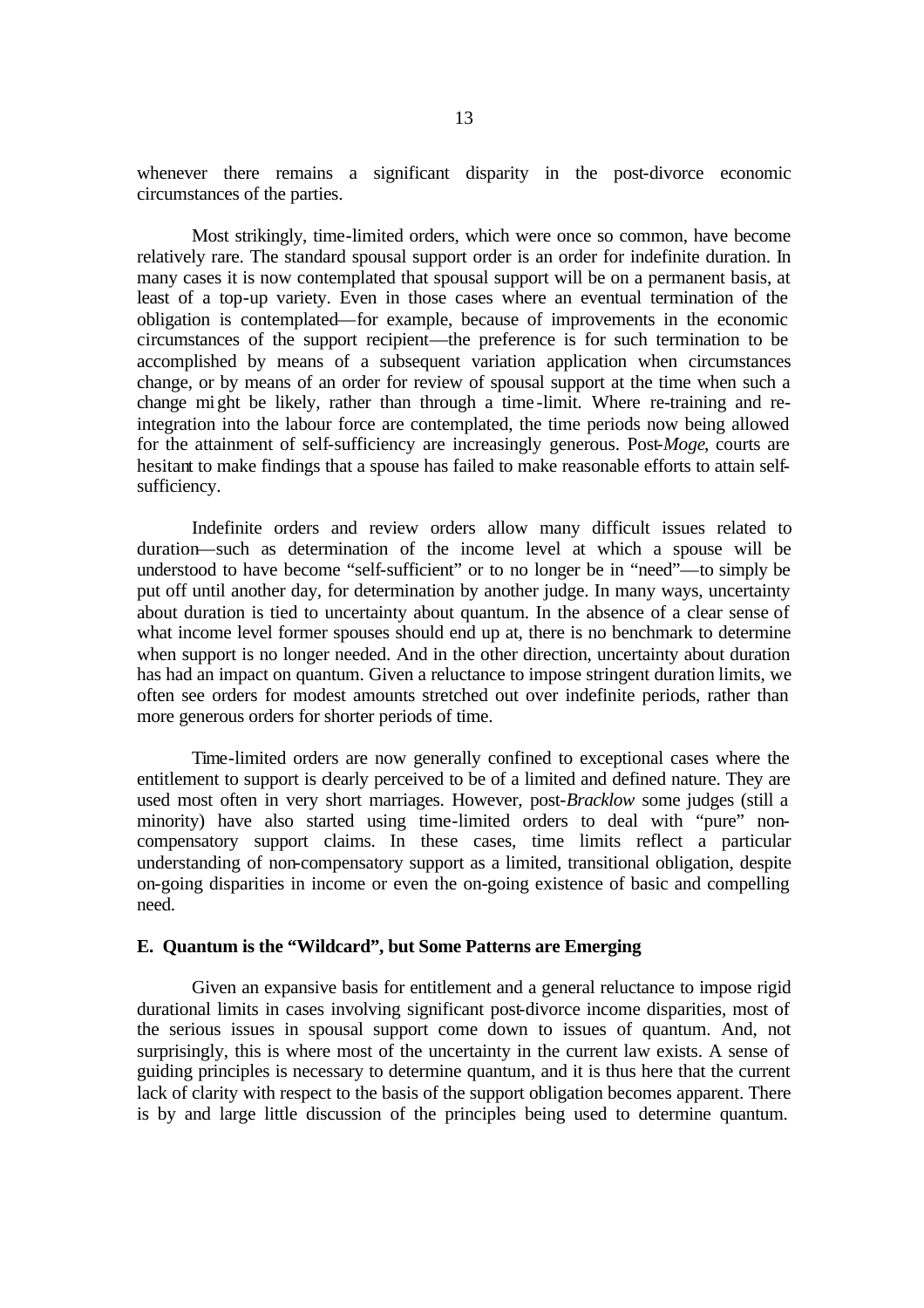Widely divergent, and often unarticulated, understandings of the purpose of the spousal support obligation determine how the amorphous concept of "need" is understood and thus what amount of spousal support is required to satisfy that need.

There are few discernible patterns with respect to quantum. Even in the most compelling cases for spousal support—very lengthy traditional marriages—one cannot find in the current case law any *widespread* acceptance of a principle of income equalization. While there is now the occasional reference to a principle of income equalization (more often than not in Ontario), $^{14}$  the most generous standard is typically expressed as a principle of rough equivalency of standards of living. Equivalent standards of living rarely translates, in practice, into equalization of income. And many courts even refuse to adhere to that principle, preferring to apply a standard of meeting "reasonable" needs as demonstrated in a budget. <sup>15</sup> Prior research has shown that, in general, in cases of long marriages where there are no longer dependent children former wives are left with gross incomes (taking into account payment of support and their own earnings) that are between 55 and 65 percent of their husband's incomes (after deduction of support).<sup>16</sup>

Outside the range of the "easiest" cases of long marriages with significant income disparities, there are even fewer patterns or principles with respect to quantum. However, there have been some interesting developments in a subset of cases where claims for spousal support are combined with child support claims. These cases show courts adopting a quasi-formulaic approach to assessing spousal support, and moreover an approach which explicitly draws on concepts of income equalization. The methodology used in these cases, which involves a comparison of net disposable household incomes, relies upon computer-generated calculations using programs developed to assist in the calculation of child support under the Guidelines.

In a number of cases involving spousal support claims where there are dependent children, courts have begun to award spousal support in an amount that, when combined with child support and the custodial parent's earnings, will result in an equalization of net household incomes.<sup>17</sup> Professor Thompson has called this the "weak" version of equalization.<sup>18</sup> The Ontario Court of Appeal decision in *Andrews v. Andrews*<sup>19</sup> (and its subsequent decision in *Adams v. Adams*<sup>20</sup>) adopt a "stronger" version of equalization. In

1

<sup>&</sup>lt;sup>14</sup> For a recent example see *Grant v. Grant* (2001), 22 R.F.L. ( $5<sup>th</sup>$ ) 294 (Ont. S.C.J.).

<sup>15</sup> For a recent case clearly rejecting any principle of equalization see *Cook v. Cook* (2002), 27 R.F.L.  $(5^{th})$  12 (N.S.S.C.).

<sup>16</sup> See Rogerson, *supra* note 4.

<sup>&</sup>lt;sup>17</sup> The Ontario case law is reviewed extensively in Rogerson, *supra* note 4. For a recent decision from outside of Ontario adopting this approach see *Weisner v. Weisne*r, 2002 CarswellAlta 1213.

<sup>18</sup> See Thompson, *supra* note 4.

<sup>&</sup>lt;sup>19</sup> *Andrews v. Andrews* (1999), 50 R.F.L. (4<sup>th</sup>) 1(Ont. C.A.).

<sup>&</sup>lt;sup>20</sup> *Adams v. Adams* (2001), 15 R.F.L. (5<sup>th</sup>) 1 (Ont. C.A.).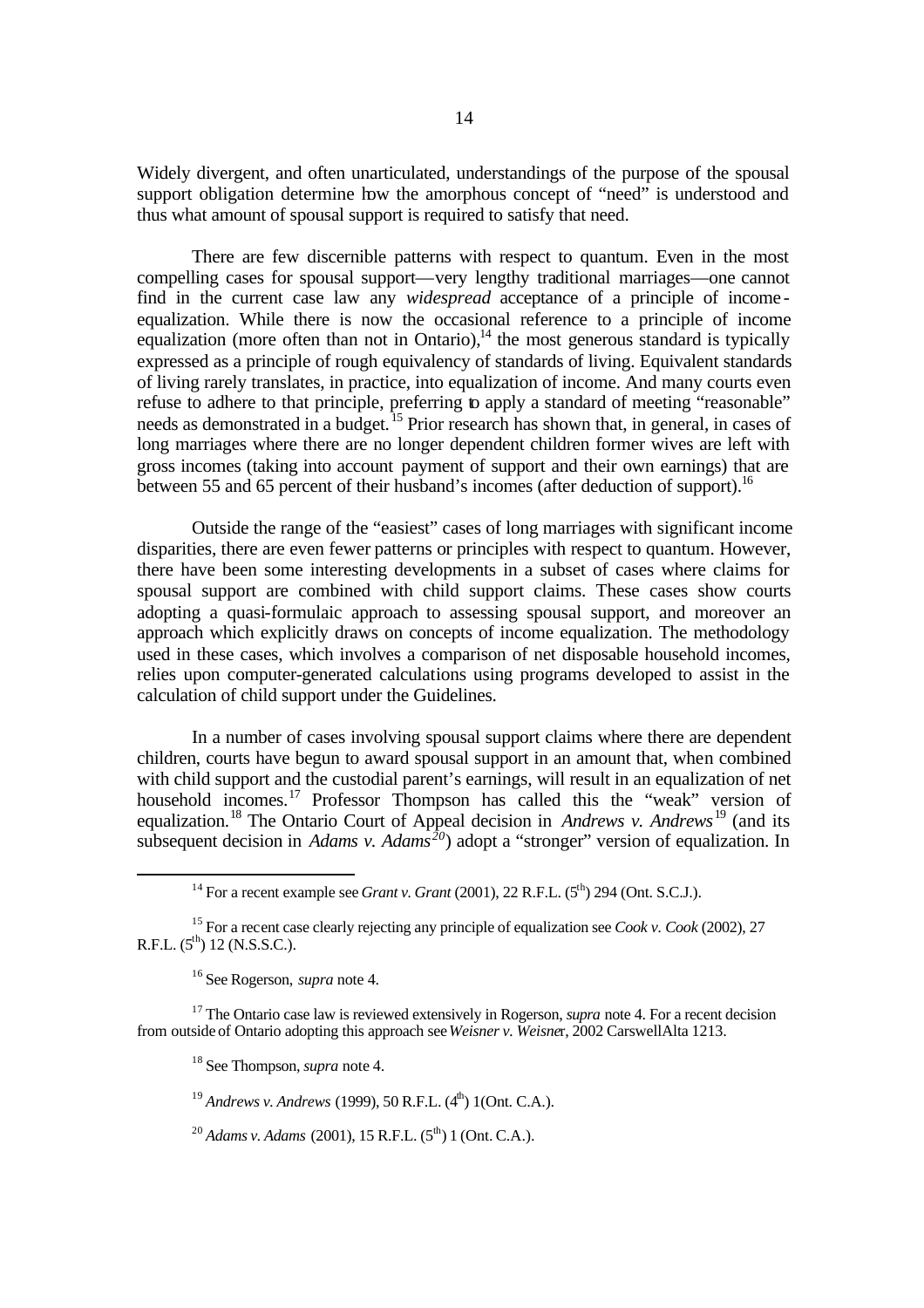both cases the court endorsed a methodology for assessing spousal support which would provide the wife, when combined with child support and her earnings, with 60 per cent of the parties' net disposable income and the husband with 40 per cent. *Andrews* goes beyond equalization of income and generates results that leave more than half the income in the household of the custodial parent. The principle informing *Andrews* is somewhat unclear. On the surface the decision appears to involve a complete "bundling" of child and spousal support, and a global allocation of 60% of net income to the residential parent. One might read the case as reflecting a principle of equalization of household standard of living (which takes into account the number of people living in each household and hence the greater needs in the custodial parent's household). But equalization of standards of living is not actually being achieved under *Andrews*—the results are simply coming closer to that than would a simple 50/50 division of income. It is unclear how one would justify a 60/40 income split on a principled basis. A better explanation of the *Andrews* result is that it reflects the operation of a principle, as between the spouses, of a 50/50 division of any income which remains after the payment of child support. <sup>21</sup>

Even the "weak" version of equalization is not widely adopted as a method of calculating spousal support in cases where there are dependent children, and the *Andrews* approach is even rarer—being confined largely to Ontario, and even within Ontario to a range of higher-earner cases. Neither version of equalization reflects a dominant trend in the case law, but these cases suggest interesting possibilities for the future development of the law. These cases offer the clearest example in the current case law of courts gravitating towards a guideline approach to the calculation of spousal support. These cases also raise questions, which will be explored further in Part III below, about the basic theory of entitlement which informs them. Is it the presence of dependent children which is moving the law to adopt principles of equalization of income, or do these cases suggest an emerging norm of equalization applicable to a wider range of spousal support cases?

### **F. Rebuilding the Law: Next Steps**

j

The framework for spousal support that has emerged post-*Bracklow*—one of conceptual confusion that emphasizes multiple bases for spousal support and encourages a large element of discretion in shaping spousal support award—has created significant uncertainty and unpredictability. Spousal support awards reflect the incredible variation generated by differing subjective perceptions of fair outcomes on the part of judges (in cases where spousal support is litigated) and individual lawyers (in cases of negotiated agreements). For every decided spousal support case, one can find another decision in which similar facts resulted in a very different spousal support award. It is this

<sup>&</sup>lt;sup>21</sup> See Thompson, *supra* note 4 and Professor Jay McLeod's annotation to the decision at 50 R.F.L. (4th) 1. On Linda Silver Dranoff's calculations, *Andrews* gave the wife 39% of the income that remained after child support, rather than 50%. See Linda Silver Dranoff, "Is there an evolving Spousal Support Formula? And does Need matter?" The Six-Minute Lawyer, Law Society of Upper Canada, Dec. 3, 2001.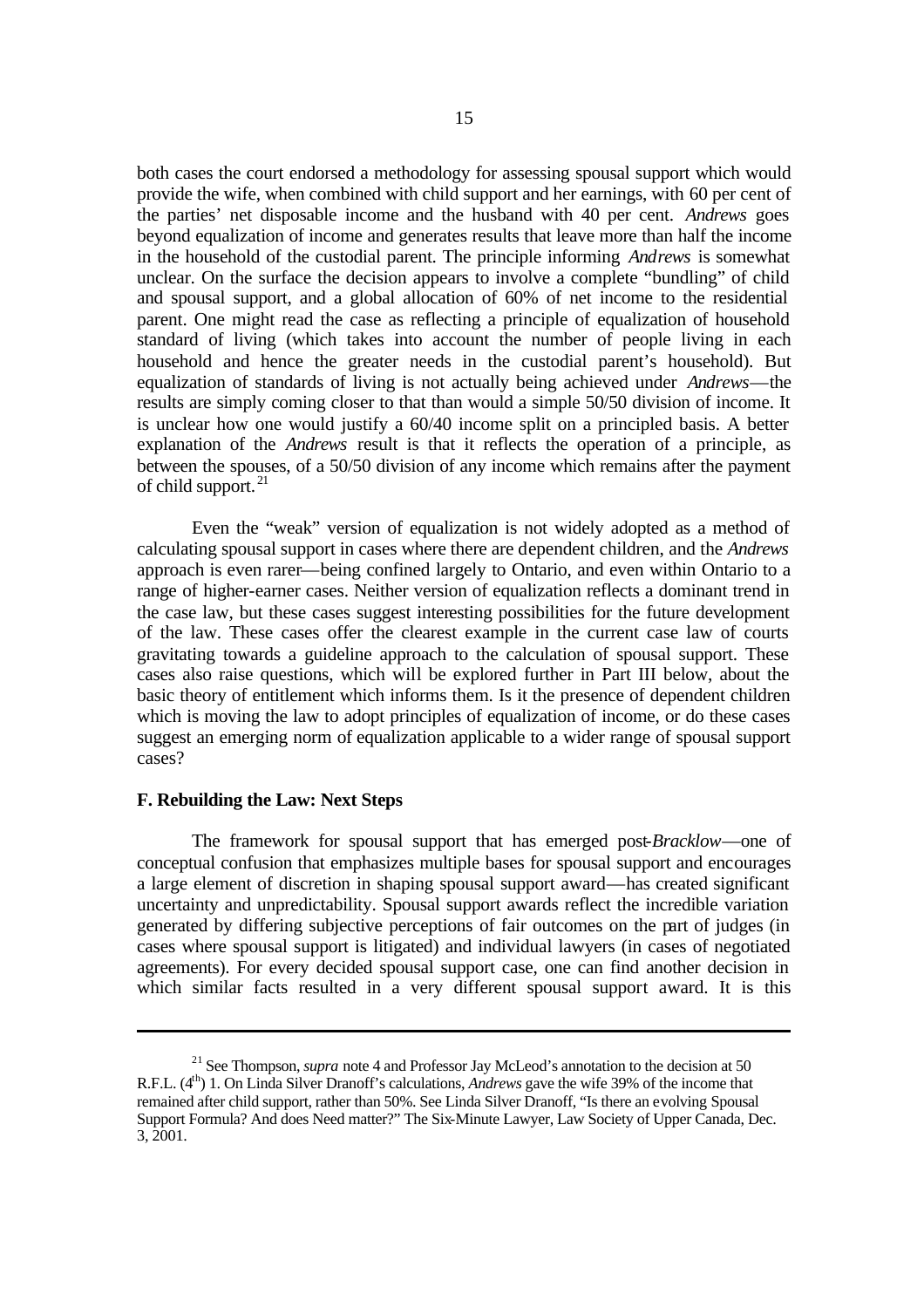uncertainty which creates the current support for guidelines and the structure they can bring to a difficult and confused area of law.

However, while there is much uncertainty in the law, some general contours have also been established which might actually facilitate the implementation of a guideline approach. The increasing dominance of a "needs and means" analysis, although a source of much of the uncertainty in the current law, also creates fertile territory for the implementation of guideline-based schemes of income-sharing. An expansive basis for entitlement and a reluctance to impose rigid durational limits have meant that quantum the issue which guidelines are best able to handle—has become the main issue in spousal support. As might be expected, over time certain some patterns can be discerned in the law, particularly with respect to certain kinds of marriages. Some of the patterns are generally shared across the country, some are more a reflection of local legal and social cultures. Decisions such as *Andrews* show that there are already some attempts within the current system to craft quasi-formulaic approaches to the calculation of spousal support. The emerging patterns in the law will constitute important "building blocks" in any project of trying to develop informal guidelines "from the ground up."

However, given that conceptual confusion has played such a large role in the fragmentation of the law of spousal, an important first step in the process of "rebuilding" is to go back to basics—back to theory. A review of the competing theories of spousal support will help us understand why the law has evolved in the way it has and assist in clarifying the basic principles which structure the spousal support obligation.

# **III. THEORIES OF SPOUSAL SUPPORT**

j

An important starting point in any attempt to articulate spousal support guidelines is the identification and clarification of the basic theoretical principles which ground and structure the obligation. Guidelines then involve an attempt to craft practical and easilyadministered rules to implement these theoretical principle; they are acknowledged to be "crude approximations" that will inevitably involve some sacrifice of theoretical purity in the interests of efficient dispute resolution.<sup>2</sup>

This section of the paper attempts to identify the various theoretical bases which have been put forward to justify the spousal support obligation and the possibilities each offers for the development of guidelines. The focus here will largely be on ideas about the purpose of the spousal support obligation articulated in the burgeoning academic literature on the subject, but it will be readily apparent that the various theories are all reflected, to varying degrees, in the evolving law of spousal support in Canada. While many of the theories of spousal support are presented, at least in the academic literature, as exclusive, in practice multiple theories often operate together. As well, very different

<sup>22</sup> In a passage cited by Justice L'Heureux-Dubé in *Moge*, Ira Ellman argued that

<sup>&</sup>quot;Even crude approximations of theoretically defensible criteria are probably better than intuitive estimates of what is "fair" under a system lacking established principles of "fairness" in the first place." ("The Theory of Alimony" (1989), 77 Calif. L. Rev. 3 at 99)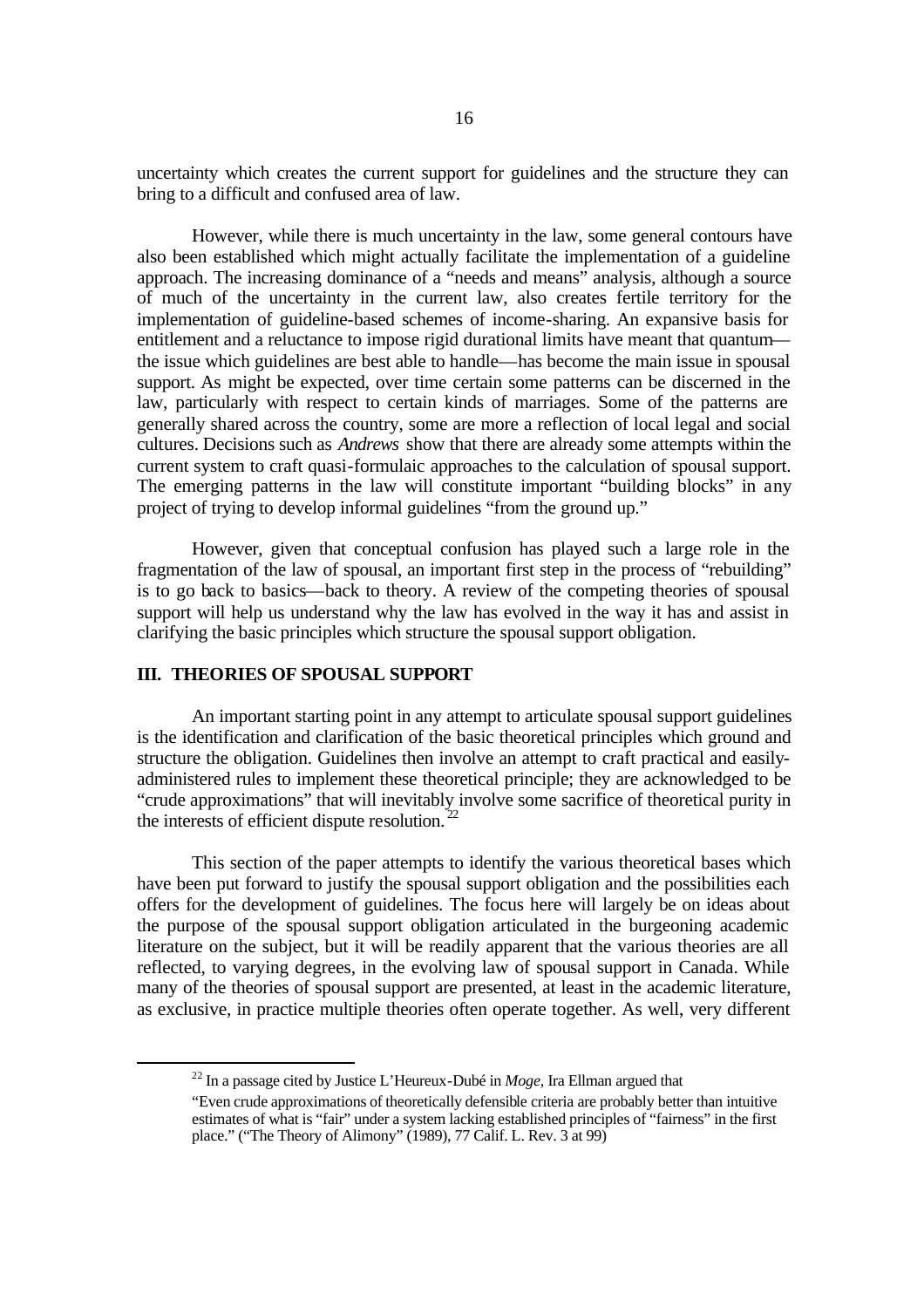theories can often lead to similar methodologies for the determination of spousal support outcomes.

It should be kept in mind in reading this section of the paper that the goal in presenting these theories is not to restructure our law of spousal support around a new theory or to force consensus on one particular theory. This project is ultimately a practical one rather than theoretical one. Its goal is to attempt to identify emerging patterns in the current case law and develop a consensus on appropriate outcomes in particular kinds of cases. Part of that process does, however, involve identifying and clarifying the ideas that generate and justify particular support outcomes.

An established feature of our law of spousal support is its recognition of diverse theoretical bases for the spousal support obligation. This diversity has been encouraged in Canada by the multiple purposes for spousal support recognized in our legislation and the significance attached to this legislative choice in *Bracklow*. Any set of proposed guidelines built on the current law would therefore have to recognize the diverse bases for spousal support. However, as discussed above in Part II, we have now reached the unacceptable point, where there is little coherence to the conceptual structure of spousal support. This is a major source of the uncertainty that now pervades this area.

Any attempt to bring more certainty and predictability into the law will require at least some clarification of the basic, theoretical principles that justify and structure the support obligation and the ways in which these different principles might work together. The review of the different theories of spousal support which follows is directed as assisting in that process.

# **A. Traditional Spousal Support: Status and Fault; The Promise of a Pension for Life**

The law of spousal support—or alimony as it was traditionally known—was once relatively straightforward. A wife, innocent of matrimonial fault, was entitled upon the breakdown of the marriage to support in an amount that would allow her to maintain the marital standard of living for the rest of her life, or until remarriage.

The conceptual foundation of this understanding of spousal support—sometimes labeled the *"pension for life"* model—was clear. The support obligation was clearly grounded in the *status* of marriage and was justified through a contractual analysis of the obligations taken on in marriage in which *fault* played a central role. Essentially, spousal support was a form of expectation damages for breach of contract. Marriage was understood to involve, on the husband's part, a promise of life-long economic support to his wife. If he subsequently decided to abandon the relationship or was responsible for its breakdown through commission of a matrimonial offense, the "innocent" wife was able to claim what she had been promised by marriage—life-long economic security. The traditional law of spousal support involved a large component of "needs and means" analysis. Alimony was intended to provide for the wife's economic needs; and in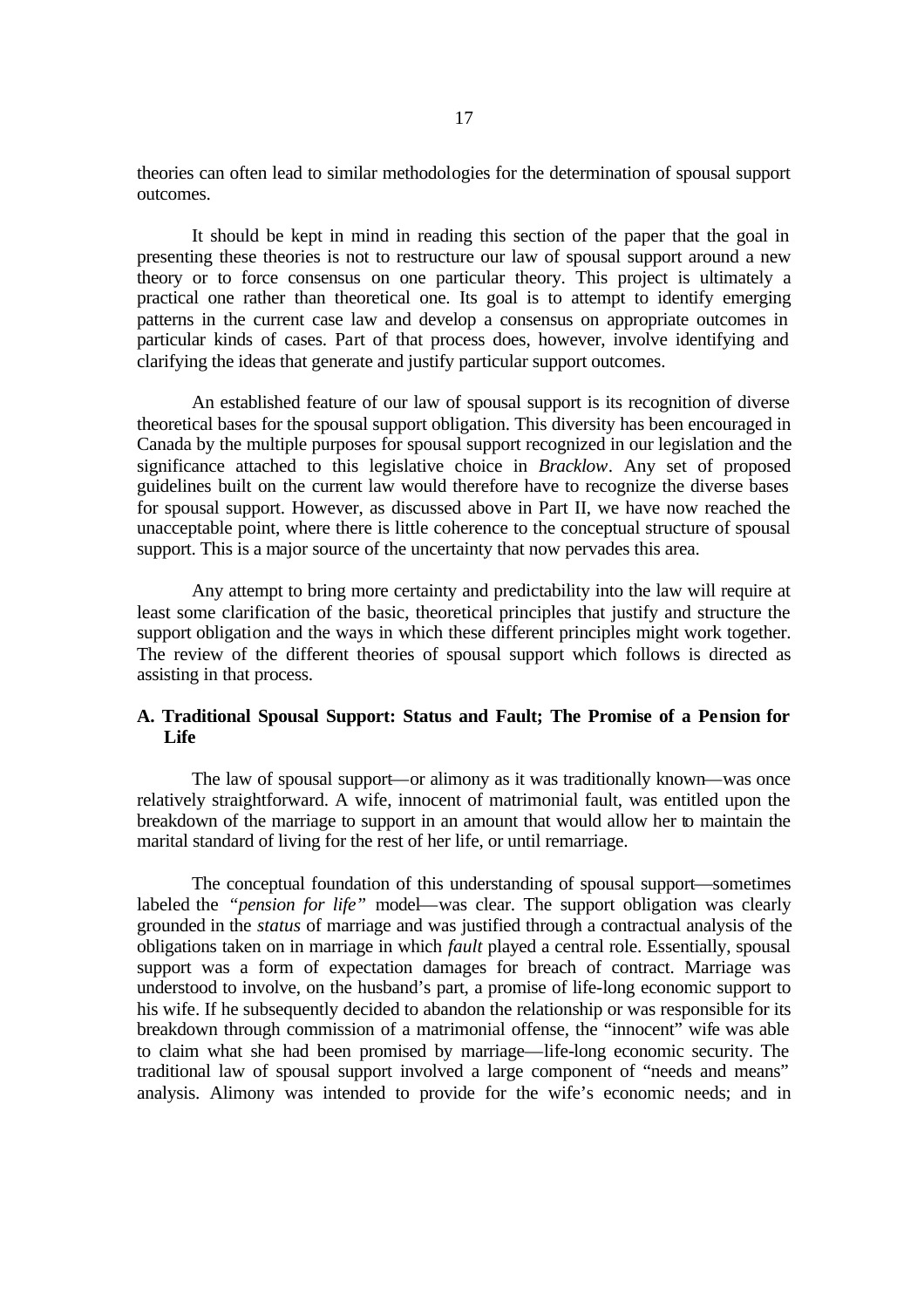principle, if not in practice, $2<sup>3</sup>$  "need" was to be assessed in the context of the marital relationship and the standard of living the wife had enjoyed during its course.

Given the relatively clear understanding of the basis of the support obligation which prevailed in the past, it is not surprising that early versions of what we might now call spousal support guidelines evolved to determine the quantum of support.  $^{24}$  The socalled "one third rule," which derived from the practice of ecclesiastical courts, was often applied in cases where the husband was the sole income earner, presumptively entitling the wife to spousal support fixed at one-third of the husband's income. (In practice, the one-third rule often came to encompass both spousal and child support, thus setting an absolute ceiling well-below one half of a payor's income.) In cases where both the husband and wife earned income, courts sometimes applied a formula under which spousal support was calculated so as to leave the wife, after combining spousal support and her own income, with two-fifths of the parties' joint income. Other courts equalized the parties' incomes. Spousal support was never completely fixed and determinate, but some presumptive rules evolved.

#### **B. Modern Spousal Support: The Challenge of Finding New Theories**

The introduction of no-fault divorce, which in Canada became available under the 1968 *Divorce Act*, eliminated the rationales of status and fault that sustained the traditional model of spousal support. A status-based support obligation assumes that marriage in and of itself entails a promise of life-long support, an assumption at odds with premise of the terminability of marriage on which no-fault divorce rests. And status was intertwined with fault, which was the linchpin of the traditional model.

With the disappearance of fault, an explanation of spousal support as an innocent wife's expectation damages for her husband's breach of his marital obligations was no longer sustainable.<sup>25</sup> To the extent that spousal support was understood as simply giving a spouse what he or she would have gotten had the marriage continued, the imposition of the obligation was rendered illegitimate. Absent a finding of wrongful breach of promise, why was one spouse required to use his or her "means" to meet the "needs" of the other post-divorce? Logically, either a new explanation had to be found to justify the obligation, or the obligation had to be eliminated.

 $\overline{a}$ 

 $^{23}$  In practice, however, awards were often at a more modest level, reflecting more of a concern with basic provision and saving the public purse, rather than with fully protecting the wife's expectation interest.

 $24$  This discussion of early spousal support formulas draws on summaries provided in the Alberta Law Reform Institute, *supra* note 7 at 69 and McCall, *supra* note 7 at 7-8.

 $25$  For an excellent discussion of the centrality of fault to expectation-based models of spousal support see June Carbone, "The Futility of Coherence: The ALI's Principles of the Law of Family Dissolution, Compensatory Spousal Payments" (2002), 4 J. of Law and Family Studies 43.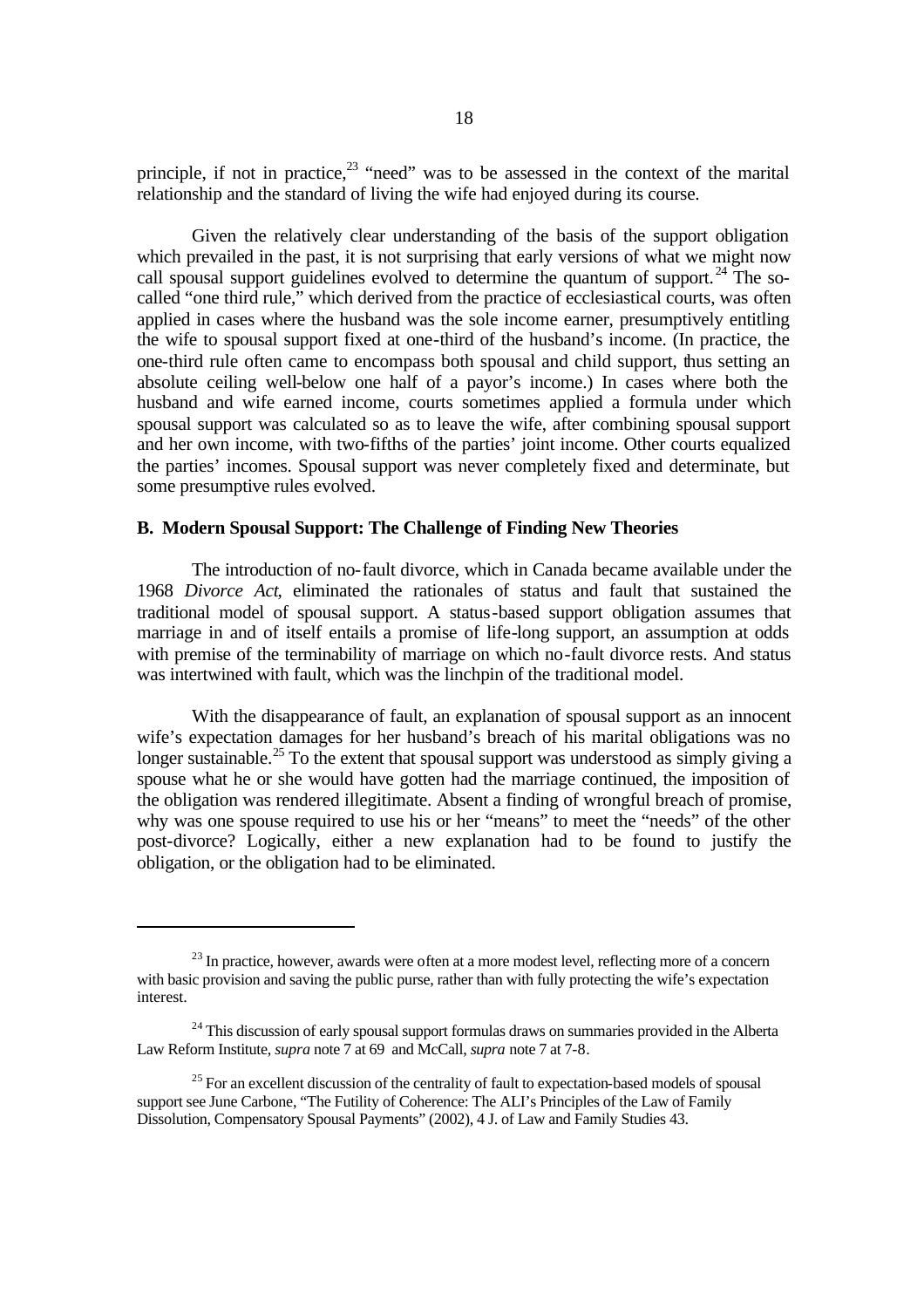The modern law of spousal support can be seen as a series of on-going responses to the theoretical challenge of justifying the imposition of a post-divorce support obligation between spouses in the context of modern family. The challenge has been to come up with new justifications for the imposition of a continuing spousal support obligation after divorce to replace explanations based on status and fault.

As the following review will show, it is not clear that status has been entirely eliminated from all of the new theories. Some of the more generous theories retain a significant status component. Fault has been eliminated, but elements of status have remained. But serious questions can be raised about whether status-based theories can be theoretically coherent and legitimate without the framework of fault. In the post-*Bracklow* case law one finds a tendency on the part of some judges and lawyers to assume that non-compensatory or "needs-based" support is essentially a revival of the traditional model of spousal support, where the obligation is founded on an expectation of life-long support that is triggered by the fact of marriage and having enjoyed a particular standard of living during the marriage.<sup>26</sup> The theoretical basis for such awards, absent a framework of fault which assigns responsibility for marriage breakdown, is dubious.

## **C. Rehabilitation, Self-Sufficiency and the "Clean Break"**

1

The first response to the theoretical challenge of justifying spousal support in the new world of no-fault divorce is by now a very familiar one: the answer was that it was not possible, given the assumptions of no-fault divorce, to justify the imposition of extensive support obligations post-divorce. Spousal support was to be provided for a limited transitional period to allow spouses a period of time to "rehabilitate." For unemployed spouses, spousal support would provide a period of time in which they could acquire or upgrade skills to enable them to seek employment and become self-sufficient. In other situations, where no change in a spouse's earning capacity was contemplated post-divorce, spousal support would provide a period of time for lower-earner spouses to reorganize their lives and "gear down" their standard of living. Under these rehabilitative and transitional theories, the purpose of spousal support was to facilitate spousal selfsufficiency and to encourage a "clean break" between the spouses as quickly as possible.

On these theories, a former spouse's "needs" were, after a period of transition, to be satisfied by his or her own income, or barring that, the state. The Law Reform Commission of Canada's very influential 1975 Working Paper on Maintenance<sup>27</sup> placed

<sup>26</sup> See for example, *Tyerman v. Tyerman*, [1999] B.C.J. No. 2327 (S.C.) in which the parties had been married for only two years. The wife was 61 at time of marriage and husband 71. The wife had operated a hair-dressing salon prior to marriage, but ceased after marriage because the husband was adamant that she no longer work. The wife was unable to work after separation and the husband was ordered to pay support of \$1,325 per month until his death. The court found that the marriage was entered into on the basis that wife's sole source of financial support would be from husband, with that support to continue for rest of wife's life. Although it is possible to justify the award in *Tyerman* on compensatory grounds, given that the wife gave up her employment because of the marriage in circumstances where she could never regain it, the actual analysis in the case is based on fulfilling the wife's expectation interest. See also the cases discussed below under the heading "Basic Social Obligation and Income Security."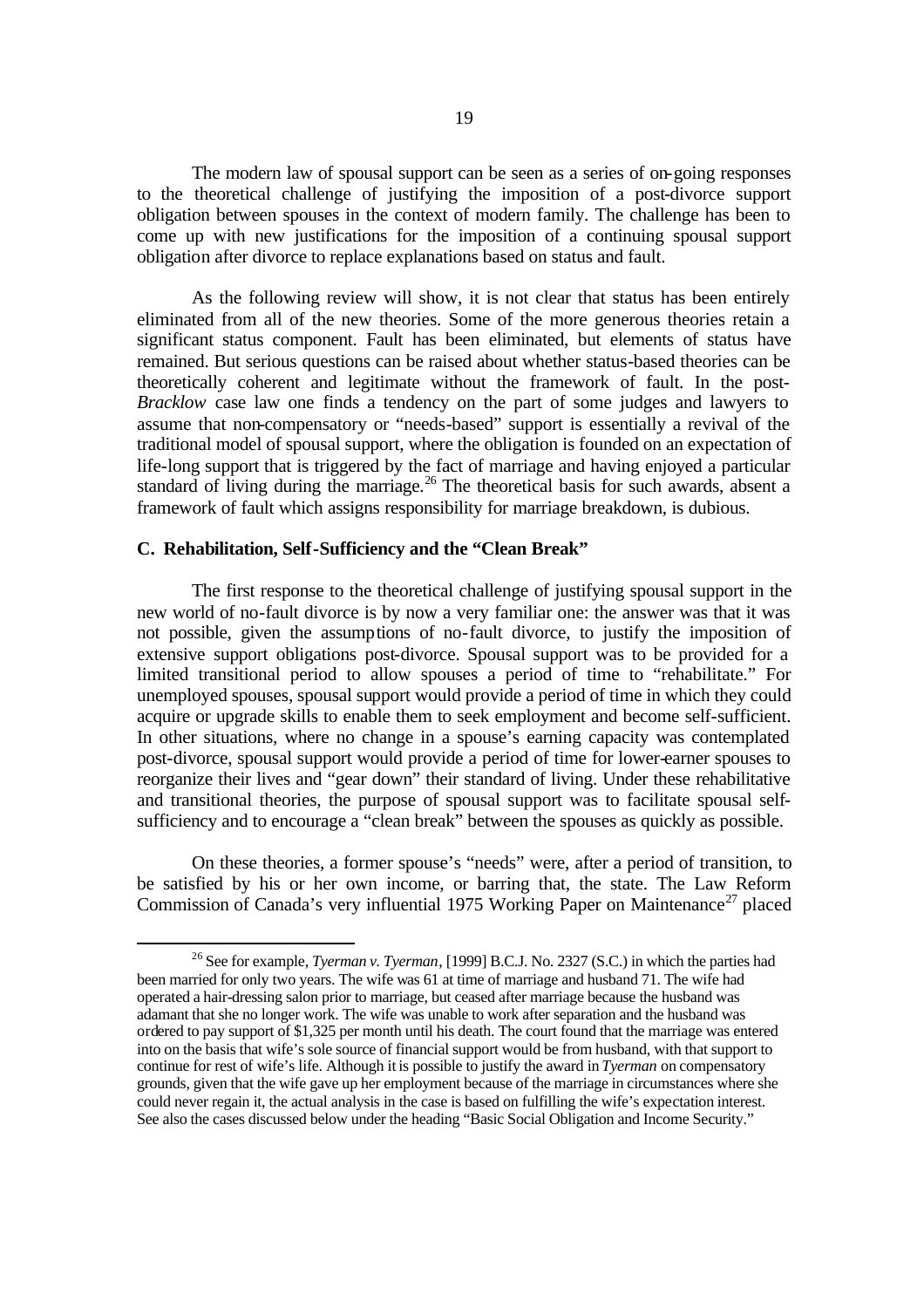considerable emphasis on the rehabilitative and transitional nature of the spousal support obligation. In 1987 the Supreme Court of Canada's *Pelech* trilogy<sup>28</sup> further encouraged wide-spread reliance upon such concepts.

It is possible to imagine a rehabilitative model of spousal support under which awards would be based upon a highly individualized assessment of the amount and duration of support that would be required for the training and integration into the workforce of a particular spouse based on his or her individual capacities. On-going support could also be contemplated where rehabilitation was not possible. In practice, however, the rehabilitative model of spousal support collapsed into a "clean break" model of spousal support characterized by the predominance of time -limited orders and relatively stringent ceilings on quantum. Support was provided for what often appeared to be arbitrarily defined periods of three or five years. Whatever its failings on the fairness front, the clean break model did have an element of predictability and certainty—support was limited, both in terms of duration and quantum, by ideas of spousal self-sufficiency.

Spurred in part by growing evidence of the severe decline in the economic circumstances of women and children after marriage breakdown, the clean break model came under increasing criticism for its unfair treatment of former spouses. Numerous alternative theories, reviewed below, have been put forward to justify a more extensive spousal support obligation. In practice, while transitional or rehabilitative support is no longer the exclusive basis for an award of spousal support, these ideas have not disappeared from the law and still continue to inform spousal support awards in certain circumstances. As alternative theories generate more extensive support obligations, they continue to struggle with the issue of how to maintain incentives for spouses to realize their post-divorce earning capacity. As will be shown in the review below, some of the alternative theories that have been proposed in place of the clean break theory are essentially schemes of transition payments. However, the payments proposed under these newer transitional theories are more generous and more responsive to the length of the marriage than those generated under the clean break model.

## **D. Compensation for Economic Loss; Forgone Careers and Loss of Opportunity**

1

Compensatory theories have loomed very large in modern attempts to justify the spousal support obligation. These theories, of which Ira Ellman's "The Theory of

<sup>27</sup> Law Reform Commission of Canada, *Maintenance on Divorce: Working Paper 12* (Ottawa: Information Canada, 1975). It is somewhat difficult to slot the Commission's recommendations into a theoretical pigeon-hole. While much of the emphasis in the paper is on the rehabilitative and transitional aspect of spousal support, the working paper also places primary emphasis on the notion of spousal support as a response to "needs created by the marriage," a concept which can also be linked to compensatory theories, discussed below. The working paper also recognized that there would be some situations, following a long marriage, where self-sufficiency would not be possible and permanent support would be in order.

<sup>28</sup> Consisting of *Pelech v. Pelech*, [1987] 1 S.C.R. 801, *Richardon v. Richardson*, [1987] 1 S.C.R. 857 and *Caron v. Caron*, [1987] 1 S.C.R. 892.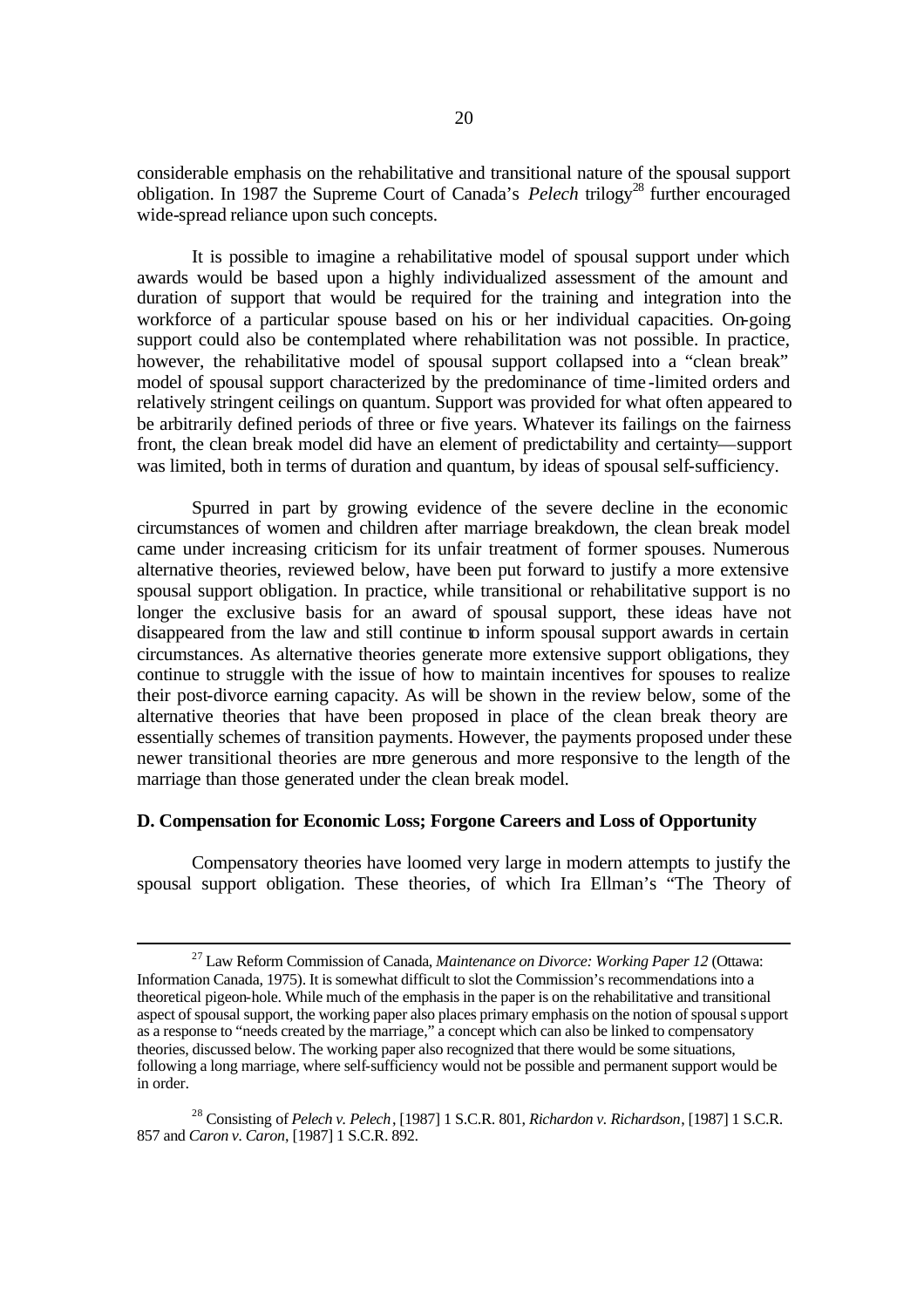Alimony" is the best-known example,<sup>29</sup> draw heavily on economic theory<sup>30</sup> to suggest that imposition of a post-divorce support obligation can be justified by the need to compensate a spouse for earning capacity or "human capital" losses arising as a result of the roles adopted during the marriage.<sup>31</sup> Although the various compensatory theories differ in their details, the central principle is one of compensation for economic loss. Under such theories the marital standard of living or the other spouse's income is, in principle, irrelevant. The benchmark for assessing spousal support is the earning capacity the spouse would currently have in the paid labour market had he or she not married.

Under compensatory theories, which have an element of "causal connection" built into them, spousal support will not be available in all marriages to respond to postdivorce economic need; rather, it will only be available in cases where an earning capacity loss traceable to the marriage can be established. While offering a fairly restrictive basis for spousal support awards, such theories have the potential to support fairly generous awards in cases where there have been significant losses of earning capacity because of lengthy periods of work-force interruption—certainly more generous awards than those under a strict clean break approach.

In terms of our evolving law of spousal support, compensatory theories have clearly had a significant impact. The Law Reform Commission of Canada's 1975 working paper on maintenance<sup>32</sup> gave indirect support to the compensatory principle in its articulation of the idea that the right to spousal support flows not from the fact of marriage but from a division of functions within the marriage which has had the effect of hampering the ability of a spouse to provide for himself or herself. More direct and explicit endorsement of the compensatory principle came with *Moge*, where the Court actually drew upon the emerging academic literature supporting compensatory theories.

The compensatory principle, as articulated in *Moge*, was admittedly an extremely broad one—at its broadest a principle requiring the equitable distribution between the spouses of the economic consequences of the marriage and its breakdown. This principle could be (and over time has been) interpreted in many different ways in light of many different theories of spousal support. However, at the core of the judgment was a concern

 $\overline{a}$ 

 $^{29}$  Ira Ellman, "The Theory of Alimony" (1989), 77 Calif. L. Rev. 3, reprinted in Canada at (1989), 5 Can. Fam. L. Q 1. Ellman provides further elaboration on his theory in a subsequent article, "Should the Theory of Alimony Include Nonfinancial Losses and Motivations?" [1991] B.Y.U. L. Rev. 259. Another proponent of the compensatory theory is Allan Parkham, *No Fault Divorce: What Went Wrong?* (Boulder, Col: Westview Press, 1992).

<sup>&</sup>lt;sup>30</sup> Many of the compensatory theories are grounded in concerns about economic efficiency and creating incentives for sharing behavior in families that will maximize marital gains.

 $31$  Under Ellman's theory, earning capacity loss claims would be confined to cases either where the earning capacity loss was incurred to further the economic advancement of the other spouse, such as a move to facilitate one spouse's career, or where it resulted from child care responsibilities. Earning capacity losses incurred for lifestyle reasons would not give rise to claims.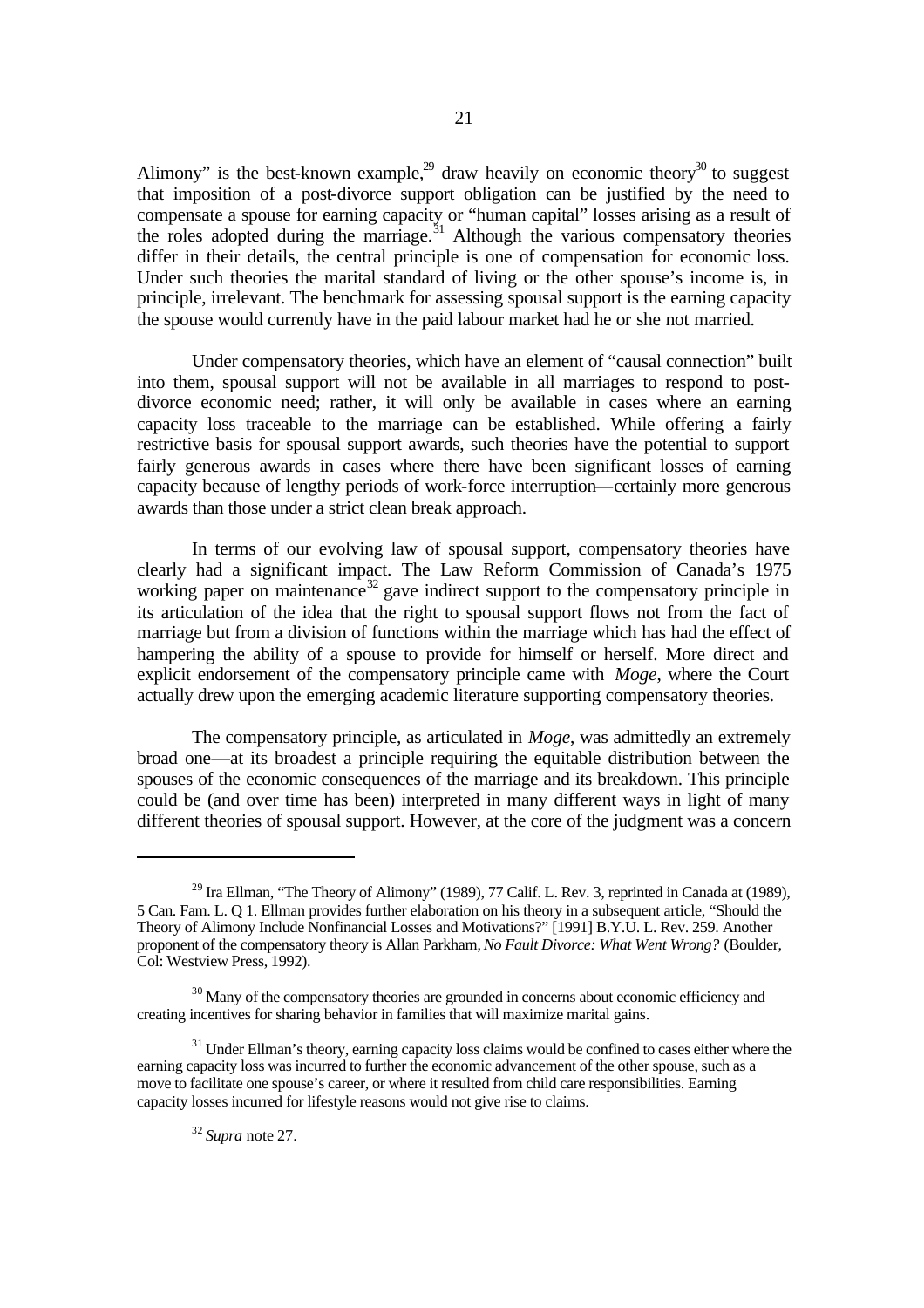with providing compensation for loss of economic opportunity as a result of roles adopted in the marriage, particularly roles with respect to the past and on-going care of children which had resulted in one spouse's greater sacrifice of labour force participation.

Compensatory theories have attracted substantial support as offering a sound, theoretical justification for a post-divorce spousal support obligation within the structure of modern family law.<sup>33</sup> They have, however, run into problems on both practical and theoretical fronts. These problems manifested themselves in the post-*Moge* case law and paved the way for the subsequent restructuring of the spousal support framework in *Bracklow* so as to encompass alternative theories under the label of non-compensatory support.

On the practical front, compensatory theories are difficult to implement. Establishing a support claim requires individualized evidence of earning capacity loss. This can be costly to the extent it requires expert evidence. Evidence of earning capacity loss can also be difficult to obtain, particularly in cases of long marriages where the spouse claiming spousal support had no established "career" before assuming the role of homemaker.<sup>34</sup> Estimates of earning capacity loss thus become very hypothetical. Difficult factual issues of causation can also be raised: Why did a spouse remain out of the labour force or choose lowly-paid employment? Was it because of personal choices and interests, or because of the marriage? And of what of choices that were shaped by societal expectations?

Not surprisingly, in the post-*Moge* case law judges responded to these "implementation" problems by developing proxy measures of economic loss. "Need" became a convenient proxy measure of economic disadvantage, such that a spouse in economic need was presumed to be suffering economic disadvantage as a result of the marriage; and conversely a spouse not in need was presumed not to have suffered any economic disadvantage as a result of the marriage. And, at least in longer marriages, need was measured against the marital standard of living. The goal of spousal support was toprovide the support claimant, when combined with what she might reasonably be expected to earn, a "reasonable" standard of living judged in light of the marital standard of living. <sup>35</sup> Thus the compensatory model of spousal support started to collapse into

1

 $35$  In some cases the principle for long marriages has been expressed as providing similar lifestyles for each of the spouses. The use of need and standard of living as proxy measures for loss of opportunity is

<sup>33</sup> See Carbone, *supra* note 25.

<sup>&</sup>lt;sup>34</sup> In his original article, *supra* note 29, Ellman acknowledged the difficulties of implementing the compensatory principle and talked about reliance on proxy measures of loss based on statistical evidence of average outcomes in such cases. He recognized that in the end precision is not obtainable and that the determination of alimony claims will rest upon the rough justice of trial judge discretion. But he asserted, in the passage cited at note 22, *supra*, that we are better off knowing the principle and what we should be doing, even if cannot do it perfectly. As will be discussed further below, as chief reporter for the ALI project on the Principles of Family Dissolution, Ellman endorsed a proxy measure for loss that arguably involves significant compromises of principle—a measure based on income disparity between the spouses at the point of marriage breakdown.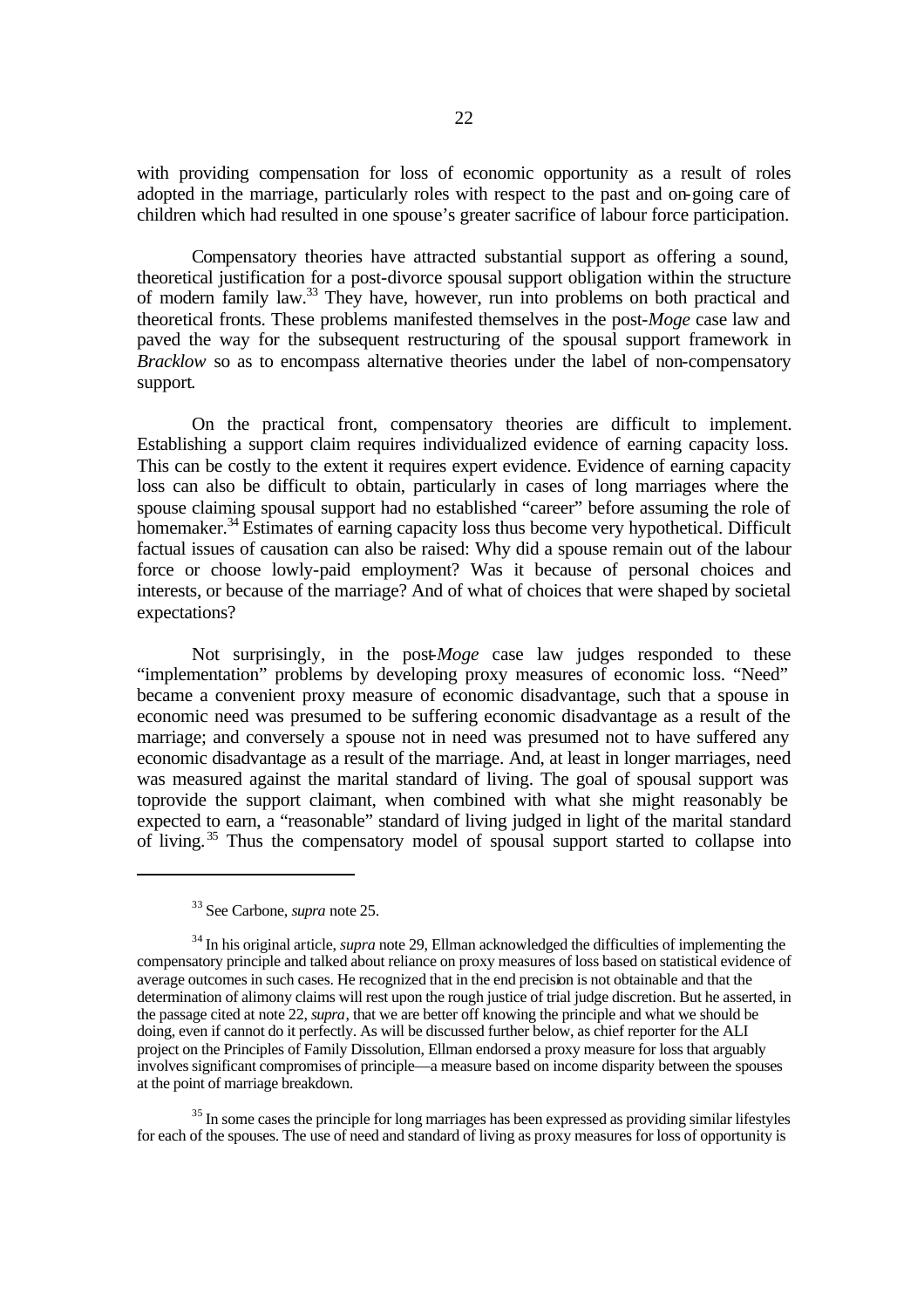something that resembled a more traditional support model where the governing concepts were need and standard of living.

The ALI proposals, which will be discussed in more detail in Part IV, below, also illustrate a resort to proxy measures for earning capacity loss by primary care-givers that appears to be at odds with the basic premises of the compensatory theory. In the case of the ALI, the choice was made to measure loss of earning capacity by the disparity in spousal incomes at the end of the marriage, thus making the income of the payor the measure of economic loss. The explanation offered by the ALI drafters is the somewhat contestable assumption that people tend to choose spouses of similar economic status. 35a Income-sharing, a methodology whereby spousal support is determined as a percentage of the difference in spousal incomes, was thus chosen as a practical mechanism to implement the compensatory principle.

The emergence of proxy measures for economic loss which focus on the marital standard of living and the payor's income can be explained as crude compromises driven by the practical need to sacrifice theoretical purity in the achievement of workable principles. However, the gap between the proxy measures and the compensatory theory also suggests that other theories of spousal support may actually be operating. While some have identified implementation problems as the major weakness of the compensatory theory, others have found it wanting on theoretical front, generating an array of alternative theories that are grouped below under the broad label of income sharing theories.

### **E. Income -Sharing Theories**

1

On the theoretical front, the early compensatory theories, grounded in the loss of opportunity principle, have been criticized as being based on a distorted and inadequate conception of the marital relationship, one which is unduly individualistic and marketbased.<sup>36</sup> New theories of spousal support have emerged which emphasize the relational aspect of marriage and the merger of economic (and non-economic) lives that marriage involves. While these theories vary in their details and their basic justificatory principles, they all rest to some degree on a view of marriage as a community or partnership informed by norms of trust and sharing. Marital incomes are understood as being, for one reason or another, joint incomes and the spouses are understood to be entitled to share those incomes for some period of time after marriage breakdown.

<sup>35a</sup> The gist of this assumption is that the wife, had she not assumed primary responsibility for child-rearing, would likely have had the same income as the husband.

<sup>36</sup> See Jana Singer, "Alimony and Efficiency: The Gendered Costs and Benefits of the Economic Justifications for Alimony" (1994), 82 Georgetown Law Journal 2423.

discussed by Bastarache J. A. (as he then was) in *Ross v. Ross* (1995), 16 R.F.L.  $(4^h)$  1 (N.B.C.A.) where he stated (at 7):

<sup>&</sup>quot;It is in cases where it is not possible to determine the extent of the economic loss of the disadvantaged spouse that the Court will consider need and standard of living as the primary criteria, together with the ability to pay of the other spouse."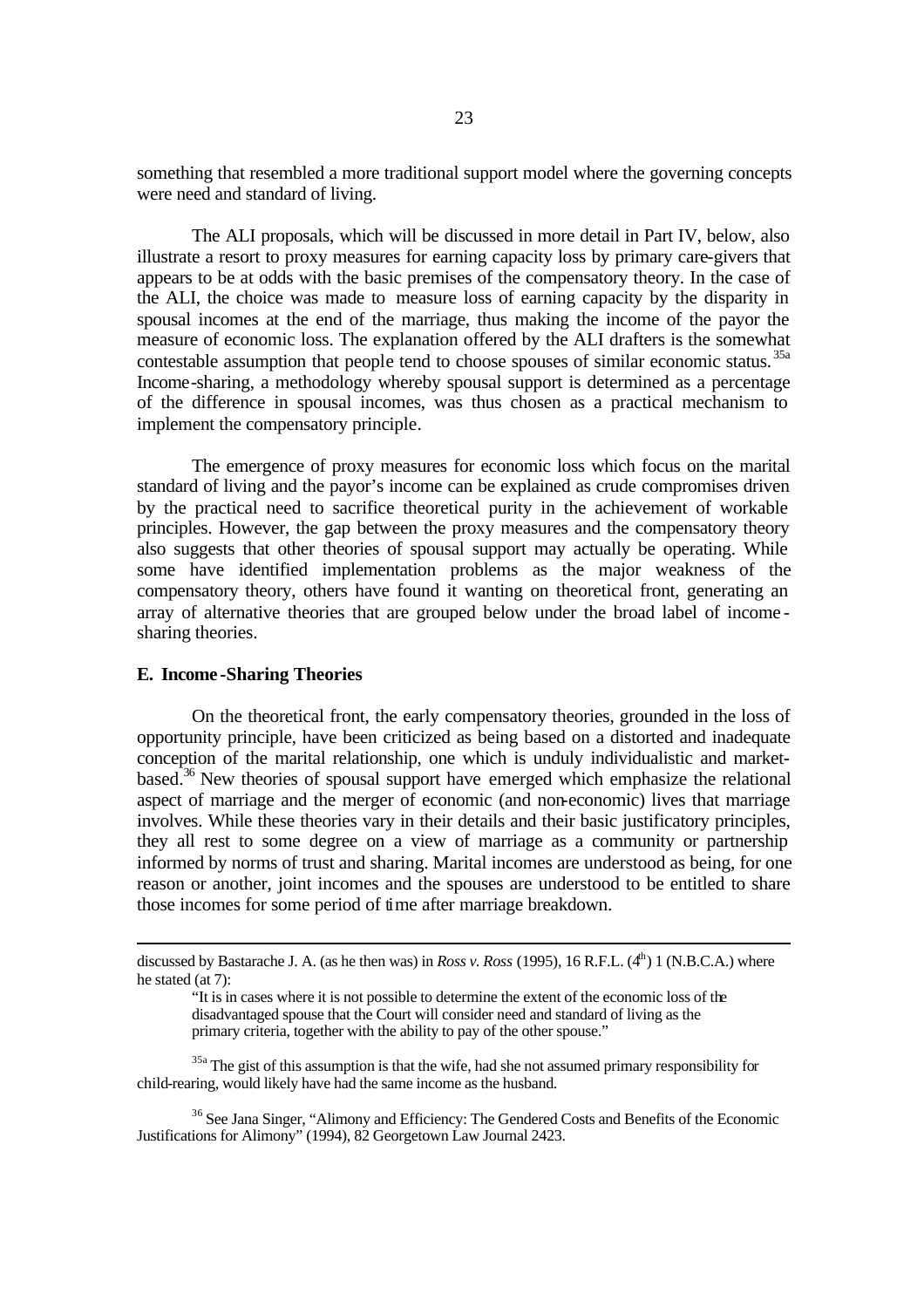Generically, these theories may be called "income-sharing" theories, for they focus directly on spouses' post-divorce incomes, generating an obligation on the higherincome spouse to transfer a portion of his or her income to the lower-income spouse. These theories, as compared to theories directed at compensation for economic loss, more easily generate formulaic rules for post-divorce income sharing, with length of marriage often being a crucial factor in determining the extent of the sharing. Under these theories, income-sharing is justifiable as a matter of principle, not simply as a methodology which serves as a very crude proxy measure for something else (i.e. economic loss). Some of the different variants of income-sharing theories will be reviewed in more detail below.

While the concerns with a principle of compensation for economic loss were perhaps not articulated with the same precision as in the academic literature, the post-*Moge* case law reveals, at least indirectly, the operation of many of these theories. Initially dissatisfaction with a strict economic loss approach manifested itself in reconfigurations of the *Moge* compensatory principle to provide a broader basis for the support obligation. Courts began to stretch the compensatory principle to include the idea of compensation for economic advantages conferred by marriage, as well as the idea of compensation for the economic consequences of the marriage breakdown (i.e. loss of access to the other spouse's income and drop in standard of living). In *Bracklow*, however, the Supreme Court of Canada responded by explicitly recognizing an alternative basis for spousal support—non-compensatory support based on "need alone".

Given some of the limitations of a narrow compensatory theory based on economic loss, it was not surprising to see some expansion of the basis for spousal support. However, the basis of *Bracklow's* non-compensatory support is conceptually confused. The *Bracklow* judgment, which did not draw on any of the academic literature articulating alternative theories of spousal support, failed to articulate a coherent theoretical basis for non-compensatory support, giving rise to widely differing interpretations by judges and lawyers. Some of the newer income-sharing theories reviewed below offer possibilities for developing a more principled approach to thinking about non-compensatory support—in particular the theory of "merger over time".

# **(a) Income Sharing Model I: sharing of marital gains; compensation for contributions and advantages; marital partnership**

Some versions of income-sharing are still broadly compensatory in orientation, in that they retain a focus on the economic aspects of the marital relationship. In particular, they remain concerned with the economic implications of the gendered division of labour within the family, and are directed to providing compensation for that. But these income sharing theories reject the individualized calculation of the wife's loss of earning capacity as an appropriate way to measure or assess the value of her non-financial contributions to the marriage. Rather, these theories draw upon an understanding of marriage as a partnership to which the spouses contribute their joint efforts, entitling them upon breakdown to share equally the profits of the marriage.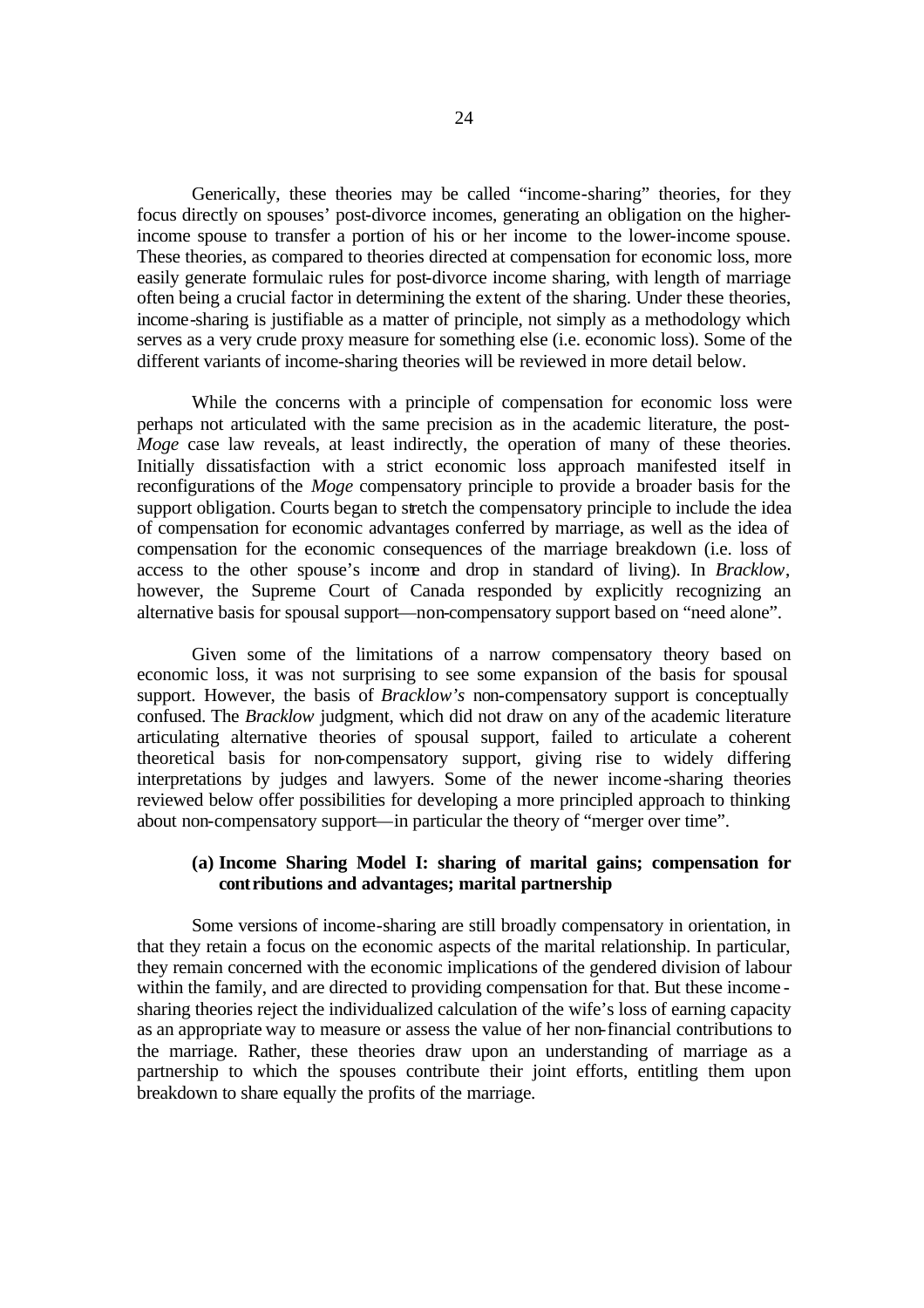This concept of partnership is utilized to justify compensating the wife for her contributions to the marriage through an on-going share of the earning capacity or human capital her husband acquired during the marriage. On this view, the wife's loss of earning capacity is related to the husband's ability to retain and develop his earning capacity. Post-divorce income is understood to involve returns on joint efforts within the marriage, thus justifying sharing. Under these income-sharing theories, which focus on enhancements of human capital, *contribution* replaces *loss* as the primary principle justifying spousal support. Spousal support is thus, like matrimonial property, an earned entitlement; a reward for marital labours. The challenge under such theories is to determine what portion of post-divorce income is attributable to marital efforts, with many relying upon length of marriage as a central factor.

One example of an income-sharing proposal based on sharing marital investments in human capital is that of Jana Singer, who offered an "equal partnership" model of spousal support that would require full income sharing (i.e. income equalization) on a formula of one year of sharing for every two years of marriage.<sup>37</sup> Other theories with a similar focus on sharing the product of marital joint efforts have attempted to more precisely identify the gains in spousal earning capacity or human capital during the marriage, with formulas then being developed to share such gains based on the length of the marriage. $38$ 

Existing case law certainly offers examples of courts using spousal support to compensate one spouse for contributions to the other spouse's earning capacity. However claims for "reimbursement" support grounded in restitutionary principles have typically only been recognized in cases where one spouse has made a very "direct" contribution, either of labour or money, to the career enhancement of the other spouse. The most common context in which such claims arise is that where one spouse has funded the other's education and received no "return on the investment" because of a marriage breakdown shortly after graduation.<sup>38a</sup> In cases where the spousal contributions in issue are those of child-care and home-making, the wife's contributions have typically been analyzed in terms of her loss rather than her husband's gain.

1

<sup>&</sup>lt;sup>37</sup> Jana Singer, "Divorce Reform and Gender Justice" (1989), 67 N.C. L. Rev. 1103; also Singer *ibid.*

<sup>&</sup>lt;sup>38</sup> See for example, Cynthia Starnes, "Divorce, and the Displaced Homemaker: A Discourse on Playing with Dolls, Partnership Buyouts, and Dissociation Under No-Fault" (1993), 60 U. Chic. L. Rev. 67. Starnes does not focus on income equalization, but rather on identifying increases in income over the course of the marriage and dividing the difference according to a sliding scale based on the number of years married. See also Robert Kirkman Collins, "The Theory of Alimony Residuals: Applying an Income Adjustment Calculus to the Enigma of Alimony" (2001), 24 Harv. Women's L.J. 23. Collins adopts a principle of "the equitable sharing of the residual economic benefits from work done during marriage" and proposes a scheme of post-divorce income sharing declining from 50% to zero over five equal periods pegged to the length of the marriage. He also recognizes as a beneficial side-effect of his theory that it would result in equal absorption of the economic shock of the separation. This suggests an alternative set of concerns with reliance and transition, rather than with compensation for work done during marriage.

<sup>38</sup>a See for example, *Caratun v. Caratun* (1993), 42 R.F.L. (3d) 113 (Ont. C.A.).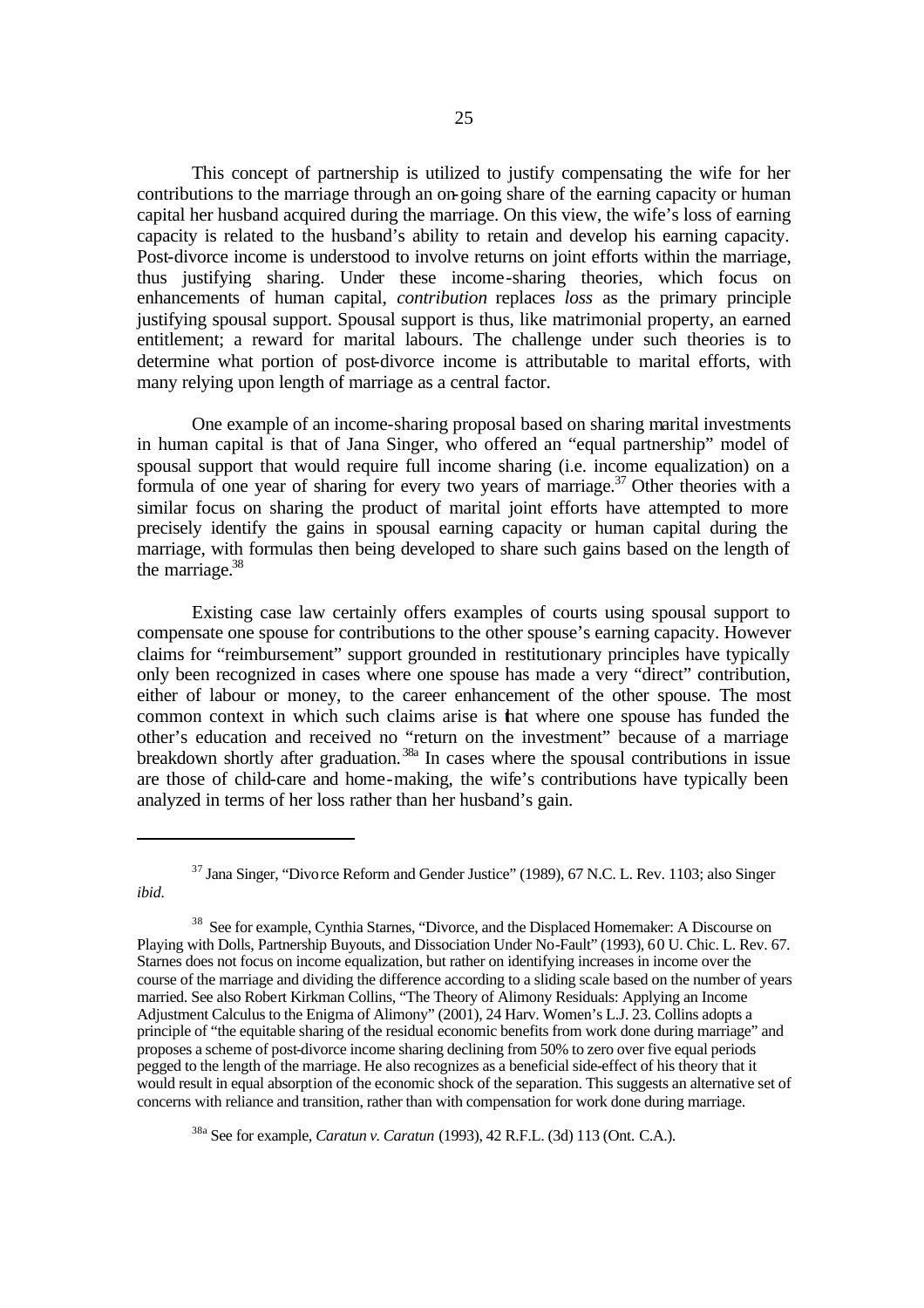However, there are some recent decisions which have adopted a broader "marital partnership" approach to valuing a wife's non-financial contributions to the marriage, particularly the assumption of a disproportionate share of child-rearing responsibilities. In these cases, of which a good example is the Ontario case of *Marinangeli*, <sup>39</sup> the wife's assumption of responsibility for child-rearing is seen as having provided the husband with the freedom to devote himself to work while being able to enjoy the benefits of children. In these cases, courts have began to emphasize the economic "advantages" the husband has acquired through the marriage. They have thus justified awarding the wife a portion of his post-divorce earnings on the basis that she has contributed to his earning capacity—even if she is earning what she might have earned apart from the marriage. In *Marinangeli*, for example, this idea of "compensation for advantages" was used to justify an increase in spousal support to allow the wife to share the increase in the husband's post-divorce income.

While the idea of "compensation for contributions" or "compensation for advantages conferred" may provide an appropriate justification for spousal support in certain fact situations—and one can debate which—it is difficult to use this idea to sustain broad-based schemes of income -sharing that apply to all marriages. In some cases it will simply be difficult to argue, factually, that the higher-income spouse experienced any economic "gains" as a result of the marriage or that his or her earning capacity at the end of the marriage was affected in any significant way by contributions made by the other spouse. Other justifications for broad-based schemes of income-sharing are thus required.

# **(b) Income Sharing Model II: recognizing marital interdependency, transition payments, marriage as a community, merger over time**

In other versions of income -sharing, the justification for sharing does not rest exclusively on the gains and losses in human capital during marriage. Instead the rationale for sharing is the interdependency or merger of lives that takes place during marriage. This might include pooling of efforts and sharing of gains, but also involves significant elements of expectation, reliance, obligation and responsibility. Periods of income sharing are thus provided to recognize the difficulty of unraveling intertwined

1

<sup>&</sup>lt;sup>39</sup> *Marinangeli v. Marinangeli* (2001), 16 R.F.L. (5<sup>th</sup>) 326 (Ont. S.C.J.), now on appeal to the Ontario Court of Appeal. At issue in *Marinangeli* was the wife's entitlement to an increase in spousal support based on a post-divorce increase in the husband's income. The trial judge ruled that she was so entitled because she had contributed to his earning capacity by caring for the children during the marriage, thus freeing him to work. For other examples see *Waterman v. Waterman* (1996), 16 R.F.L. (4<sup>th</sup>) 10 (Nfld. C.A.) in which the Court re-conceptualized compensatory support as a form of sharing a marital asset (i.e. income) rather than as compensation for loss. For other recent cases where the spousal support analysis has recognized the wife's contribution to the husband's financial success through assumption of responsibility for the home and child care see *Merritt v. Merritt*, [1999] O.J. No. 1732 (S.C.J*.); Schmuck v. Reynolds Schmuck* (1999), 50 R.F.L.(4<sup>th</sup>) 429 (Ont. S.C.J.); *Lyttle v. Bourget*, [1999] N.S.J. No. 298 (S.C.); and *Weir v. Weir* (2000), 11 R.F.L. (5<sup>th</sup>) 233 (B.C.S.C.).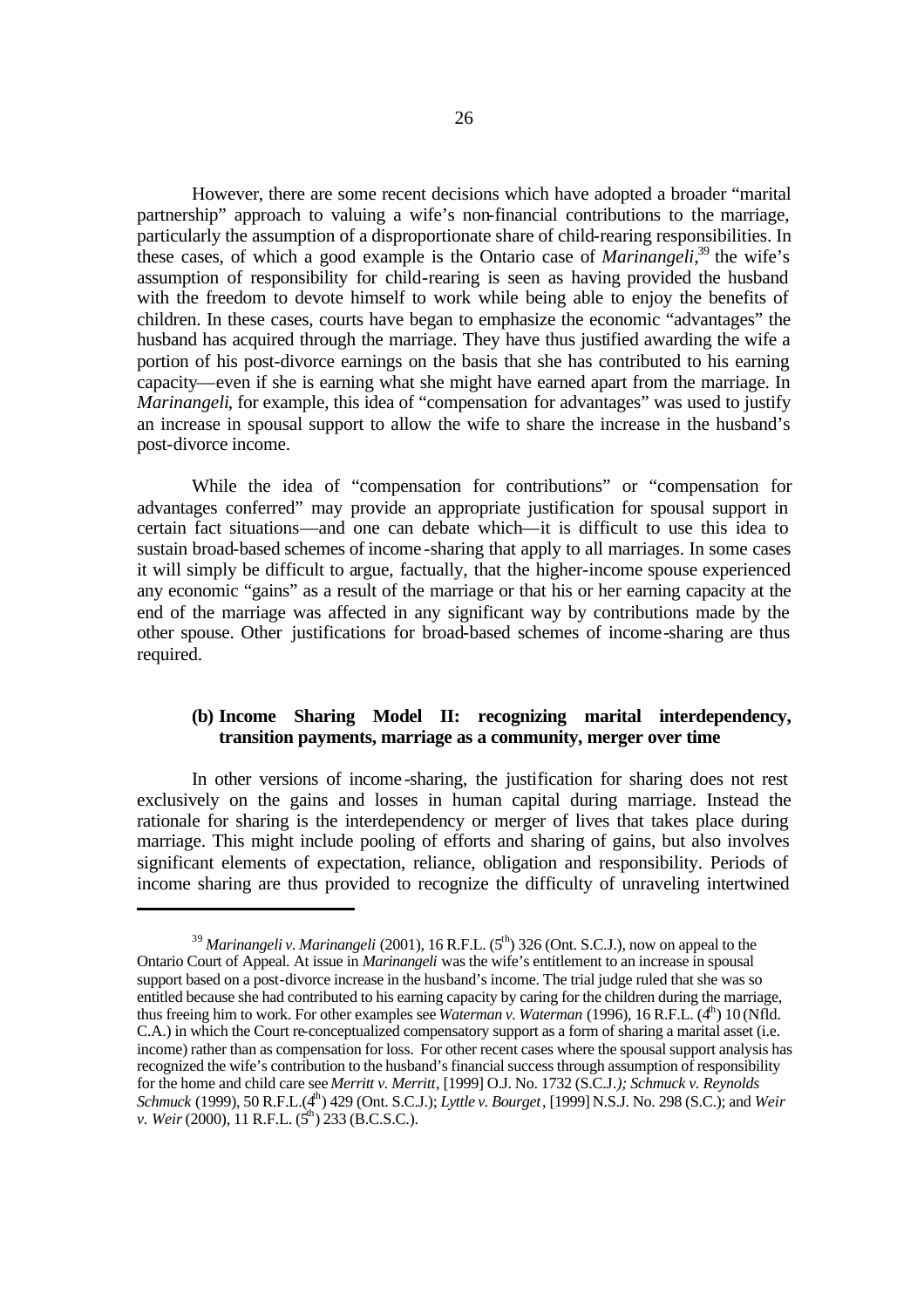lives, with the extent of sharing typical increasing with the length of the marriage. Two different ideas dominate these theories—that of "transition payments" and that of "merger over time". Each will be described in turn.

#### *(i) Transition Payments*

Many of these income-sharing theories essentially conceptualize spousal support as a set of "transition payments," but of a much more generous nature than provided under clean-break theories of spousal support. Many of them generate guidelines which mandate periods of income equalization related to the length of the marriage, while in some cases the quantum of the payments (i.e., the percentage of income shared) is also influenced by the length of the marriage.

Jane Ellis put forward an early proposal for what she explicitly labeled "transition payments" which would provide an initial period of income equalization (for example one year for each five years of marriage) followed by a sharing of declining percentages of income down to zero over the remaining period of time to a maximum of one-half the duration of the marriage.<sup>40</sup>

One of the two models for income sharing subsequently proposed by Stephen Sugarman<sup>41</sup> was based on a concept of "fair notice" (the other—the "merger over time" model—will be discussed below). The "fair notice" model provided for equal sharing of income for a period of time proportionate to the length of the marriage, for example one year of sharing for every two years of marriage.

More recently, Milton Regan has built a justification for spousal support on a vision of marriage as a community involving a shared life identified by norms of collective welfare and obligation rather than self-interest. He envisions spousal support as providing a cushion for the transition from the marital community to a single individual—the longer the marriage the longer the transition period. Specifically, he proposes a model of post-divorce income-sharing that would involve income equalization for a period of time equivalent to the length of the marriage.<sup>42</sup>

*(ii) Merger over Time*

j

<sup>41</sup> Stepen D. Sugarman, "Dividing Financial Interests Upon Divorce" in *Divorce Reform at the Crossroads*, Stephen D. Sugarman and Herma Hill Kay, eds. (New Haven: Yale University Press, 1990).

<sup>42</sup> Milton C. Regan, Jr., *Family Law and the Pursuit of Intimacy* ( New York and London: New York University Press, 1993) and *Alone Together: Law and the Meanings of Marriage* (New York: Oxford University Press, 1999). His proposal is therefore similar to that of Singer, *supra* note 37, although justified in a different way.

<sup>40</sup> Jane Ellis, "New Rules for Divorce: Transition Payments" (1993-94), 32 U. of Louisville J. of Fam. L 601. She writes, for example, that a ten year marriage would have two years of equal sharing, followed by three years in which the sharing went from 50% to zero. She suggests that a table with multipliers could be developed so that the amounts could be computed quickly and easily without professional help.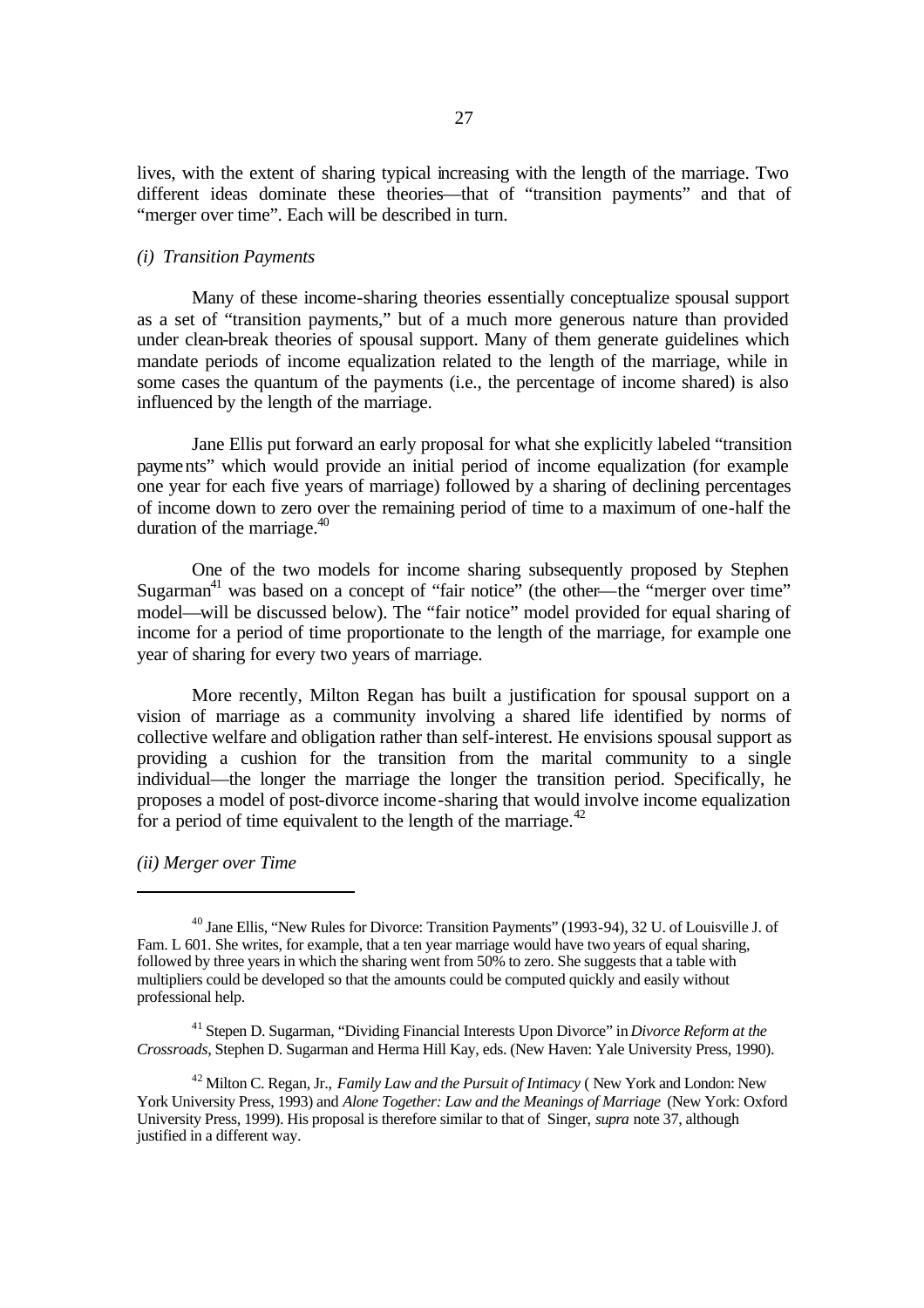Stephen Sugarman's second model of income sharing, which is based on the idea of what he calls "merger over time,"<sup>43</sup> differs from the "transition payments" models described above in that it is not structured around limits on duration, but rather around limits on quantum. His "merger over time" model would provide for *indefinite* sharing of post-divorce income, but with the percentage related to the length of the marriage. He suggests, by way of example, that each spouse might gain a 1.5 percent or 2 percent interest in the other spouse's human capital/future earnings for each year of marriage, with a possible ceiling of 40 per cent or 20 years. This model of income-sharing is based on the idea that the human capital of spouses merges over time—that over time their human capital becomes intertwined rather than being affixed to a particular individual. In part the "merger over time" theory is based on the idea of joint spousal contributions to human capital. But it also involves recognition of interdependency and the kind of merger of economic lives that takes place over time whereby spouses stop thinking of their human capital as their own, and whereby a dependent spouse "submerges her or his independent identity and earning capacity into the marital collective.<sup>"44</sup>

Sugarman's "merger over time" theory of income-sharing has been influential in the American context where, as will be seen in Part IV, it has played a central role in structuring the ALI's proposed guidelines and the guidelines subsequently adopted in Maricopa County, Arizona. In both cases, a central feature, derived from Sugarman's work, is the so-called "durational factor" which relates the percentage of income shared to the length of the marriage.

## *(iii) Bracklow and Income-Sharing Theories*

While no explicit reference was made in *Bracklow* to any of the theoretical literature offering alternatives to the compensatory model, some of the language of "interdependency" used to describe the rationale for non-compensatory support $45$  is suggestive of either the "merger over time" or "transition payments" models described above. These theories may offer possibilities for a principled way in which to understand and structure non-compensatory support obligations. Certainly some of the post-*Bracklow* case law on non-compensatory support can be seen as an indirect and at least partial reflection of these theories. Thus in some cases, including the re-trial of *Bracklow*

<sup>43</sup> *Supra* note 41.

<sup>44</sup> At 160.

1

<sup>&</sup>lt;sup>45</sup> The obligation to pay non-compensatory support to meet a former spouse's needs is said, by the Court, not to flow from the fact of marriage, *per se,* but rather from how the spouses have organized their lives. Specifically, the obligation is said to arise from a pattern of economic *interdependence* which developed during the marriage. Marriage is seen, at para. 30, to create interdependencies which cannot easily be unraveled. Non-compensatory support is said , at para. 31, to recognize "the reality that when people cohabit oaver a period of time in a family relationship, their affairs may become intermingled and impossible to disentangle neatly."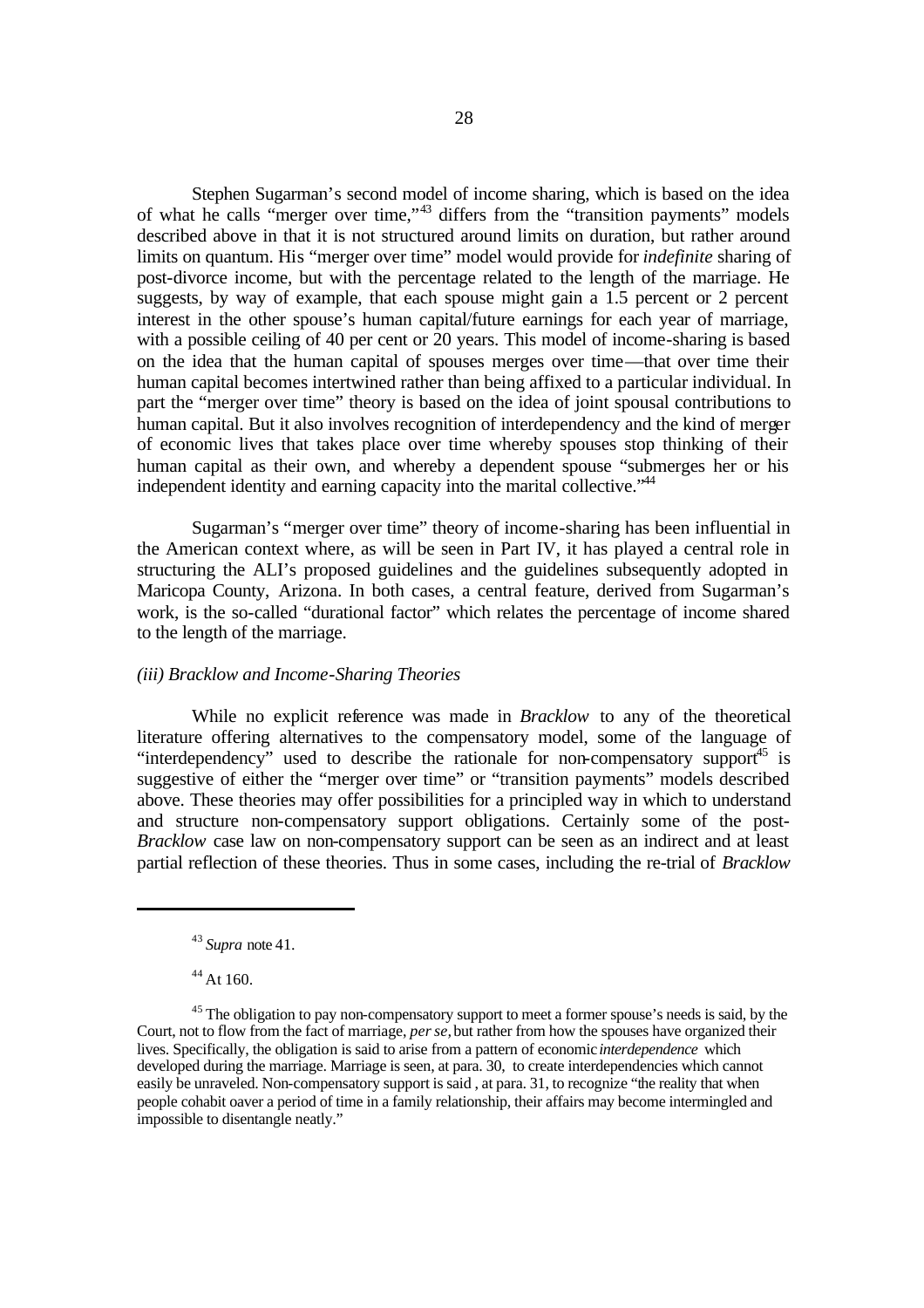itself,<sup>46</sup> courts have related the extent of the support obligation to the length of the marriage and have been willing to impose time limits on the obligation to pay noncompensatory support in cases of shorter and even medium-duration marriages. But the language used in *Bracklow* is ambiguous and confusing, suggesting an alternative view that non-compensatory support is grounded in "need alone" and a "basic social obligation" assumed in marriage. Furthermore, the Court refused to unequivocally endorse the use of length of marriage as a "proxy" for interdependency.

## **(c) Implications of income-sharing theories**

Income-sharing theories, whether based on sharing enhancements of human capital or recognizing the interdependency that comes from the merger of lives over time, are clearly attractive in that they generate easily-administered rules for the determination of spousal support. From a theoretical perspective, however, their appropriateness remains a matter of debate. For some these theories more accurately capture the nature of the marital relationship and offer a fairer distribution of economic resources at its end than either the clean break or compensatory (economic loss) theories. The use of the length of the marriage to structure and limit the extent of the support obligation is seen as sufficient to distinguish these theories from the traditional, and now indefensible, model of spousal support that rests on the promise of life-long support flowing from the status of marriage itself.

For others, these income-sharing models entail the re-infusion of too large an element of status-based obligations into spousal support law. This is seen as inconsistent with modern family law's recognition of the autonomy of spouses and the terminability of marriage. Income-sharing is seen as akin to the traditional model of spousal support, where obligations are based on the fact of marriage itself, but without the system of fault which was the linchpin of the traditional model. Those with such concerns tend to favour a more individualistic compensatory theory that would provide spousal support only in cases where the marriage and marital roles have resulted in an identifiable loss of earning capacity. The competing pulls of the compensatory and income-sharing theories of spousal support create a tension that pervades our current law.

## **F. Basic Social Obligation: the Income Security Model of Spousal Support**

1

One idea about spousal support has received little support in the academic literature as a justifiable basis for spousal support, but it continues to operate as a justification in practice. This is the idea the families have a fundamental social responsibility to meet the basic income -security needs of their members. This idea has a long history in spousal support<sup>46a</sup> and continues to exert its influence. On this "income-

<sup>&</sup>lt;sup>46</sup> See *Bracklow v. Bracklow* (1999), 3 R.F.L.  $(5<sup>th</sup>)$  179 in which, after an eight year relationship, a five-year time-limit was imposed on the support obligation despite Mrs. Bracklow's on-going need. When interim support is taken into account, the length of the support period is roughly equivalent to the length of the relationship.

<sup>&</sup>lt;sup>46a</sup> Even in the fault-based era, where the principles of alimony would have suggested that a wife guilty of a matrimonial offense would be completely disentitled from spousal support, in practice public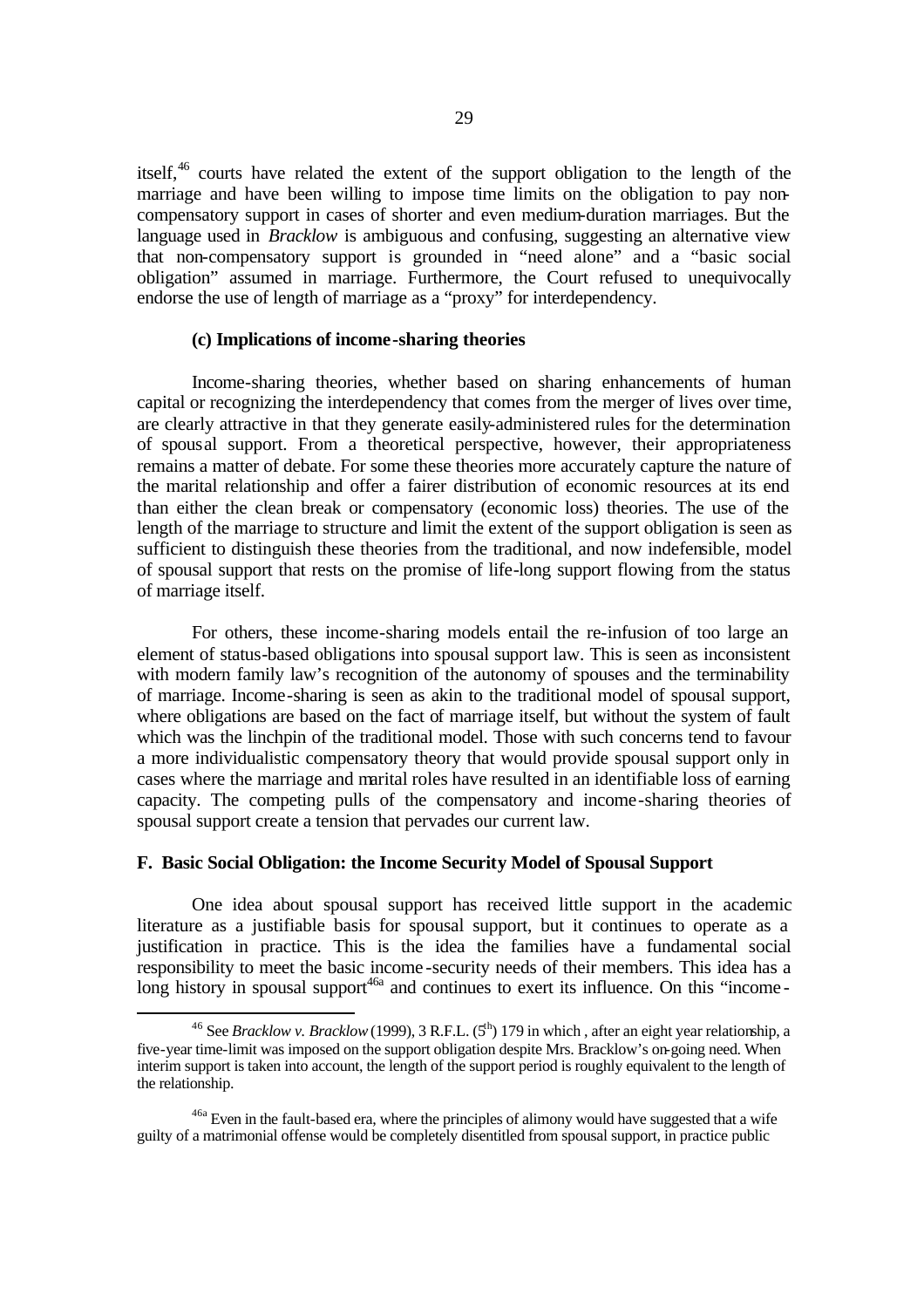security" or "basic social obligation" theory, spousal support is understood as an obligation to make provision for a former spouse's basic needs and is clearly grounded in status—in obligations assumed upon marriage.<sup>46b</sup> Under this model, there would be no time limits on support if a spouse is unable to meet basic needs, but the concept of basic need would limit quantum.

This justification for spousal support draws on public policy concerns about conserving public resources, requiring that the basic needs of former spouses be first satisfied through private sources of support. The family, rather than the state, is understood to have primary responsibility for meeting the basic income-security needs of its members. As well, in the context of the adjudication of individual cases, this theory inevitably draws on judicial sympathy for spouses in desperate financial circumstances and a recognition of the stigma attached to welfare and the meager levels of support provided by the state.

This "basic social obligation" justification for spousal support raises many difficult conceptual issues. If it is based on the idea of the primacy of the family as a source of income -security for individuals in need, it raises questions about the responsibility of other family members for support of persons in need—such as parents and adult children. As well, the theoretical grounding for this "income-security" theory of spousal support is shaky absent a framework of fault. This theory does not generate awards at the level of the traditional model of spousal support, which promised the marital standard of living. It is, nonetheless, a pure status-based obligation and theoretically vulnerable as such. It continues, however, to find support in the case law.

In *Moge* Justice L'Heureux-Dubé recognized that despite the predominance of compensatory objectives, some the language in the spousal support provisions of the *Divorce Act*, particularly the references to relief of "hardship." "may embrace the notion that the primary burden of spousal support should fall on family members, *not* the state."<sup>46c</sup> *Bracklow* draws on this statement to justify recognition of a non-compensatory basis for support. Although there is language in *Bracklow* suggesting that noncompensatory support can be understood in light of income-sharing theories based on merger of lives over time, there is also language which strongly suggests the "basic social obligation" theory. Non-compensatory support is said to be based on "need alone" and is explicitly described as a "basic social obligation" assumed in marriage. The Court describes the "mutual obligation" model of marriage, on which non-compensatory support rests as

plac[ing] the primary burden of support for a needy partner who cannot attain postmarital self-sufficiency on the partners to the relationship, rather than on the state,

46c *Moge*, *supra* note 2 at 865.

1

policy concerns prevailed to justify the awarding of some support to keep the wife from becoming a public charge.

<sup>46</sup>b For a recent example of a case awarding spousal support on this basis see *Skoreyko v. Skoreyko* (2002), 28 R.F.L.  $(5<sup>th</sup>)$  440 (B.C.S.C.) (both parties employed during 15 year childless marriage; wife loses sight after marriage breakdown; husband ordered to pay support).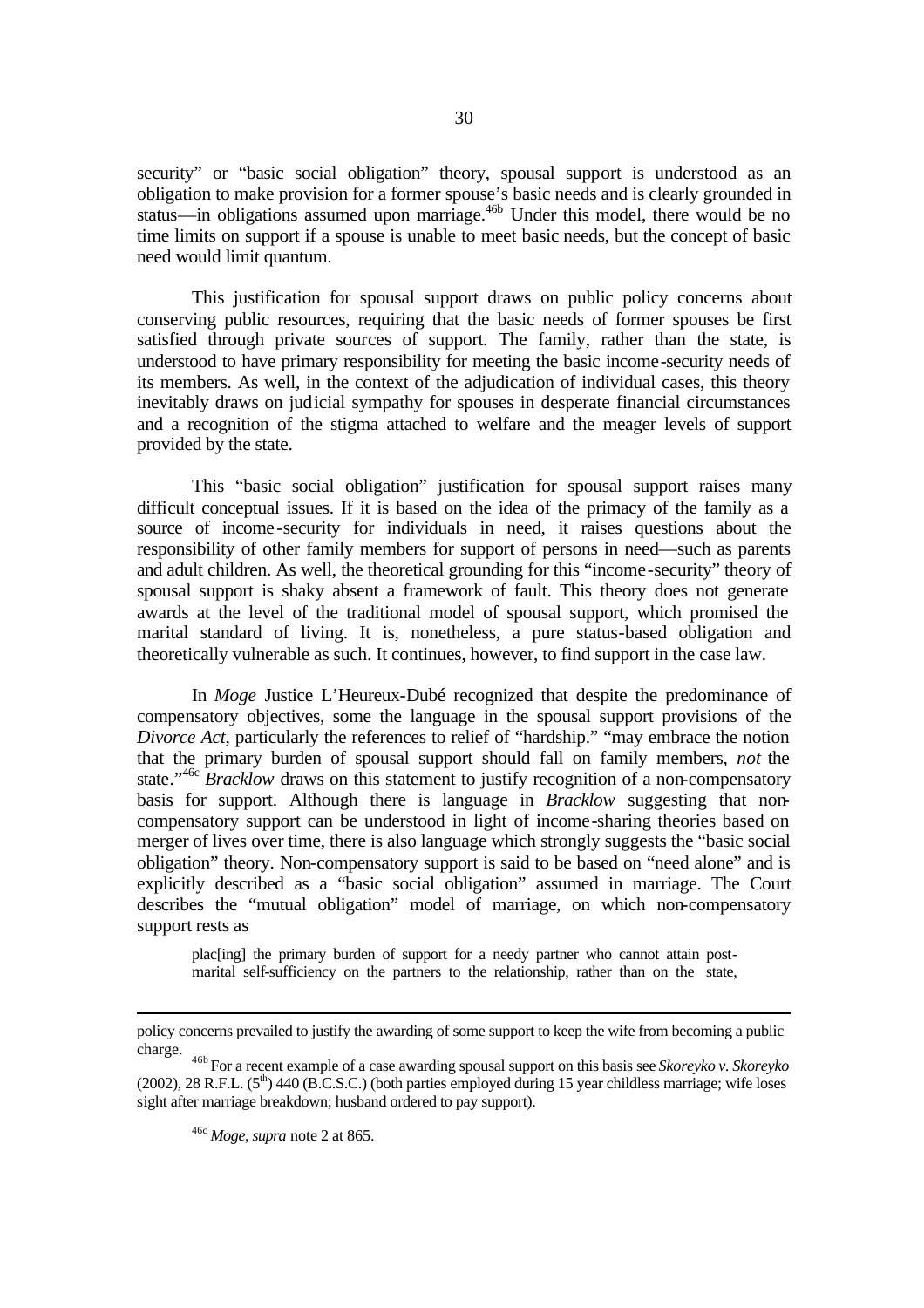recognizing the potential injustice of foisting a helpless former partner onto the public assistance roles.

## **G. Parental Partnership**

 $\overline{a}$ 

A new variant of income-sharing proposals, which has been identified by June Carbone as the "second wave" of income-sharing,  $48$  is based on the obligations derived from parenthood rather than the marital relationship *per se*. These proposals, which might be labeled "parental partnership" theories, respond to the situation of younger women who divorce after shorter marriages with the care of children. The income -sharing theories reviewed above focus on obligations flowing from the marital relationship, and use the length of the relationship as a proxy measure of the extent of the merger of economic lives and hence of the extent of the obligation to share income post-divorce. As a result, they generate relatively limited spousal support obligations in cases of shorter marriages. The newer income -sharing proposals base income-sharing on the presence of minor children; the crucial determinant of the extent of income-sharing is not the length of the marriage, but the length of the child–rearing period, which includes the postdivorce period. The period of income-sharing could thus be much longer than the length of the marriage.

Under these income-sharing proposals, which focus on the presence of minor children, spousal support is justified because child support does not take into account the full costs of child-rearing. More specifically, two justifications are offered for spousal income-sharing when there are minor children. First, these proposals recognize that concerns with the impairment of earning capacity continue to be relevant in the postdivorce period. Spousal support is justified by the need to compensate custodial parents for the effect of on-going child-rearing efforts on their earning capacity. <sup>49</sup> However, many of these proposals also recognize a more direct obligation to children—the obligation of a parent to provide his or her children with a standard of living equivalent to his own. And these theories recognize that the children's standard of living is a household standard of living determined in large part by the income of the custodial parent. Thus in these versions of income-sharing, the boundary between child support and spousal support becomes blurred, with both serving to sustain the standard of living of the custodial parent and children.

<sup>47</sup> At para. 31. See also *M. v. H.*, [1999] 2 S.C.R. 3 where, in the course of justifying the extension of the spousal support obligation to same-sex cohabiting couples, the Supreme Court of Canada recognized that one of the purposes of spousal support is to "alleviate the burden on the public purse" by shifting the obligation to provide support for needy persons to spouses.

<sup>48</sup> See June Carbone, "Income Sharing: Redefining the Family In Terms of Community" (1994), 31 Houston L. Rev. 359.

<sup>49</sup> For cases recognizing this rationale, which is reflected in s. 15.2(6)(c) of the *Divorce Act*, see *Brockie v. Brockie* (1987), 5 R.F.L. (3d) 440 (Man. Q.B.), aff'd (1987), 8 R.F.L. (3d) 302 (Man. C.A.), *Kennedy v. Kennedy* (1994), 98 B.C.L.R. (2d) 287 (B.C.S.C.), and *Weisner*, *supra* note 17.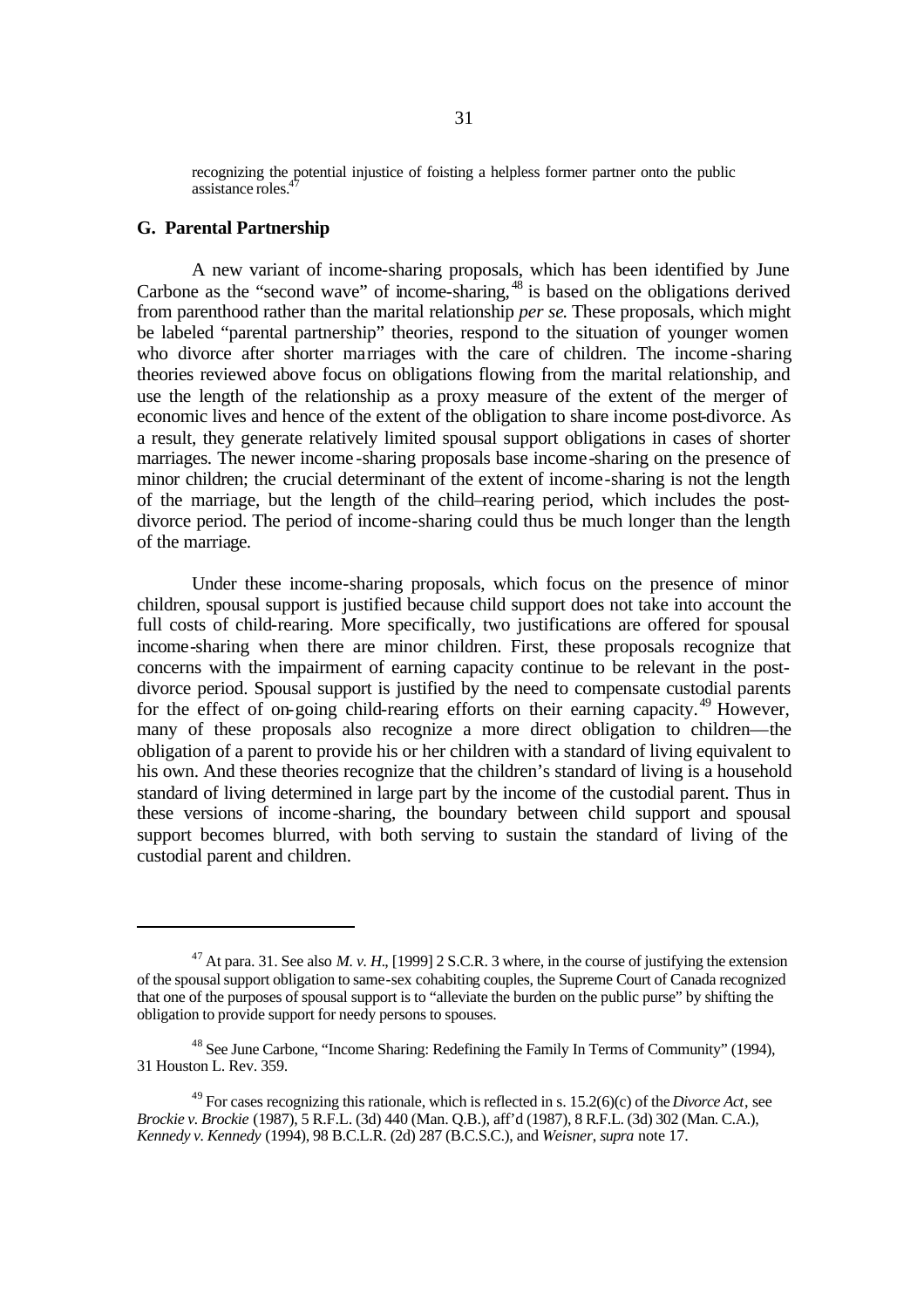Joan Williams' proposal for income -sharing reflects the concept of parental partnership. Drawing on a view of the "ideal worker's wage" as a family wage, she proposes an equalization of household standards of living for the duration of the children's dependence, and thereafter an equalization of income for one further year for every two years of marriage.<sup>50</sup> The principle of equalization Williams adopts while there are minor children present is notably not that of simple income equalization. Rather, the standard is equalization of household standards of living, which takes into account differences in the number of people in each household.

Reflections of the parental partnership theory may be found in decisions such as those of the Ontario Court of Appeal in *Andrews* <sup>51</sup> and *Adams*, <sup>52</sup> discussed above in Part II. In these decisions courts have endorsed awards of spousal support which, when combined with child support, result in a 60/40 split of net disposable household income in favour of the custodial parent,. The principle in *Andrews*, however, is not as generous as the one advocated by Williams. It does not result in an equalization of household standards of living. At best the *Andrews* methodology involves an equalization between the spouses of whatever income remains after payment of child support.

This "second wave" of income-sharing theories, driven by a principle of sharing parental responsibilities, is even more controversial than the first wave. Many would argue that taking children's interests seriously does require equalization of household standards of living in cases where there are minor children. This is not, however, the understanding of parental financial obligation that informs our current law of child support. Income-sharing proposals based on notions of parental partnership are open to the criticism that they involve the use of spousal support to create a more expansive child support obligation. Indeed, the ALI proposals, which will be reviewed in Part IV below, deal with issues related to post-divorce child-rearing through a reconfiguration of the law of child support, rather than spousal support. Making distinctions between marriages with and without children in the context of claims for spousal support also raises concerns that

j

<sup>50</sup> Joan Williams, "Is Coverture Dead? Beyond a New Theory of Alimony" (1994), 82 Georgetown Law Journal 2227. For an earlier version of such a proposal see Jane Rutherford, "Duty in Divorce: Shared Income as a Path to Equality" (1990), Fordham Law Rev. 539 which proposed equal division of income on a per capita basis, with the sharing to be indefinite in duration. Division of income on a per capita basis would fail to take into account the cost savings from sharing of household costs. Both John Eekelaar and Mary Ann Glendon have long advocated a "children-first" principle which would govern the distribution of all financial resources upon marriage breakdown. Such a principle would make provision for the basic or average needs of children's *household* a first claim on all financial resources. What this "second wave" of income-sharing proposals does, by drawing on a norm of equalization of household standards of living, is to provide for more generous income-sharing than that proposed by Eekelaar or Glendon in cases where there are sufficient resources to go beyond meeting basic or average needs.

<sup>51</sup> *Andrews, supra* note 19.

<sup>52</sup> *Adams*, *supra* note 20.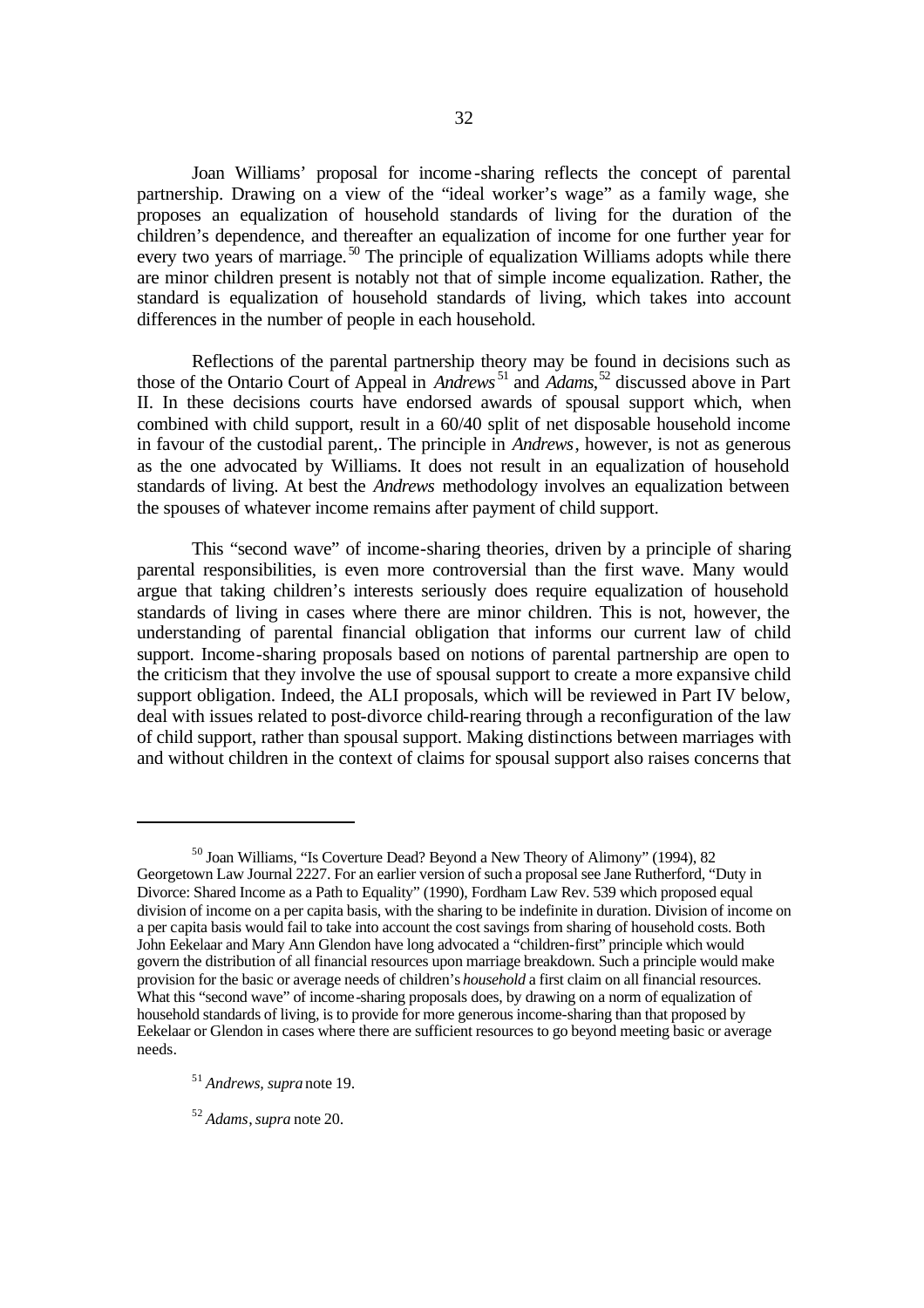the law is favouring women who are "breeders" and is failing to value other spousal roles and contributions.<sup>5</sup>

Such proposals also entail a fairly radical shift in norms. Extensive, long-term obligations to a former spouse may be imposed even after a very short relationship if there are children, in order to recognize and support the former spouse's on-going role as caregiver. On a practical level, long periods of post-divorce life lie ahead for each of the spouses in cases of shorter marriages with minor children, which will likely include repartnering for one if not both of the spouses. To the extent that the support obligation in these models is directed at equalizing household standards of living, difficult questions will be raised about the impact on the support obligation of the reconfiguration of households through the addition both of new incomes and new financial obligations.

## **H. Drawing Together the Strands: Where Does the Theory Take Us?**

Where does this review of theory take us in terms of the project at hand? Several important themes emerge from the review of theory:

- First, that theory is important. Some understandings of spousal support are inconsistent with the basic premises of modern family law, in particular the removal of fault as a relevant factor in the determination of spousal support. Conceptions of spousal support based on expectations or promises flowing from the fact of marriage are theoretically on shaky ground.
- Second, that compensatory theories have a tendency, in practice, to merge with income-sharing theories because of the need to develop proxy measures of loss. While there is a tension between compensatory and income-sharing theories, there is also a fair amount of overlap. Particularly in cases of longer marriages, compensatory and non-compensatory theories may generate similar results.
- Third, that there are many "income-sharing" theories that offer theoretically defensible possibilities for structuring *Bracklow*-style non-compensatory support, the basis for which is now extremely confused. Particularly promising is the "merger over time" theory. These income-sharing theories are not uncontentious; some see them as bringing too much of an element of "status" back into spousal support. But this does seem to be the direction in which our law has moved, so it seems best to accept this and try to structure income-sharing in theoretically appropriate ways.
- Fourth, that the "parental partnership" theories, the "second wave" of incomesharing theories, may offer a way of understanding the developments in our law represented by decisions such as *Andrews*, where one finds extensive spousal support obligations being imposed in cases where there are minor children. But this theory, as well, is not uncontentious. There is some tension between "first

j

<sup>53</sup> See Cynthia Lee Starnes, "Victims, Breeders, Joy, and Math: First Thoughts on the Compensatory Spousal Payments under the Principles" (2001), 8 Duke Journal of Gender, Law and Policy 137.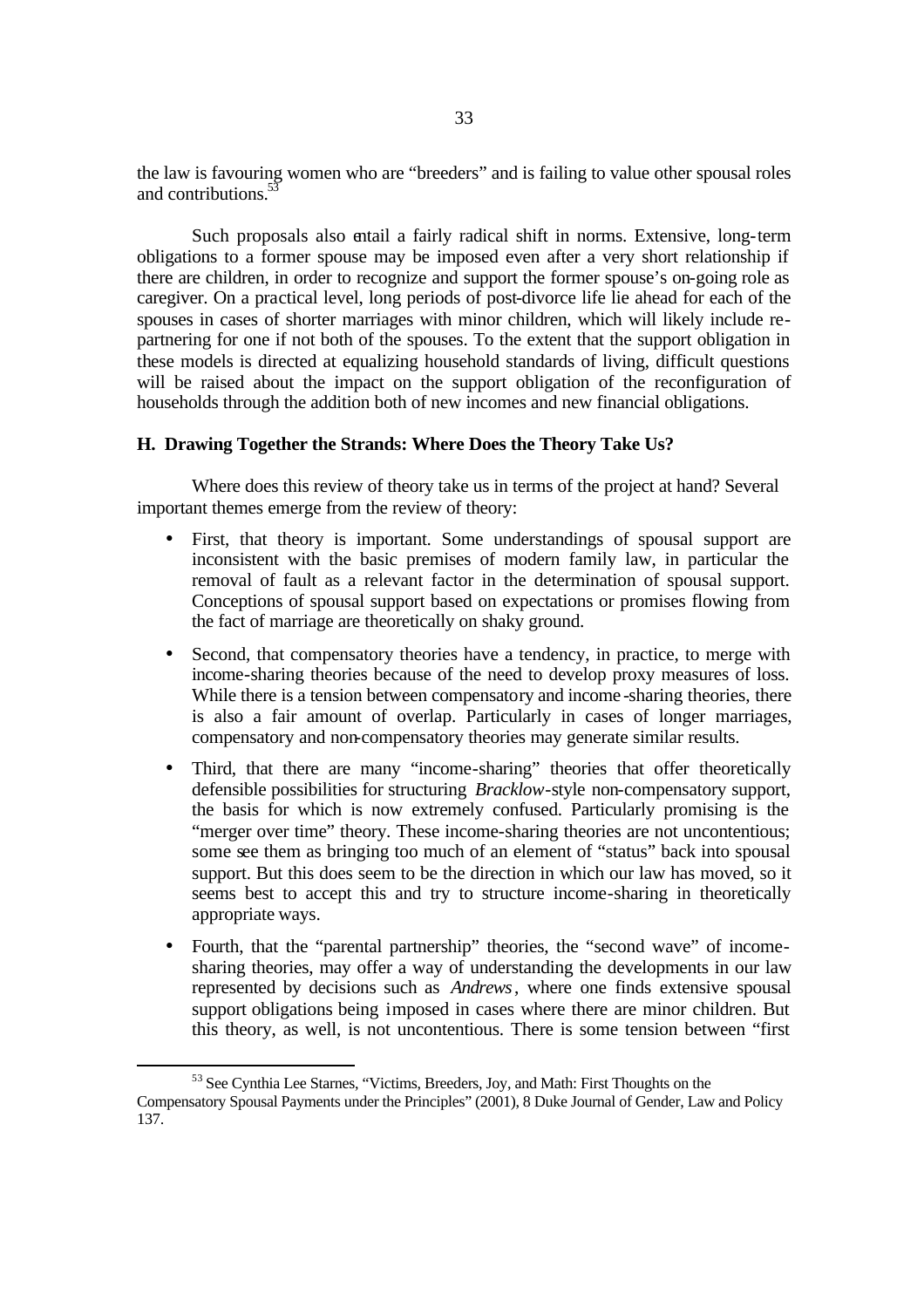wave" and "second wave" theories of income-sharing, which hangs on the significance to be given to children, and in particular the on-going responsibility for the care of children after dissolution, as a crucial determinant of the extent of the spousal support obligation.

## **IV. MODELS FOR SPOUSAL SUPPORT GUIDELINES**

This part of the paper moves from theory to practice. It examines existing attempts to craft workable spousal support guidelines. The focus will be on the American experience with spousal support guidelines. While in the end none of the American guidelines may, in their specific incarnations, be appropriate models for Canadian guidelines because of differences between American and Canadian understandings about the nature and role of spousal support, they may at the very least offer some general guidance on possible ways of structuring guidelines.

Of particular interest are the ALI proposals, given their thoughtful and comprehensive treatment of the issue. More complex than any of the other guidelines examined, the ALI proposals attempt to recognize diverse bases for the spousal support obligation and as well try to craft formulas that are more responsive than many other guidelines to factual variations in types of marriages. Specifically, one significant feature of ALI proposals is reliance upon what is called a "durational factor" that renders the quantum of awards sensitive to the length of the marriage. These are important features, given our recognition in Canada of multiple bases for spousal support and the concerns of critics that spousal support guidelines are too rigid and cannot adequately respond the diversity of fact situations. Given the importance of the ALI proposals, they receive an extended analysis.

One Canadian guideline, proposed by Linda Silver Dranoff and used by some lawyers in Ontario, will also be examined. The Dranoff formula is of interest because it is inspired by decisions such as *Andrews* and *Adams*, discussed in Part II above, which have no counterparts in American spousal support law or guidelines.

#### **A. American Guidelines**

While not widespread, spousal support guidelines have been adopted in some American jurisdictions, and in some cases have been in existence for more than a decade. The guidelines were typically developed on a local basis as a result of initiatives by bench and bar committees of local bar associations. They were thus intended to operate within the parameters established by state legislation governing spousal support, with the primary purpose of the guidelines being to set a framework for negotiation and discussion. More recently, the influential American Law Institute, as part of its ambitious project to rethink the principles of family dissolution, has endorsed a new set of principles for spousal support which include a significant formulaic component. Unlike earlier versions of American spousal support guidelines, the proposed ALI guidelines are best viewed not simply as a reflection of current practice, but as a more ambitious attempt to reshape the law and offer a blue-print for legislative reform.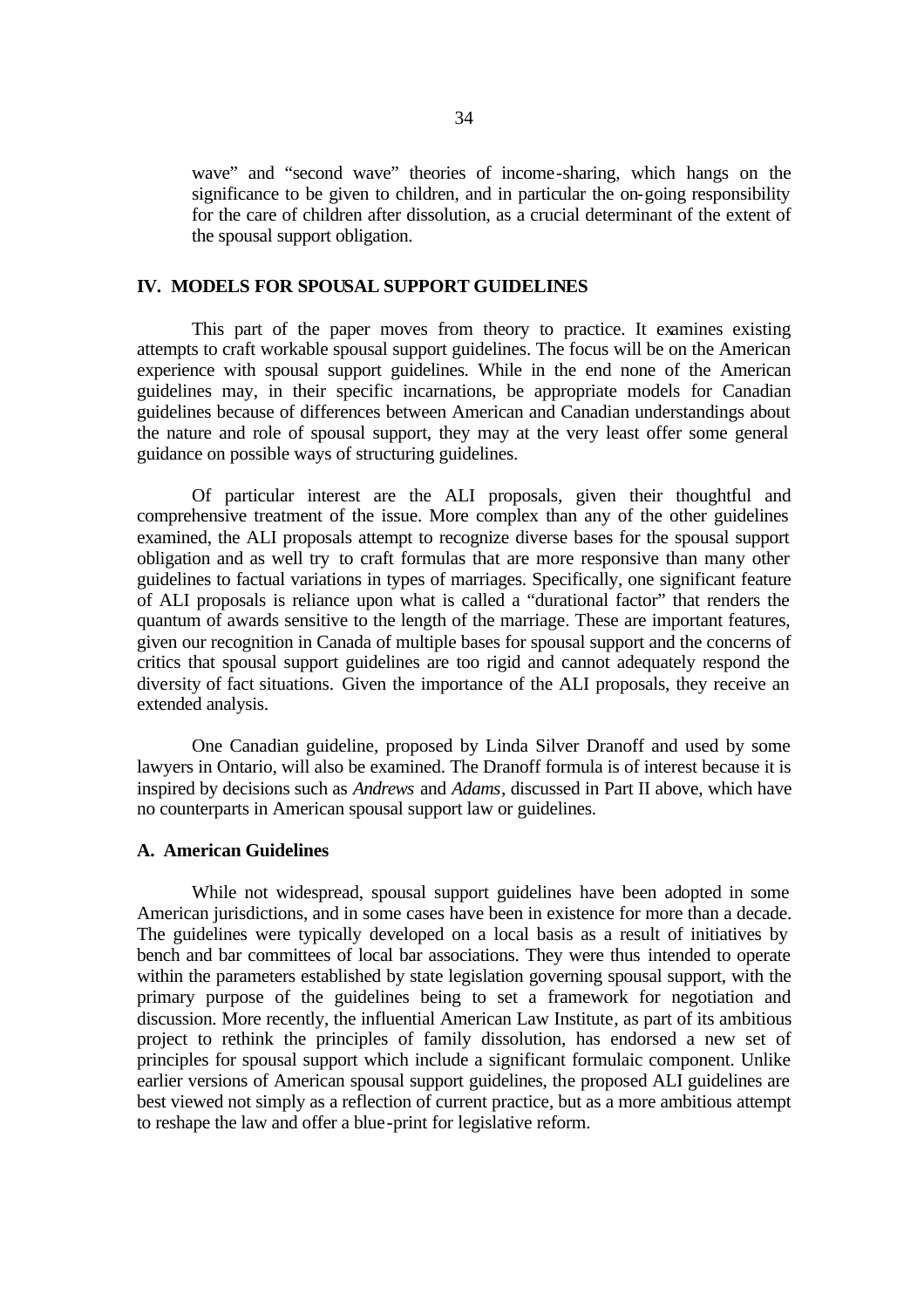In reviewing the American guidelines it will be important to keep in mind the context in which these guidelines were created, both to understand their structure and to assess their applicability in Canada. With the exception of the ALI proposals, the American guidelines are all reflections of current practice under existing legislative regimes. Although generalization is risky when you are talking about spousal support regimes in 50 different states, spousal support is a much more limited obligation in the United States than in Canada. Much state legislation and current practice was influenced, either directly or indirectly by the general principles articulated in the 1970 *Uniform*  Marriage and Divorce Act,<sup>54</sup> which understood property division to be the main vehicle of financial redistribution upon divorce. Entitlement to spousal support was restricted to cases where a spouse lacked sufficient property to provide for his or her reasonable needs and was unable to support himself or herself through appropriate employment or was the custodian of a child whose condition or circumstances made it appropriate that the custodian not be required to seek employment outside the home. As well, even when eligibility for spousal support was established, the *UMDA* contemplated only transitional awards.

Some state legislatures which initially endorsed this "rehabilitative" or "clean break" model of spousal support have in recent years reformed their spousal support laws to allow for the possibility of permanent spousal support in marriages of long duration. However, the American law of spousal support still continues to place a fairly heavy emphasis on values of individualism and self-sufficiency after divorce. Spouses who are employed rarely obtain spousal support and durational limits on spousal support still have wide acceptance. Even the ALI proposals, which are an attempt to reshape and expand the law of spousal support, still reflect these values to some degree.

As a result of the contexts in which they were generated, many of the American guidelines actually play a relatively limited role in the over-all determination of spousal support. (The ALI proposals are an exception, offering a comprehensive blue-print for the reconfiguration of the law of spousal support.) In many cases the guidelines are not applicable until entitlement to support is first established, and the basis of entitlement is often fairly restrictive.

Some of the guidelines only govern applications for interim or temporary spousal support (in the American terminology, alimony "*pendente lite"*), the purpose of which is to create a "holding pattern" until a final determination of support can be made in the context of the divorce and property division. At that point the guidelines no longer necessarily dictate outcomes, and other considerations, such as the need to promote selfsufficiency, are allowed to come into play in determining issues of long-term support.

j

<sup>&</sup>lt;sup>54</sup> Approved by the National Conference of Commissioners on Uniform State Laws in 1970 as a model act proposed for adoption by individual states. See discussion in Grace Ganz Blumberg, "The Financial Incidents of Family Dissolution" in Sanford N. Katz, John Eekelaar, and Mavis Maclean, eds., *Cross-Currents: Family Law and Policy in the United States and England* (Oxford: Oxford University Press, 2000).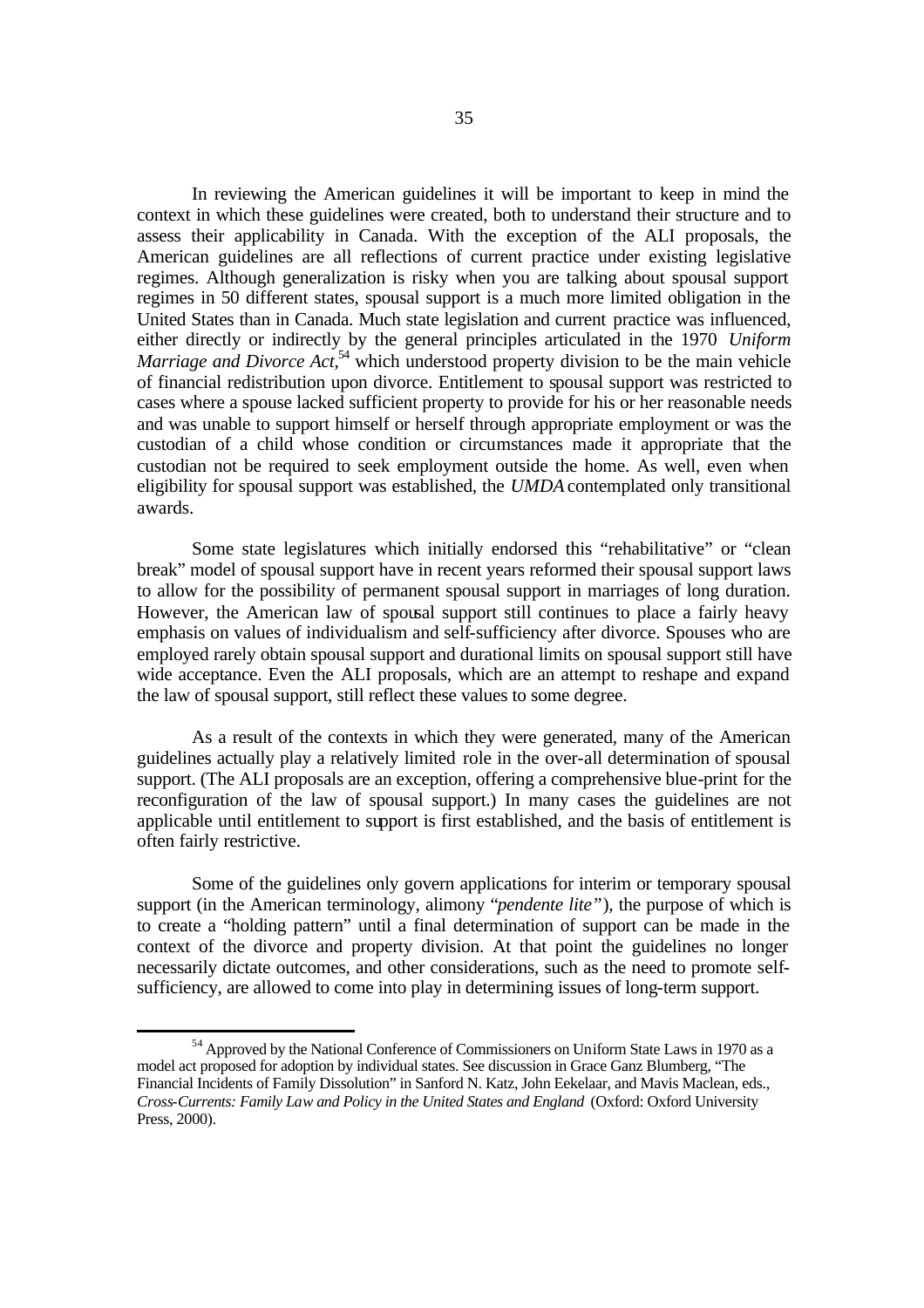Other guidelines, while intended to generate determinations of quantum for final orders, operate in conjunction with fairly stringent durational limits, including automatic termination of support upon remarriage. The durational limits are in many cases not found in the guidelines, which deal only with quantum, but are determined by means of judicial interpretation of the existing legislation. In some cases, however, and this seems particularly true of the more recently developed and more ambitious guidelines, the guidelines themselves also contain a formula for determining duration of the support obligation.

In Canada, given the way our spousal support law has evolved, it is questionable whether any scheme of spousal support guidelines relying either upon rigid durational limits or limited bases of entitlement would be acceptable. Perhaps the main lessons that can be taken from the American guidelines are with respect to their methodologies for determining quantum. There is a danger of distortion, however, in examining these determinations of quantum apart from the durational limits which operate in conjunction with them and determine the ultimate amount of spousal support being transferred,<sup>55</sup> and apart from the restrictions on entitlement which limit the number of cases in which the guidelines are applicable.

The striking structural feature of all of the American spousal support guidelines is the determination of the amount of spousal support to be paid to the lower income spouse by applying a percentage to the difference between the spousal incomes. The guidelines thus redistribute some portion of that income differential, thereby reducing the extent of the gap between the lower and higher income spouse. Put simply, they implement a form of income-sharing. As will be seen in the more detailed discussion of some specific guidelines which will follow, some guidelines use net income figures and some use gross. The main determination in the structuring of the guideline is the percentage to be applied to the income differential, and whether the percentage will vary to reflect different circumstances. The percentage may be related, for example, to the length of marriage, or the presence or absence of children. Some of the guidelines also have formulas for determining the duration of support, using length of marriage as the primary determinant of duration.

However these issues are resolved, the guidelines dramatically reduce the factors that are relevant to the determination of support quantum. There is no detailed examination of the past history of the relationship or the way in which it was structured. The main focus is on factors that are readily known and obvious at the point of divorce most obviously the relative income positions of the spouses—with some guidelines also making relevant the length of the marriage and the presence of minor children. The use of budgets to determine either the recipient's needs and the payor's ability to pay is

j

<sup>55</sup> Recall McLachlin C.J.'s comments in *Bracklow*, at para. 54, with respect to the interrelationship between quantum and duration—a modest support order of indefinite duration can be collapsed into a more substantial lump-sum payment.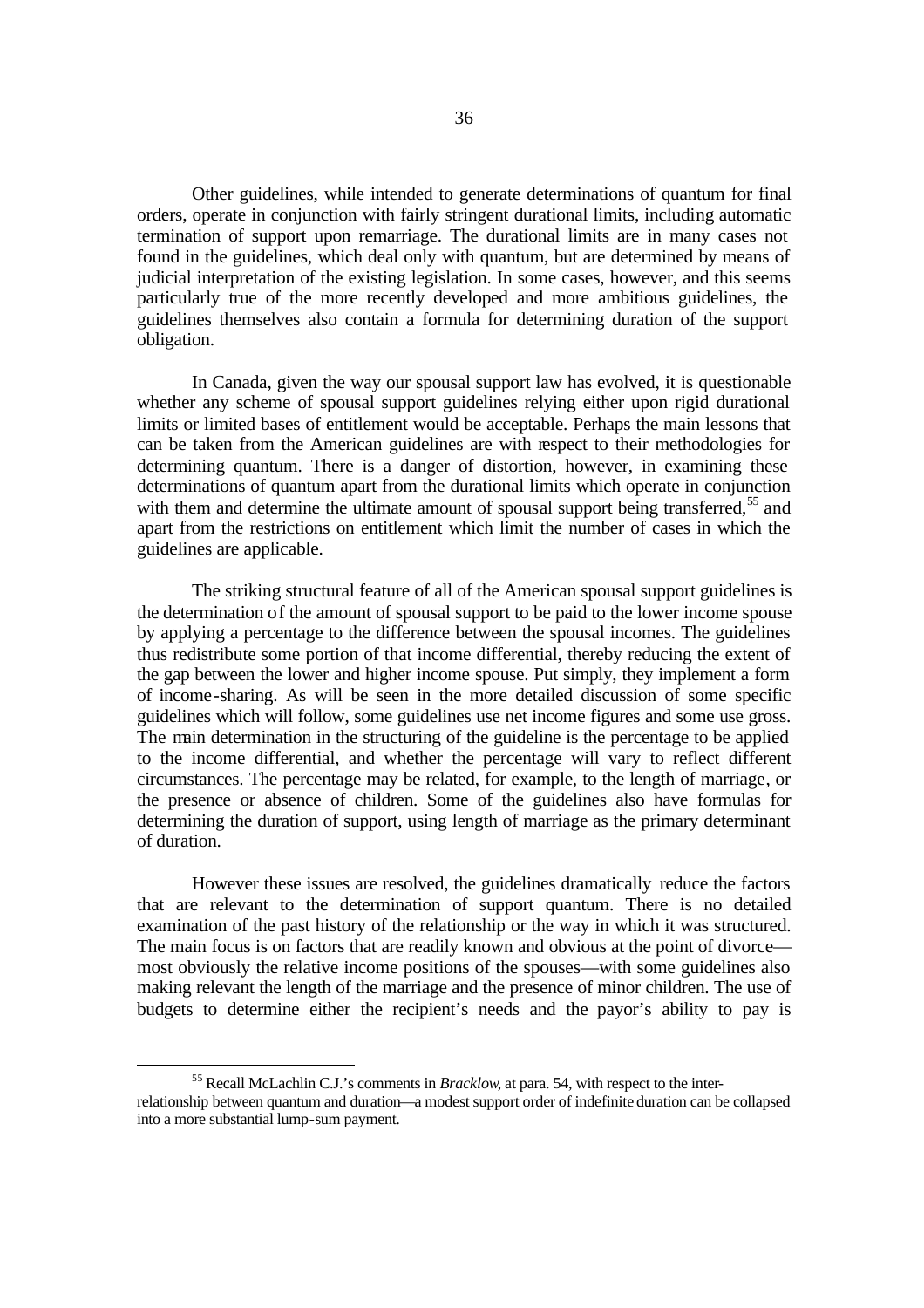eliminated. The support recipient is simply allocated a percentage share of the income differential.

The effect of the American spousal support guidelines is thus similar to what we have already experienced in Canada with the child support guidelines, which have moved us away from an individualized, budget-based, cost-sharing approach to a percentage-ofincome approach. What is somewhat radical about the adoption of an income-sharing approach in the spousal support context is the elimination of any consideration of the past history of the relationship, of the ways in which the spouses structured their roles, and of the origin and nature of a spouse's economic needs–factors which have conventionally been understood to be relevant to determining both the existence and extent of the spousal support obligation. To the extent that the guidelines attempt to differentiate between marriages, length of marriage is typically the only factor considered. It is important to remember however, that a broader range of factors than those encompassed by the guidelines might still come into play in determinations both of entitlement and duration.

What follows is a more detailed review of some of the American spousal support guidelines. The review will begin with the earliest guidelines developed in California, but which are limited in that they deal only with interim support. This will be followed by a discussion of fairly long-standing guidelines developed in Pennsylvania and Kansas. The Pennsylvania guidelines, although applicable only to temporary support applications, are notable for being the only state-wide legislated guidelines. The Kansas guidelines are notable for their application to the determination of permanent (i.e., post-divorce) support. The review will end with an examination of the more complex guidelines proposed by the American Law Institute and the Maricopa County guidelines in Arizona that have attempted to incorporate a simplified version of the ALI proposals.

# **1. The California Guidelines—Santa Clara County**

In the American context the first spousal support formulas were developed in California in the 1970s at the initiative of the family law committees of local bar associations with the support of local judges. Now over half of the counties in California use spousal support guidelines. All of the California guidelines are expressly understood to be for the purpose of establishing *interim* (or in American terminology "temporary") support and are intended to maintain the parties' living conditions and standards as close as possible to the *status quo* pending trial and division of their assets. In terms of crafting Canadian guidelines for permanent support, the California formulas may be appropriate for certain kinds of marriages—the most compelling cases for spousal support where there has been a significant merger of economic lives over a lengthy period of time such that equal sharing of income, or something approaching that, is seen to be appropriate on a permanent basis.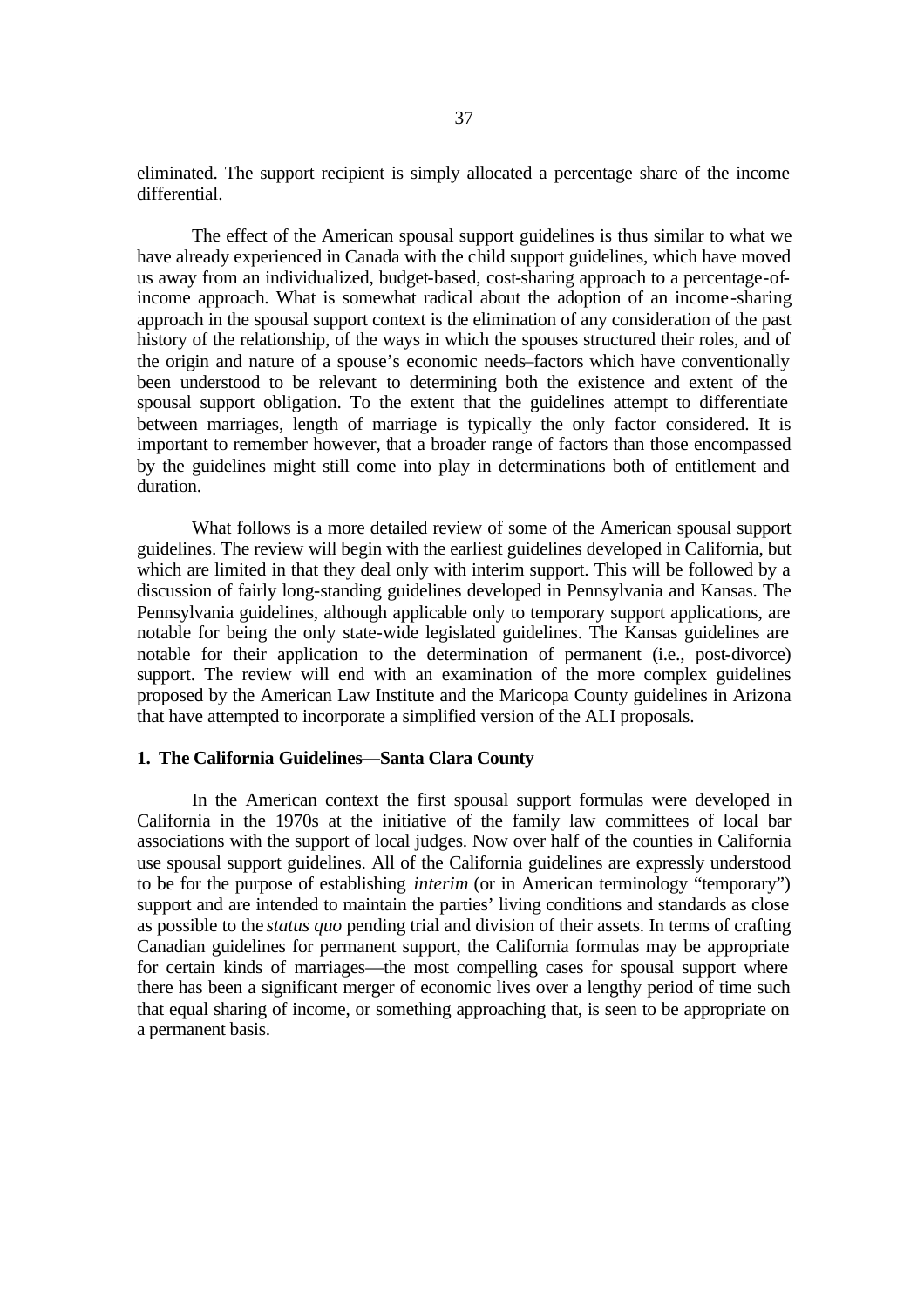One example of the California guidelines are those in Santa Clara County, south of San Francisco, which are actually incorporated into the local rules of court. <sup>56</sup> The temporary support formula provides that support will "generally" be calculated by taking 40% of the higher earner's *net income* minus 50% of the lower earner's net income, adjusted for tax consequences. Thus, in a case where the support claimant has no income, the formula would provide for a maximum transfer of 40% of the payor's net income. In cases where the support claimant has some income, the amount transferred under the formula will be somewhat less than 40% of the income difference. When contrasted with other American guidelines, it will become apparent that the Santa Clara formula transfers fairly generous spousal support awards in cases of significant income gaps. This is not surprising given that the objective of the guidelines is to preserve the pre-breakdown economic *status quo* between the parties until trial. But even these guidelines do not equalize net incomes; they maintain some income differential between the spouses, the rationale being the need to maintain incentives for the payor to continue earning.<sup>57</sup> In other California counties the percentages are somewhat lower, with formulas based, for example on 35% of the higher earner's net income minus 50% of the lower earner's income 58

In cases where child support is also being paid, the formula provides that spousal support is to be calculated after child support on the basis of net income not allocated to child support. In this way, the formula operates in much the same way as the methodology which endorsed by the Ontario Court of Appeal in *Andrews*. 59

While the Santa Clara guidelines, like all of the California guidelines, are expressly applicable only to the calculation of temporary support, in practice they also influence the quantum of "permanent"<sup>60</sup> support awards at trial. However, determinations of permanent support involve difficult questions about the duration of the support

j

<sup>56</sup> See Superior Court of the State of California, County of Santa Clara, Rules of Court, Rule 3.3 (c), "Temporary Spousal Support Formula" found at http://claraweb.co.santaclara.ca.us/sct/rules/summary.htm.

<sup>57</sup> See George H. Norton, "Support Schedules in California: Selected Custody and Spousal Support Issues" (1987), 4 Calif. Fam. Law Mthly 57, discussed in Appendix A to the Alberta Law Reform Institute report, *supra* note 7.

<sup>58</sup> See Humbolt County Trial Court Rules (2001), Appendix 9.7—Spousal Support Schedule. While this formula generates the average award, the rules also set a minimum award using 30% of the higher earner's income in the formula and a maximum award using 40%. In Humboldt County, the formula percentages are also lower in cases where there minor children and a concurrent child support award is in place. In such cases the percentages of the higher earner's income used in the formula are 30% (average award), 25% (minimum award) and 35% (maximum award). The Humboldt guidelines also make clear that no spousal support will generally be paid if the lower earner spouse has a net income of 60% or more of that of the higher earner.

<sup>59</sup> *Supra* note 19; discussed in Part II, above.

<sup>&</sup>lt;sup>60</sup> "Permanent" simply means final determinations of support at trial (in contrast to temporary or interim awards), and does not necessarily imply orders for permanent or indefinite support.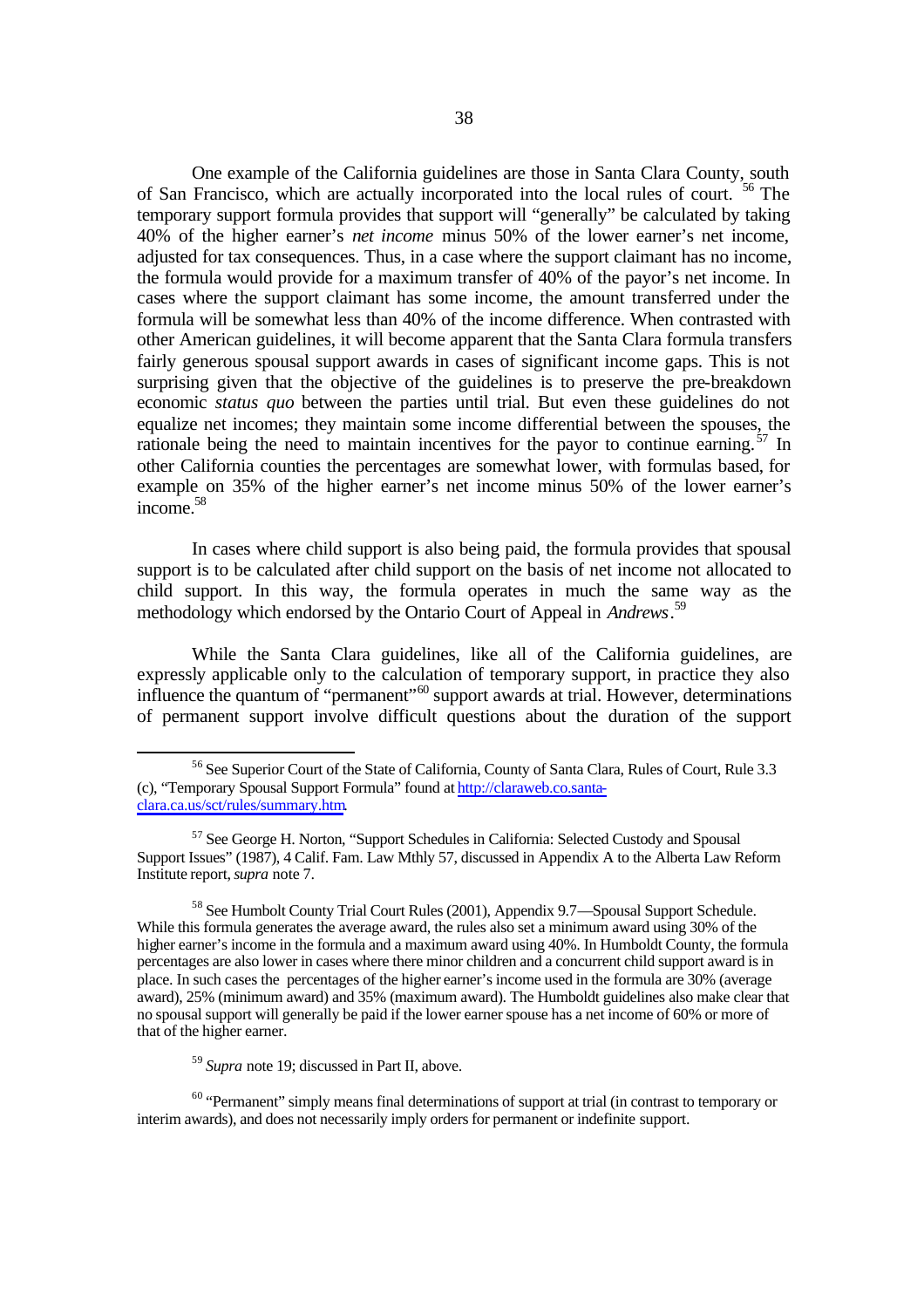obligation. Duration remains a serious issue in California despite recognition of the ability of courts to impose permanent support obligations in cases involving lengthy marriages.

California attorney, George Norton, who was involved in drafting the Santa Clara guidelines, has proposed their adoption for the calculation of permanent support awards with the addition of guidelines to establish duration of support. Norton's guideline would impose an "arbitrary" limitation on spousal support with a rule that in no case would the obligation to support a party last for a period of time greater than the period of time the parties were married or lived together.<sup>61</sup> As well remarriage would, with some limited exceptions, terminate spousal support.<sup>62</sup> Norton's proposal also makes provision for reductions and terminations of spousal support to deal with changing circumstances over time, such as the actual or anticipated earnings of the payee and the retirement of the payor. It should be noted, however, that Norton's model does not contemplate increases in the support amount based on increases in the payor's income; other American guidelines that will be reviewed share a similar assumption. Finally, time limits or dropdowns based on anticipated changes in the income or earning capacity of the payee would be allowed in initial orders, but such orders would have to remain open to modification for a period of time correlated to the length of the marriage.<sup>63</sup> Norton's proposals are, of course, a theoretical guideline model that has not yet been implemented, but they offer some interesting ideas about how to incorporate subsequent variation into a guideline model, which most of the American guidelines do not.

## **2. Pennsylvania State Guidelines**

The Pennsylvania support guidelines are unique in being statewide, legislated guidelines found in the Pennsylvania Rules of Civil Procedure.<sup>64</sup> The origins of the

j

"Remarriage shall terminate spousal support, except when an order is made that support should not terminate, on a motion by a party intending to remarry and if good cause is shown. If a party remarrying is subsequently divorced, he or she may request reinstitution of support from a prior spouse, if support would have otherwise continued until the time of the motion and the term of the remarriage was less than five years or half the length of the prior marriage, whichever is less. If support is reinstituted, the court may consider changes in circumstances, but it may not award support to a point in time later than previously could have been ordered. This reflects a policy of the state to encourage remarriage without undue risk or penalty to the remarrying spouse."

<sup>63</sup> For marriages of ten years or less, the period would be not less than half the length of the marriage (calculated in months). For marriages of 10 to 20 years, the minimum period would be determined by the formula of months married times months married/ 240.

<sup>64</sup> Pa. R. Civ. P., sections 1910.16-1 to 1910.16-4.

 $61$  Of this Norton writes:

<sup>&</sup>quot;This arbitrary limitation on spousal support would answer the difficult question of how long a spouse who cannot or will not earn remains the responsibility of his or her former spouse. Marriage is not an insurance policy. There is a time when society, rather than the former spouse, should bear this burden if a spouse cannot or will not earn."

 $62$  Norton writes at 71: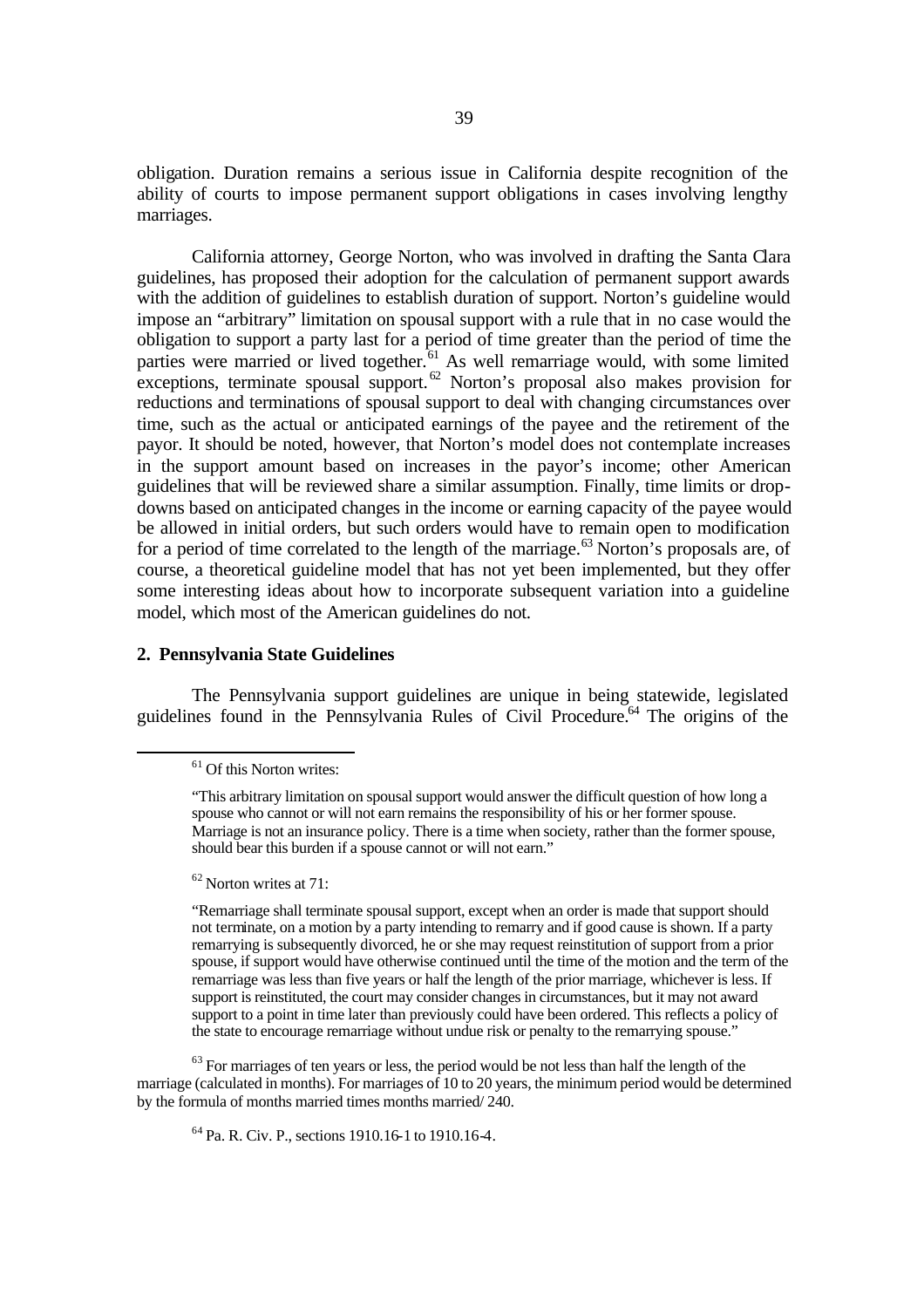Pennsylvia guidelines are in a formula created in Allegheny County in the 1980s by a bar/bench committee to guide determinations of child and spousal support in cases which were diverted out of the court system to hearings before domestic relations officers. In 1989 the Allegheny guidelines were legislated state wide. In so far as they deal with spousal support, the Pennsylvania guidelines are, like the California guidelines, applicable only to applications for alimony *pendente lite*, or temporary support.<sup>65</sup> Once an entitlement to support has been determined under the *Domestic Relations Act*<sup>66</sup>, the guidelines create a "rebuttable presumption"<sup>67</sup> that the amount of the award determined under the guidelines is the correct amount of support to be awarded. Deviations from the presumption require a written finding by the trier of fact that the guidelines amount would be "unjust or inappropriate". These guidelines thus have more force than either the Santa Clara guidelines discussed above or the advisory status of the Kansas county guidelines which will be discussed below.

Like California, Pennsylvania uses *net* rather than gross income figures. However, the Pennsylvania guidelines create a separate formula for cases with minor children.<sup>68</sup> If there are no minor children, spousal support is 40% of the difference in the parties' net incomes. The percentage is thus somewhat higher than under the Santa Clara guidelines. If there are minor children, as under the Santa Clara guidelines, child support is to be calculated first, and spousal support determined on the basis of net income figures after the deduction of child support from the payor's income. But the Pennsylvania formula also uses a different (lower) percentage to calculate spousal support in these cases: 30% of the difference in net incomes, rather than 40%.

While the Pennsylvania guidelines apply only to temporary orders, in practice they often influence the quantum of final support orders as well.<sup>69</sup> But final orders are subject to durational limits determined under the state spousal support legislation and thus open to on-going debates about the appropriateness of permanent versus rehabilitative support.  $\frac{70}{10}$  The Pennsylvania guideline does not offer any formula for determining duration.

j

<sup>&</sup>lt;sup>65</sup> They also apply to applications for "spousal support" which would appear to refer to permanent support orders applicable during the period of separation prior to a formal divorce. See Rule 1910.16-1. Orders for alimony *pendente lite* are often in place for two or three years.

<sup>66</sup> See *Domestic Relations Act,* 23 Pa. C.S., section 3701.

<sup>67</sup> *Supra* note 54, section 1910.16-1(d).

<sup>68</sup> The formula is found in section 1910.16-4.

<sup>&</sup>lt;sup>69</sup> See Marie Gordon, "Spousal Support Guidelines and the American Experience: Moving Beyond Discretion" paper presented at the National Family Law Program, Kelowna, B.C., July 14-18 2002.

<sup>70</sup> *Domestic Relations Act*, *supra* note 56, section 3701(c) allows a court to determine the duration of the order, "which may be for a definite or indefinite period of time which is reasonable under the circumstances."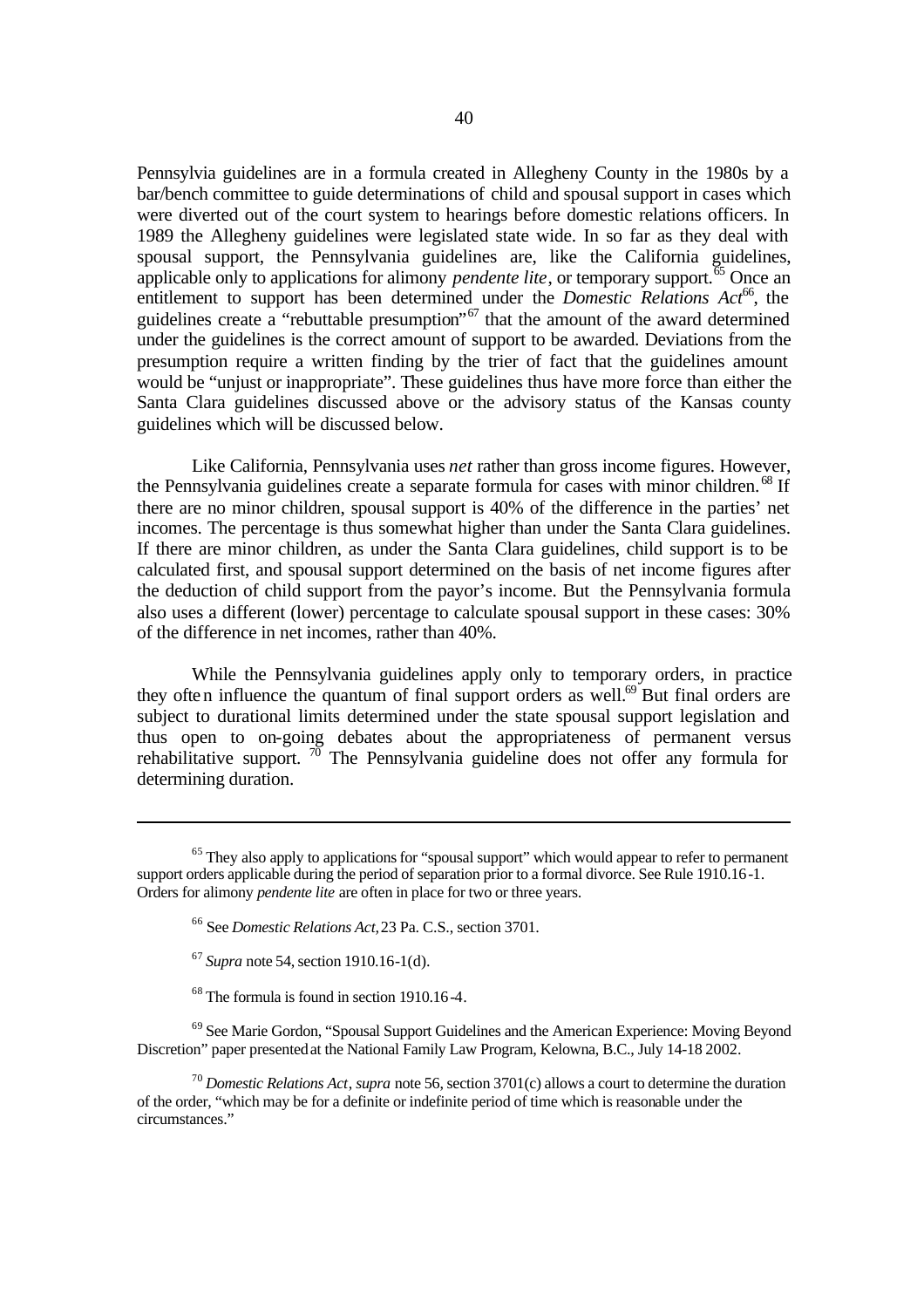#### **3. Kansas Guidelines—Johnson County**

 $\overline{a}$ 

In Kansas, as in California, spousal support guidelines have been created on a local (i.e. county) basis by the family law bench bar committees of county bar associations as one part of more comprehensive "family law guidelines" which also cover custody and parenting arrangements, property division and valuation. The committees are composed of lawyers, judges and mental health professionals. The first such guidelines, which were created in Johnson county (which encompasses suburbs of Kansas City) in the late 1970s, will be described here. Two other Kansas counties have subsequently followed suit: Wyandotte (also the suburbs of Kansas City) and Shawnee (Topeka). Unlike the California and Pennsylvania guidelines, the Kansas guidelines are not confined to temporary support calculations and apply to final maintenance arrangements.

The Johnson County Family Law Guidelines are published, $71$  but have not been incorporated as a local court rule. They are presented as a helpful framework for negotiation, but are clearly stated to be advisory rather than binding. The guidelines include the caution that "individual circumstances require individual analysis and may require amounts and terms of maintenance that are greater or less than suggested by these guidelines."

The Johnson County Guidelines are interesting in that they address the purpose of spousal support. While recognizing that the maintenance legislation and judicial decisions under it encompass a wide range of factors, the guidelines are crafted on the assumption that "[g]enerally, the purpose of maintenance is to rectify an economic imbalance in earning power and standard of living in light of the particular facts of each case, with the primary factors to be considered being the needs of one spouse and the other spouse's ability to pay." In general, the drafters of the guidelines believed that the parties, their lawyers, and the court were better served by dealing with "the objective current economic situation"—i.e., the relative incomes of the parties—rather than such "subjective" considerations as each party's relative economic contribution to the marriage.

The formula offered by the guidelines for the calculation of spousal support distinguishes between marriages in which there are minor children (and a concurrent child support obligation), and those in which there are not. For marriages without minor children, the guidelines provide that support should be determined by calculating 25% of the difference between the *gross* incomes of the parties.<sup>72</sup> Under this guideline, the percentage of income shared is thus significantly lower than under the Santa Clara or

<sup>71</sup> See "Family Law Guidelines" for Family Law Practice in Johnson County, Kansas, Johnson County Bar Association, Family Law Bench Bar Committee, revised February 2001, available at http://www.jocobar.org/fs\_practicetools.htm. The guidelines for maintenance are found in Section V.

 $<sup>72</sup>$  See s. 5.6. This formula applies to a difference of up to \$50,000 per year. For differences in</sup> excess of \$50,000, the applicable percentage is 22. The Shawnee County Family Law Guidelines also use 25% of the income difference, reduced to 22% to the extent the difference exceeds \$50,000.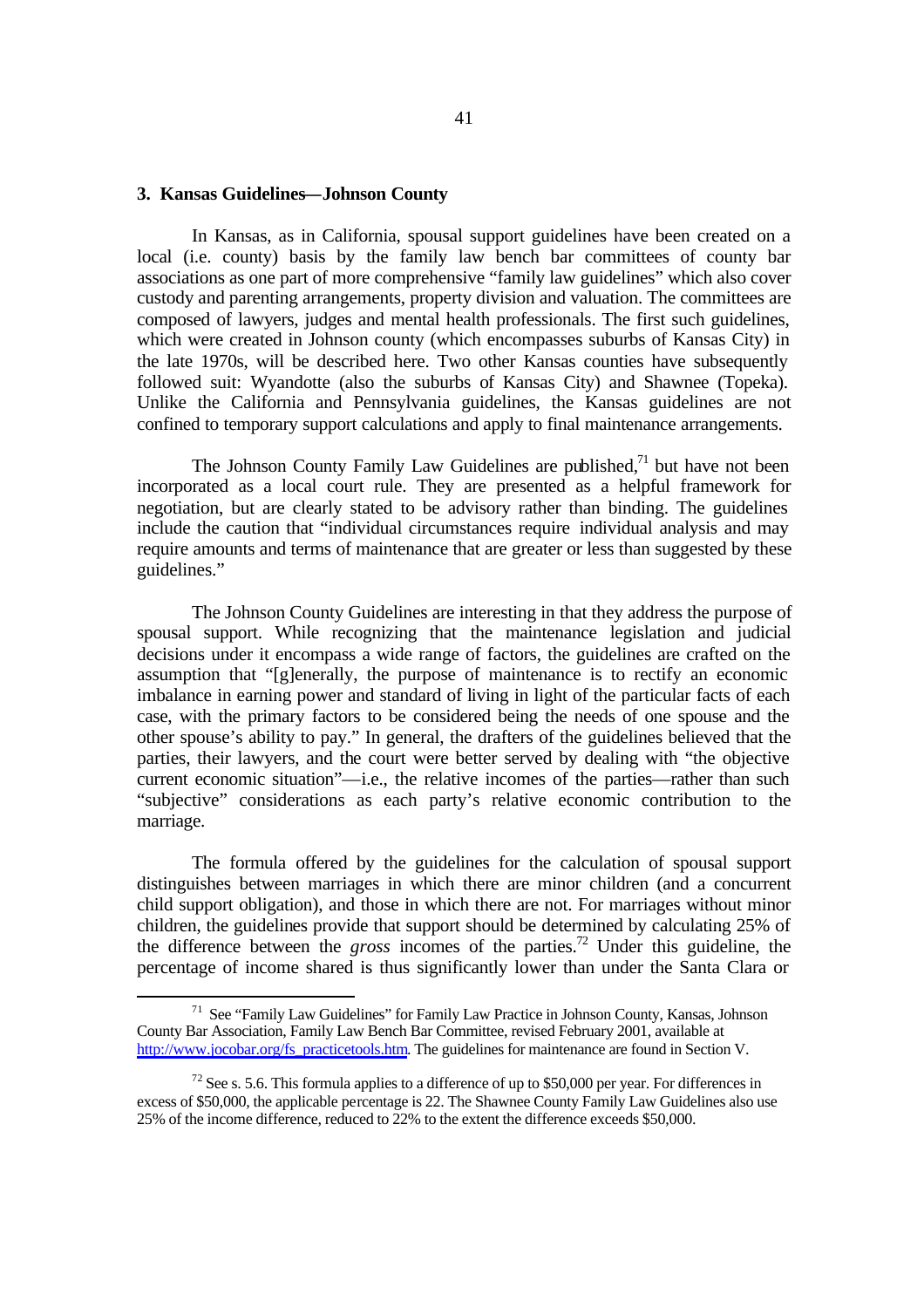Pennsylvania guidelines. It is a very crude formula that is not responsive to differing lengths of marriages, and it would not provide anything close to equalization of income even after very lengthy, traditional marriages.

In cases where there are minor children, spousal support is to be calculated before the calculation of child support, using a formula of 20% of the difference in *gross* incomes.<sup>73</sup> This way of dealing with cases involving minor children differs from that adopted in the Santa Clara and Pennsylvania guidelines, where spousal support is calculated on the basis of *net* incomes after child support amounts are withdrawn. The Johnston County solution is mandated by the Kansas child support guidelines, which use an income-shares formula that requires that spousal support be calculated before the calculation of child support. This way of dealing with cases involving minor children would not be transferable to the Canadian context, where child support calculations are done first and are based on the payor's income prior to payment of spousal support.

The Johnston County maintenance guidelines also address the duration of support by means of a formula based upon length of marriage. This feature of the guidelines reflects the fixed durational limits imposed by the state support legislation.<sup>74</sup> For marriages under 5 years, duration is to be calculated by dividing the length of the marriage by 2.5. For marriages over 5 years, the formula is two (5 divided by 2.5) plus the number of years in excess of 5 divided by 3. Thus a four year marriage would generate a support duration of 1.6 years or 19 months. A 17 year marriage would generate a duration of 2 years plus 4 years (17 years-5 years=12 years, then divide by 3), for a total of six years. A 30 year marriage would generate a durational period of 10.33 years or 124 months. The durational periods of support are relatively short when compared to current Canadian practice. Maintenance is also terminated by the remarriage or cohabitation of the payee.

## **4. The ALI Proposals**

 $\overline{a}$ 

### **(a) Overview**

The American Law Institute has been engaged in an ambitious project of rethinking the principles which should govern the law of family dissolution in the hope that its recommendations will guide the on-going development and reform of the law by state legislatures. Its recommendations with respect to spousal support, found in chapter 5

<sup>73</sup> See s. 5.7. In cases involving minor children the Shawnee County Family Law Guidelines use 20% of the income difference, reduced to 17% to the extent the difference exceeds \$50,000.

 $74$  The guidelines for duration were crafted in light of provision in the Kansas spousal support legislation precluding a trial court from awarding maintenance for a period longer than 121 months (i.e. 10 years and 1 month), although allowing for the possibility of a judicial extension in exceptional cases. See K.S.A. 60-1610(2).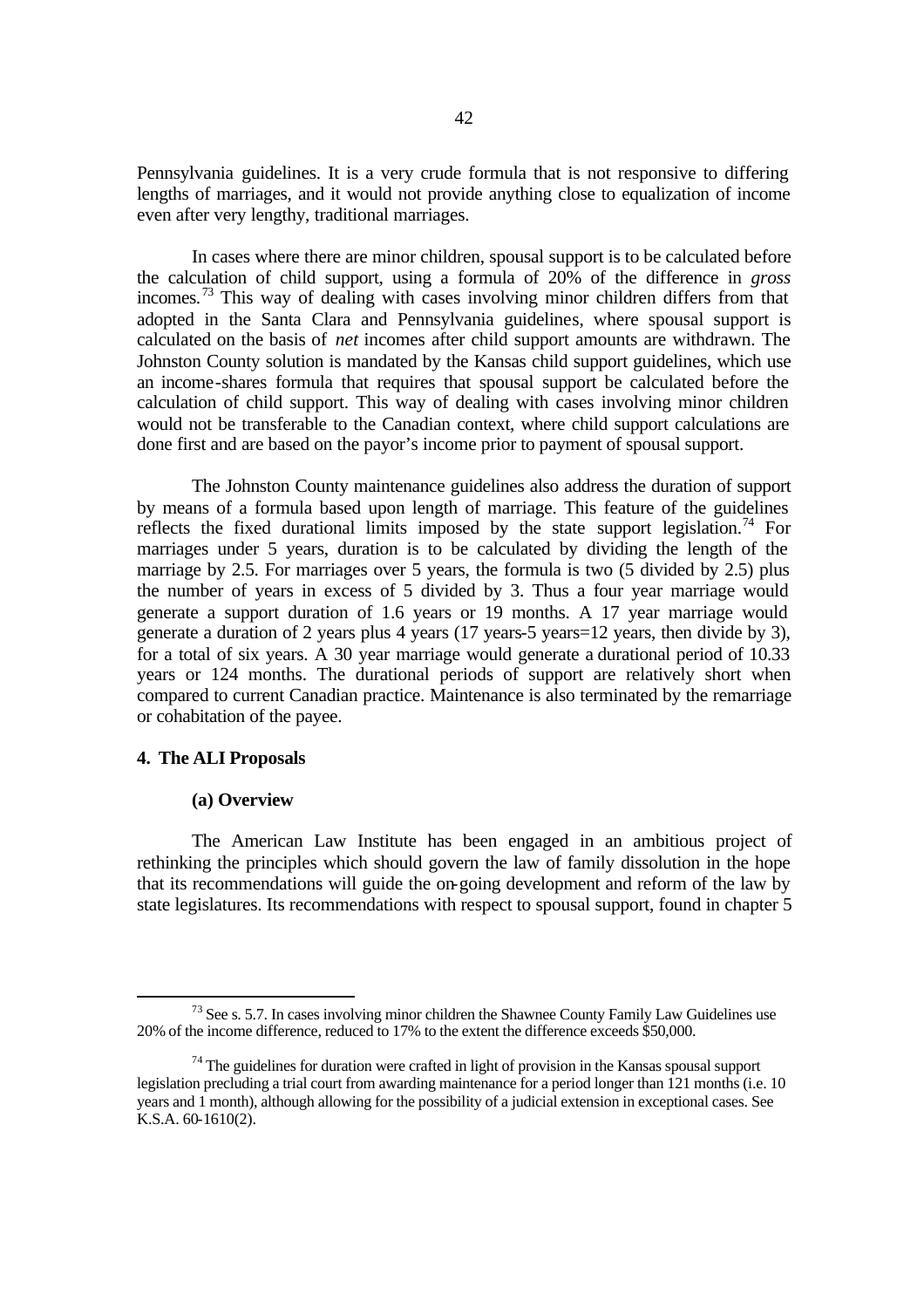of the *Principles of the Law of Family Dissolution,*<sup>75</sup> represent an attempt to reshape (and not simply reflect) existing American practice based upon emerging trends in the law. Unlike existing American guidelines, the ALI guidelines deal with spousal support in a comprehensive way; and would determine entitlement and duration as well as quantum.

The ALI proposals are of interest to anyone who is trying to think through the conceptual basis of spousal support and develop practical and easily-administered legal rules to implement those concepts. Those involved in the ALI project were very conscious of the value of clear and predictable rules to guide settlement, and their recommendations with respect to spousal support have a significant formulaic component. The ALI drafters, while visionary, were conscious of not making recommendations that strayed so far from existing practice that there was little hope that they could ever be implemented. In the end, their proposals may still reflect aspects of current American practice that are inappropriate for Canada.

On the conceptual level, the ALI recommendations break new ground, at least in the American context, by replacing "need" as the basic justificatory principle for spousal support with the principle of "compensation" for financial losses which are incurred or realized upon dissolution of the spousal relationship. This conceptual shift is reflected in a change in termi nology, from "alimony" to "compensatory spousal payments." For Canadians, who experienced a shift to a compensatory framework after *Moge*, the reconceptualization will not appear so radical, and it is interesting to note that Justice L'Heureux-Dubé is listed as one of the advisors on the project. As will be shown below, however, the concept of compensation utilized by the ALI is very broad and covers much of what we in Canada have started to label non-compensatory support.

Having established "loss" rather than "need" as the basis for entitlement to spousal support, the *Principles* go on to specify five "compensable losses":

1. In a marriage of significant duration, the loss in living standard experienced at dissolution by the spouse who has less wealth or earning capacity.

2. An earning capacity loss incurred during marriage but continuing after dissolution and arising from one spouse's disproportionate share, during marriage, of the care of marital children.

3. An earning capacity loss incurred during marriage but continuing after dissolution and arising from the care provided by one spouse to a sick, elderly, or disabled third party, in fulfillment of a moral obligation of the other spouse or of both spouses jointly.

4. The loss either spouse incurs when the marriage is dissolved before that spouse realizes a fair return from his or her investment in the other spouse's earning capacity.

j

<sup>75</sup> American Law Institute, *Principles of the Law of Family Dissolution: Analysis and Recommendations* (LexisNexis, 2002). The recommendations with respect to spousal support are found in chapter 5, "Compensatory Spousal Payments."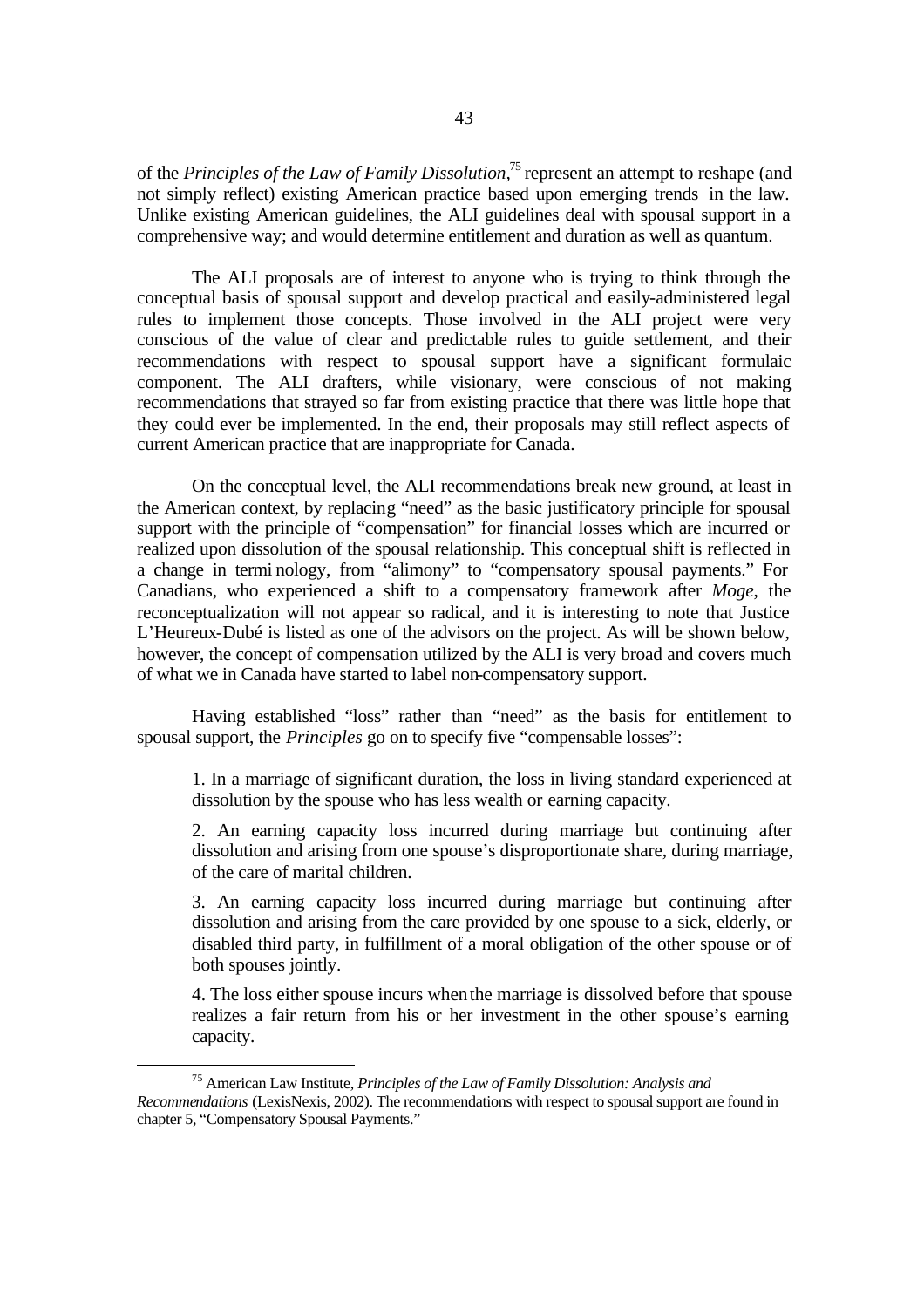5. An unfairly disproportionate disparity between the spouses in their respective abilities to recover their pre-marital living standard after a short marriage.

The *Principles* would allow claims to be made on multiple bases and "stacked," although there are provisions precluding double recovery and setting limits on the level of aggregate recovery.

The first and second kinds of losses—generating what are referred to respectively as the "marital duration" claim and the "primary care-giver" claim—will be the focus here, both because they are the kinds of claims implicated in the majority of typical spousal support cases and because it is for these kinds of claims that the *Principles* develop some presumptive guidelines to create certainty and predictability. The third type of loss is essentially a variant of the primary care-giver claim.

The last two losses (4 and 5), which will typically arise in short marriages, are intended to be dealt with on an individual basis. They are recognized as exceptions to the general principle animating the ALI *Principles* that compensable losses increase with the length of the marriage, and that in general short marriages will generate very limited or no spousal support claims. The fourth type of loss covers "reimbursement alimony," essentially a restitutionary claim in cases where marriage breakdown occurs shortly after one spouse attained an educational degree with the other's support. The fifth type of loss covers situations where one spouse may have given up employment or moved to facilitate what turned out to be a very short marriage, thus experiencing significant losses that will not be captured by the claim based on marital duration. It allows for an individualized, fact-specific compensatory analysis.

Both the "marital duration" and the "primary care-giver" claims are triggered by the disparate financial circumstances of the spouses after divorce—put simply, by significant disparities in spousal incomes after divorce. For both claims, the *Principles* devise a "presumptive"<sup>76</sup> income-sharing formula based upon the application of specified percentages to the difference in spousal incomes, with the percentages increasing with the length of the marriage. A formula is also devised to determine the duration of awards such that they correlate with the length of the marriage (or the length of the child-rearing period.) What makes the *Principles* unique among American guidelines is their attempt to delineate two separate bases for claims to post-divorce income-sharing, which may be combined. Each of these two bases will now be examined in somewhat more detail.

## **(b) Marital duration claim for loss of marital standard of living**

1

<sup>&</sup>lt;sup>76</sup> As with the Pennsylvania guidelines, the ALI proposes that its guidelines be presumptive, but that departures from the presumptions be allowed when a trial court makes written findings that establish that the presumption's application to the case before the court will yield a "substantial injustice." See sections  $5.04(4)$  and  $5.05(6)$  and the comments thereon.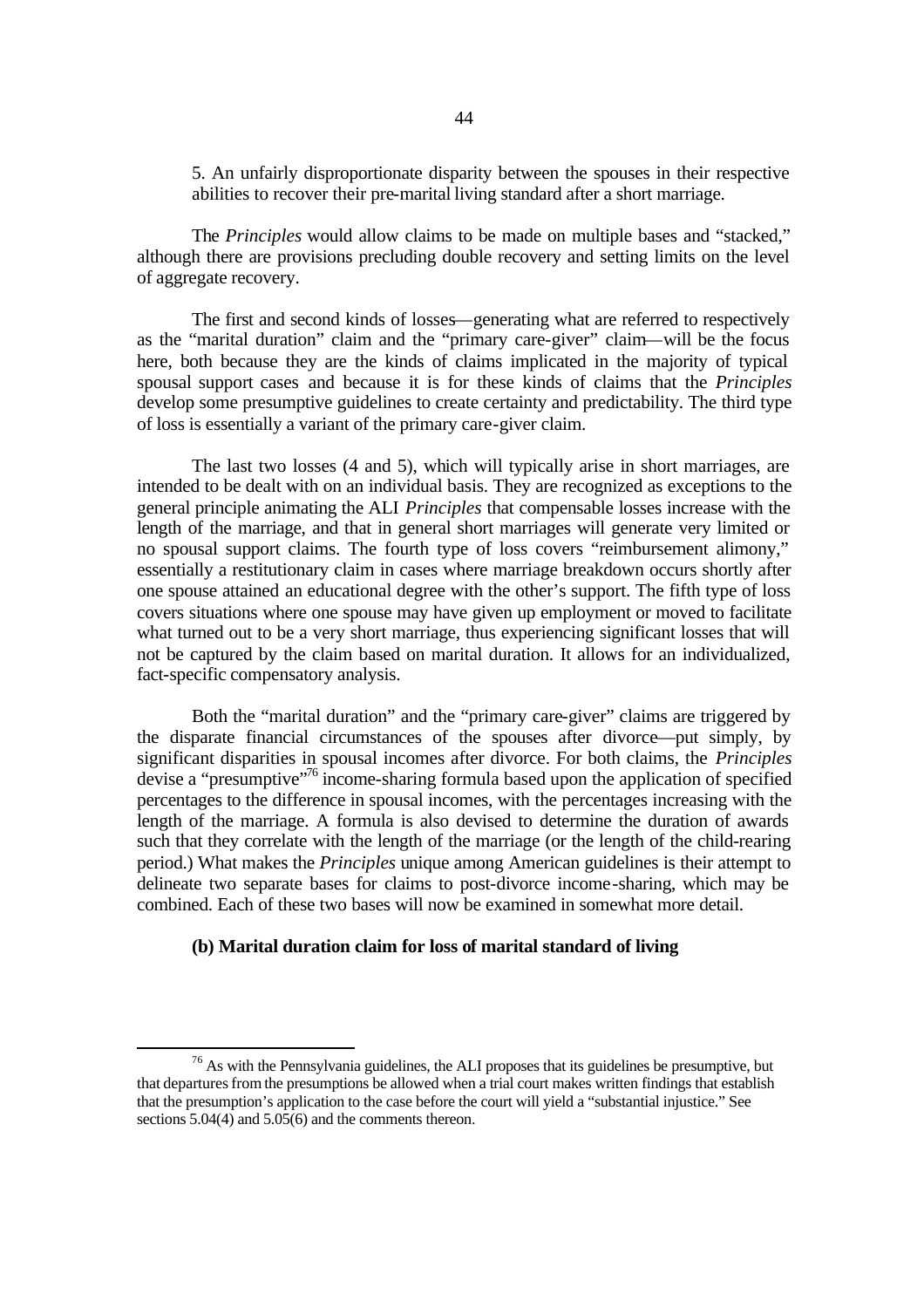The "marital duration" claim is based on loss of the marital standard of living in marriages of significant duration. <sup>77</sup> While labelled "compensatory" by the *Principles*, this kind of claim corresponds, at least in part, to what we in Canada would, post-*Bracklow*, refer to as non-compensatory support based on financial interdependency during marriage. The theory offered by the *Principles* for this claim is neither loss of earning capacity by the lower-income spouse due to marriage nor contribution by the lowerearner to the higher earner's earning capacity.<sup>78</sup> While recognizing that some marriages might give rise to such claims, the *Principles* offer a more general rationale based upon a principle of merger of economic lives over time, which also entails significant elements of reliance and expectation.<sup>79</sup> Stephen Sugarman's theory of "merger over time," which has been discussed above in Part III,  $80$  is explicitly drawn upon. Claims on this basis could be brought whenever there is a significant difference in spousal incomes after divorce, including childless marriages and those where both spouses were employed during the marriage but earning very different incomes for any number of reasons. As conceptualized, the claim is strongly influenced by the length of the marriage, with the claims intensifying the longer the duration of the marriage.

Entitlement: The rule created to implement the principle of compensation for loss of marital standard of living would grant an entitlement to support on this basis whenever a marriage has lasted a significant duration and there is a substantial disparity in expected $^{81}$  spousal incomes after dissolution. States would be required to establish the requisite marital duration and degree of income disparity. The *Principles* offer the example of a rule establishing, for example, a minimum duration of  $5$  years<sup>82</sup> and a

1

<sup>79</sup> The rationale offered in the comment (c) on s.  $5.04$  is :

The obligation recognized by this section thus does not arise from the marriage ceremony alone, but takes longer to develop. As a marriage lengthens the parties assume roles and functions with respect to one another. When adults share enough of their lives together, they may mold one another as surely as parents affect their child. Eventually the molds harden. … The obligation assumed by this section thus assumes no blameworthiness for the marital failure, just as the obligation to support one's child assumes no blameworthiness for the child's conception. It is enough to recognize that the parties' situation at the end of the marriage is a consequence of both their acts to conclude that it is their joint responsibility.

<sup>80</sup> See *supra* note 43 and accompanying text. The Reporter's notes made explicit reference to Stephen Sugarman.

<sup>81</sup> The rule explicitly refers to *expected* incomes at the time of dissolution to recognize that spouses are expected to realize their earning potential after dissolution, even if they were not employed during the marriage. When parties do not realize their earning potential, income may be imputed. See comment (f) on s. 5.04.

<sup>82</sup> Although leaving leeway to the states to establish minimum duration, the *Principles* suggests that somewhere in the range between 5 and 10 years would be consistent with the rationale underlying these claims.

<sup>77</sup> This claim is set out in s. 5.04.

<sup>&</sup>lt;sup>78</sup> Justifications based on contract and expectation damages are also rejected given no-fault divorce.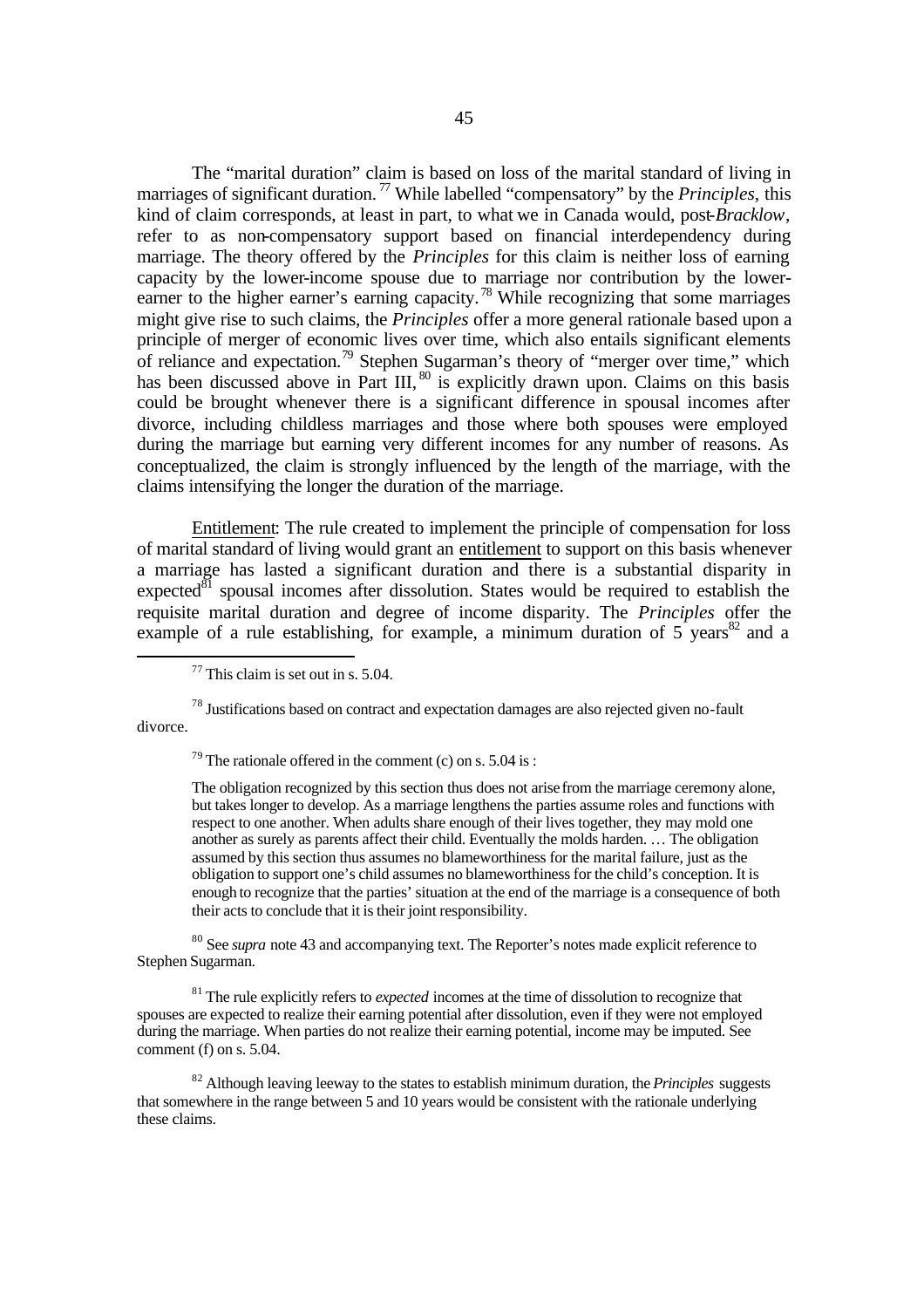situation where the income of the higher earner is at least 25% greater than that of the lower earner.<sup>83</sup>

Quantum: Quantum would be determined by applying a specified percentage to the difference between the incomes the spouses are expected to have after dissolution. The specified percentage is referred to as the *durational factor* and is intended to increase proportionately with the duration of the marriage up to a stated maximum. States are given discretion as to how they establish a durational factor  $84$  As an example, the durational factor could be determined by multiplying the years of the marriage by .01. Under such a formula a 10 year marriage would generate a durational factor of .1 (10 times .01), which would mean a spousal support award of 10% of the income difference; a 20 year marriage would generate a durational factor of .2 (20 times .01) which would mean a spousal support award of 20% of the income difference. If .015 were chosen instead of .01, a 10 year marriage would result in a durational factor of .15 (15% of income difference) and a 20 year marriage a durational factor of .3 (30%).

The formula would require the establishment of a maximum durational factor which would apply to the lengthiest marriages. Here, while once again leaving the determination to the states, the *Principles* suggest that it should fall somewhere between .4 (requiring transfer of 40% of income difference) and .5 (requiring transfer of 50% of income difference, or income equalization). While recognizing the appropriateness of income equalization in some cases involving the lengthiest of marriages, the *Principles* are reluctant to require it on the grounds that in some cases income equalization would transfer more funds than would be required to compensate for the loss of the marital standard of living. (The conclusion is also supported by the finding that income equalization is rarely achieved in existing case law, even in cases of long-term marriages.)

Duration: Duration of the award would be proportional to the length of the marriage. It would be determined by a formula that would multiply the length of the marriage by a "specified factor" to be established by legislation. As an example, a specified factor of .5 would result in a presumption of one year of support for every two years of marriage.<sup>85</sup> The term of the award would presumptively be indefinite when the age of the recipient and the duration of the marriage were above certain specified minimums, for example 50 years of age and 20 years of marriage.

1

<sup>&</sup>lt;sup>83</sup> As will be seen below, these are the requirements adopted in Maricopa County.

<sup>&</sup>lt;sup>84</sup> Basically states are advised to begin by specifying the maximum value of the durational factor and the duration at which it is reached and then working backwards. Thus a determination that a maximum value of the duration factor would be .4 (which would mean sharing 40% of the income difference) and would be reached after a 40 year marriage would set the durational factor at .01 times the years of marriage.

<sup>&</sup>lt;sup>85</sup> It is contemplated that the presumption could be rebutted and an award made for a shorter period if it is shown that the loss will be ameliorated more quickly because of anticipated changes in the financial position of parties.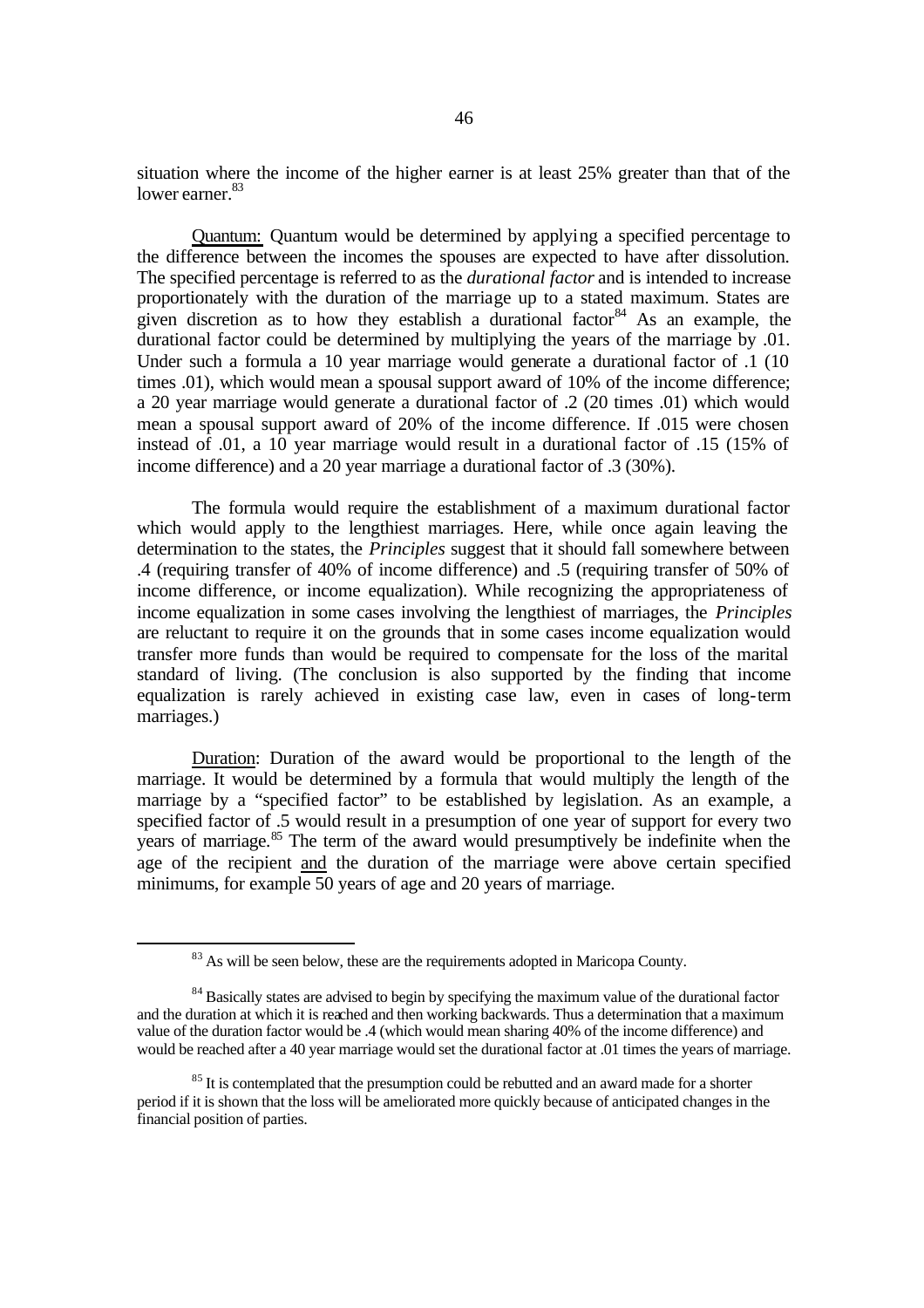#### **(c) Primary care-giver claim for loss of earning capacity**

The *Principles* establish a separate claim for earning capacity loss related to one spouse's disproportionate assumption of child-rearing responsibilities. The conceptual justification for this claim requires little explanation. It is the paradigmatic compensatory claim and, as discussed above in Part III, has been widely adopted as a legitimate justification for the imposition of a spousal support obligation.

The significant conceptual move in the *Principles* is the method chosen to quantify such claims of loss. In theory quantification of such claims should be based on what the claimant's earning capacity would have been without child-care responsibilities. The marital standard of living or the other spouse's post-divorce earnings should be irrelevant. Recognizing the practical difficulties with measuring earning capacity loss, the *Principles* choose as a "proxy" measure of earning capacity loss the income disparity between the spouses at the point of dissolution in conjunction with the length of the child-rearing period.

In justifying the use of the higher earner's post-marital income as a baseline for measuring earning capacity loss, the *Principles* rely on the questionable assumption that "most people choose mates of similar socioeconomic status." This explanation is bolstered by the argument that the primary caregiver would likely have incurred an earning capacity loss in the expectation of sharing in their spouse's future income.<sup>86</sup> Perhaps recognizing that these explanations might not prove satisfactory, the drafters offered an alternative explanation--that the disproportionate assumption of child-rearing responsibilities by the primary care-giver has facilitated the other spouse's ability to maintain his earning capacity as well as enjoying the benefit of having children.

Entitlement: Under the rule crafted by the *Principles* to capture earning capacity loss, entitlement would be presumptively established if the marriage was one with children and the claimant's earning capacity at dissolution is substantially less than that of the other spouse. As with the marital duration claim, the main factor triggering entitlement is a disparity in spousal incomes. The *Principles* would allow the presumption of entitlement to be rebutted by a determination that the claimant was not in fact the primary care-giver (*i.e.*, did not provide more than substantially half of the total care that both spouses). However, assuming that the claimant was a primary care-giver, the structure of the entitlement provisions creates an irrebuttable presumption that the disparity in spousal incomes reflects an earning capacity loss because of the disproportionate assumption of child-care responsibilities. Thus, claims for earning capacity loss can be brought not only by primary care-givers who are unemployed or working part-time at the point of dissolution, but also by secondary earners in full-time employment.

The *Principles* attempt to create an easily-administered rule that obviates the necessity of any complex, individualized, factual analysis of causal links between the claimant's disproportionate assumption of child-rearing responsibilities and her earning

j

 $86$  See comment (e) on s. 5.05.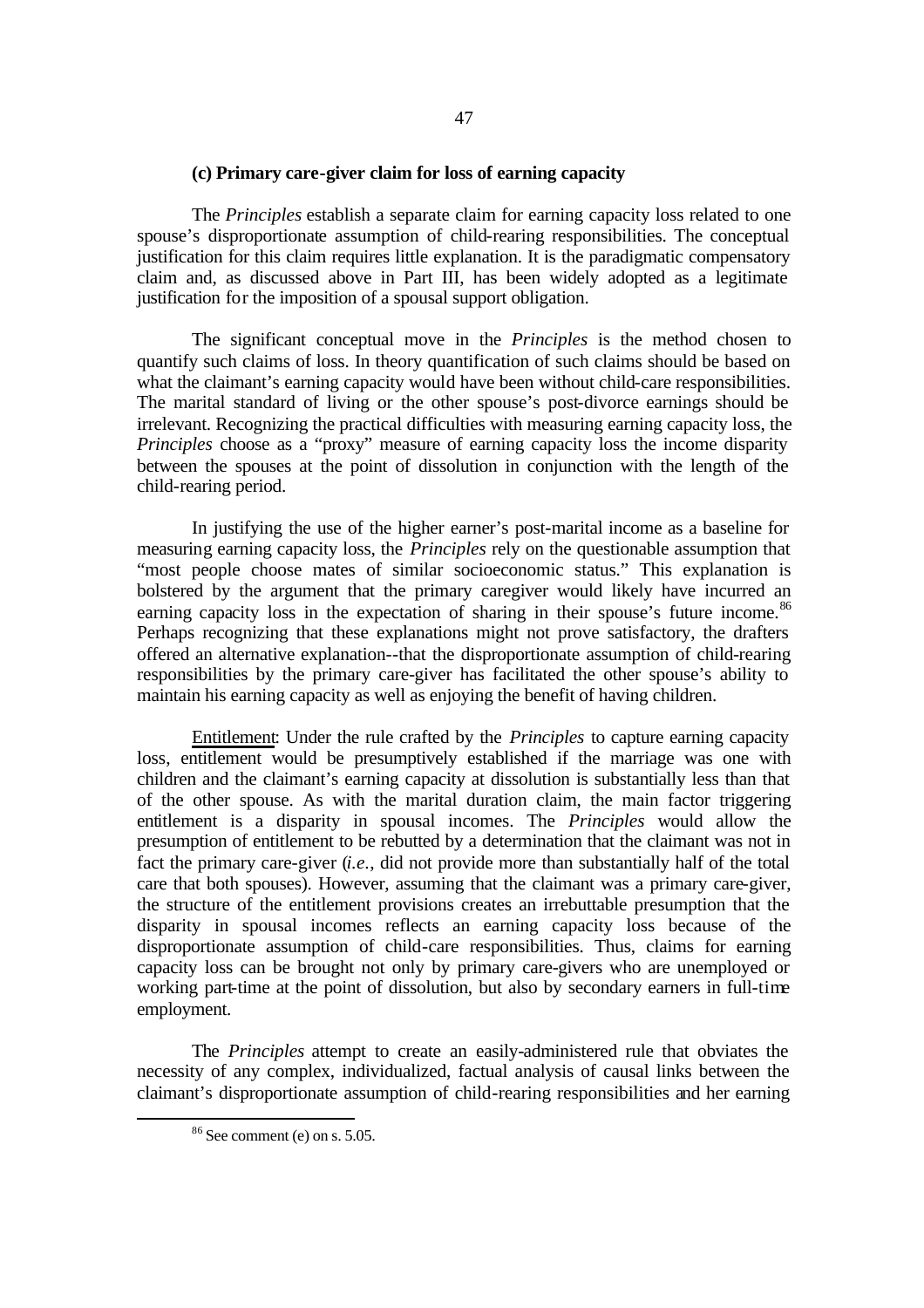capacity. The *Principles* rely instead upon social science evidence establishing that, in general, responsibility for the care of children has a significant impact on earning capacity.

Quantum: In cases of earning capacity loss, quantum would be calculated, as in cases based on loss of marital standard of living, by applying a specified percentage to the income difference between the parties. In this case, the specified percentage would be a *child care duration factor* which would attempt to correlate the amount of the award to the duration of the child care period during the marriage. This provision is based upon the assumption that the longer the period during which the claimant's market opportunities are impeded by child rearing responsibilities, the larger the resulting earning capacity loss is likely to be. As an example of the operation of this rule, the child care durational factor could be set at the length of the child care period multiplied by .15. In the case of a 10 year marriage with an 8 year child care period, this would yield a child care duration factor of .12 (which translates into a 12% share of the difference in spousal incomes).

The primary-care-giver claim only attempts to compensate for earning-capacity losses because of child-rearing responsibilities during the period of the marriage (and even here it does not provide full compensation). It does not purport to deal at all with earning-capacity losses because of *post-divorce* child-rearing responsibilities. This claim thus does not draw on a full parental partnership theory as outlined in Part III, above. The *Principles* attempt to deal with some of the earning-capacity losses resulting from postdivorce child care through child support rather than spousal support.

Stacking claims: The *Principles* would allow primary care-giver claims based on earning capacity loss to be combined with marital duration claims for loss of the marital standard of living, but would impose a cap on the total percentage of the income difference that can be claimed, that cap being the maximum percentage established for the marital duration claim. Thus combined claims would be capped at somewhere between 40 to 50% of the income difference, but that maximum value would be attained sooner in marriages with children than without.

Duration: Following the model of the rules adopted for determining duration of claims for loss of marital standard of living, the duration of primary care-giver claims for earning capacity loss would be determined by means of a formula that multiplied the years of the child care period by a specified factor, such as, for example, .5.

## **(d) Other structural features of the ALI guidelines**

Some other structural features of the ALI guidelines, which apply to both the marital duration and primary care-giver claims, are worth noting:

• First, the awards would be subject to modification or termination if the financial capacity of either or both of the parties is substantially different from that upon which the original award was based, as a result, for example, of improvements in the recipient's financial position or a decrease in the financial capacity of the payor.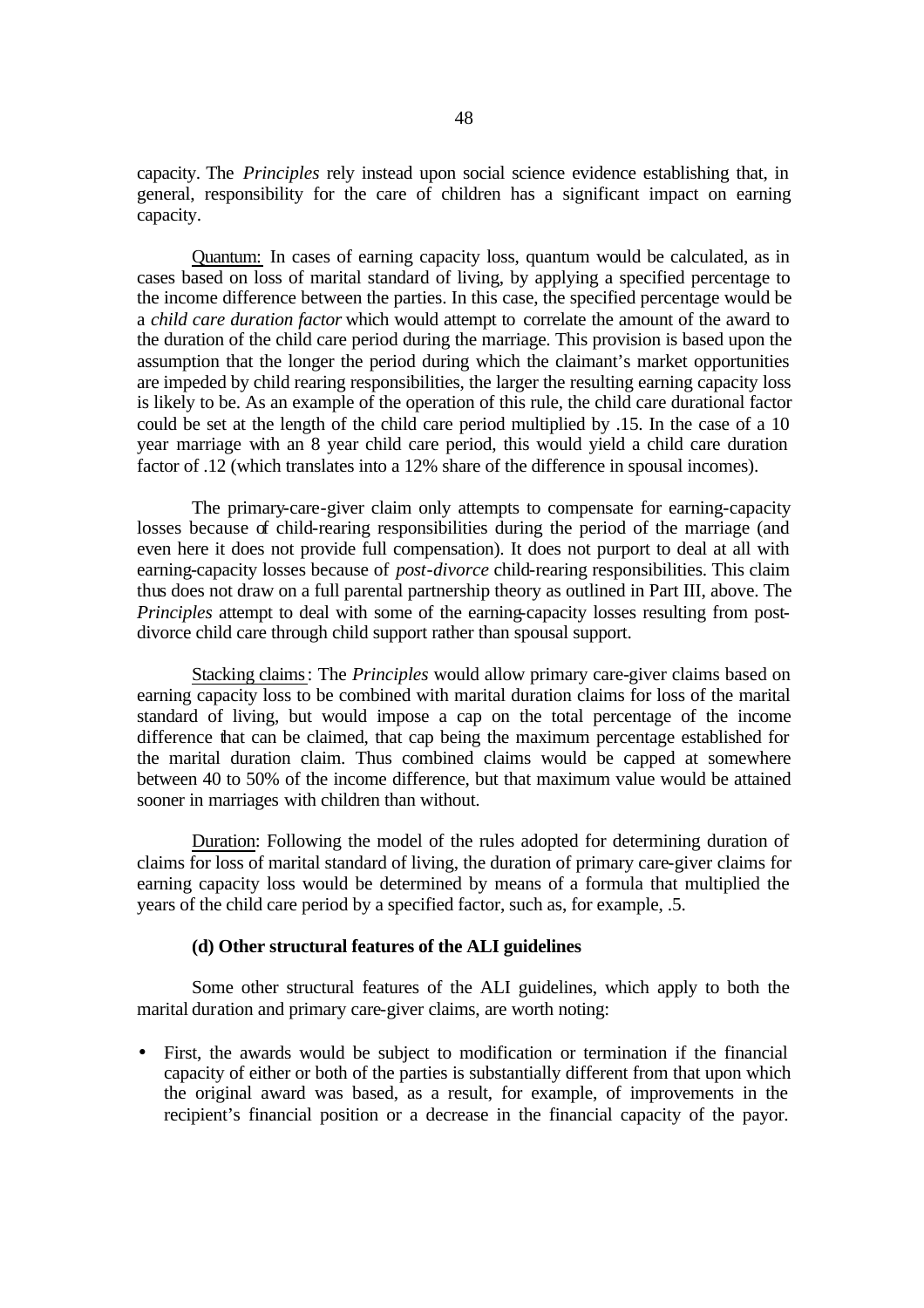Notably, however, increases in the financial capacity of the payor would not constitute a basis for modification, a result justified by the conceptual framework which measures loss against the marital standard of living at the time of dissolution.<sup>87</sup>

- Second, all obligations to make periodic payments would presumptively terminate with upon the remarriage of the claimant,<sup>88</sup> and also in certain cases upon cohabitation. <sup>89</sup>
- Third, the guidelines are intended to generate overall values for the spousal support obligation. Although the rules as presented generate awards of periodic payments that last for fixed or indefinite durations, it is contemplated that they can be replaced, in whole or in part, by a single lump sum payment.
- Fourth, in cases where there are minor children and a concurrent child support claim, it is understood that the spousal support will be calculated first, and that child support will be calculated subsequently based on parental incomes taking spousal support into account.
- Fifth, the *Principles'* spousal support guidelines are structured to mesh with their proposed principles of child support, which would include within awards of child support amounts to cover some of the indirect costs of *post-divorce* children-rearing on the earning capacity of the custodial parent. 89a

# **(e) Assessment of the ALI proposals**

Standing back from the detail, what general observations can be made about the ALI guidelines?

In terms of objectives and process, the ALI guidelines are an interesting exercise for those of us in Canada contemplating some sort of guidelines. One of the clear objectives of the ALI was to bring certainty and predictability into an excessively discretionary are of law. Their project involved a clarification of the theoretical bases for spousal support, given the perceived inadequacy of the concept of "need," and then the

<sup>88</sup> See s. 5.07.

1

 $89$  See. s. 5.09.

<sup>89a</sup> The child support recommendations are found in chapter 3. Through use of a supplemental percentage, the ALI child support formula makes some adjustment for parental income disparity. The "compensatory payment" (i.e. spousal support) is determined and transferred first. Initially child support is calculated by a "base percentage" and then a "supplemental percentage" of the payor's net income. As the recipient parent's income (in excess of a self-support reserve) rises, the supplemental percentage is reduced, reaching zero when parental incomes are equal (and even the base percentage can be reduced where the recipient parent's income exceeds that of the payor parent). The net effect of the supplement is to reduce, but not eliminate, disparities in household living standards.

 $87$  See comment (f) on s. 5.04.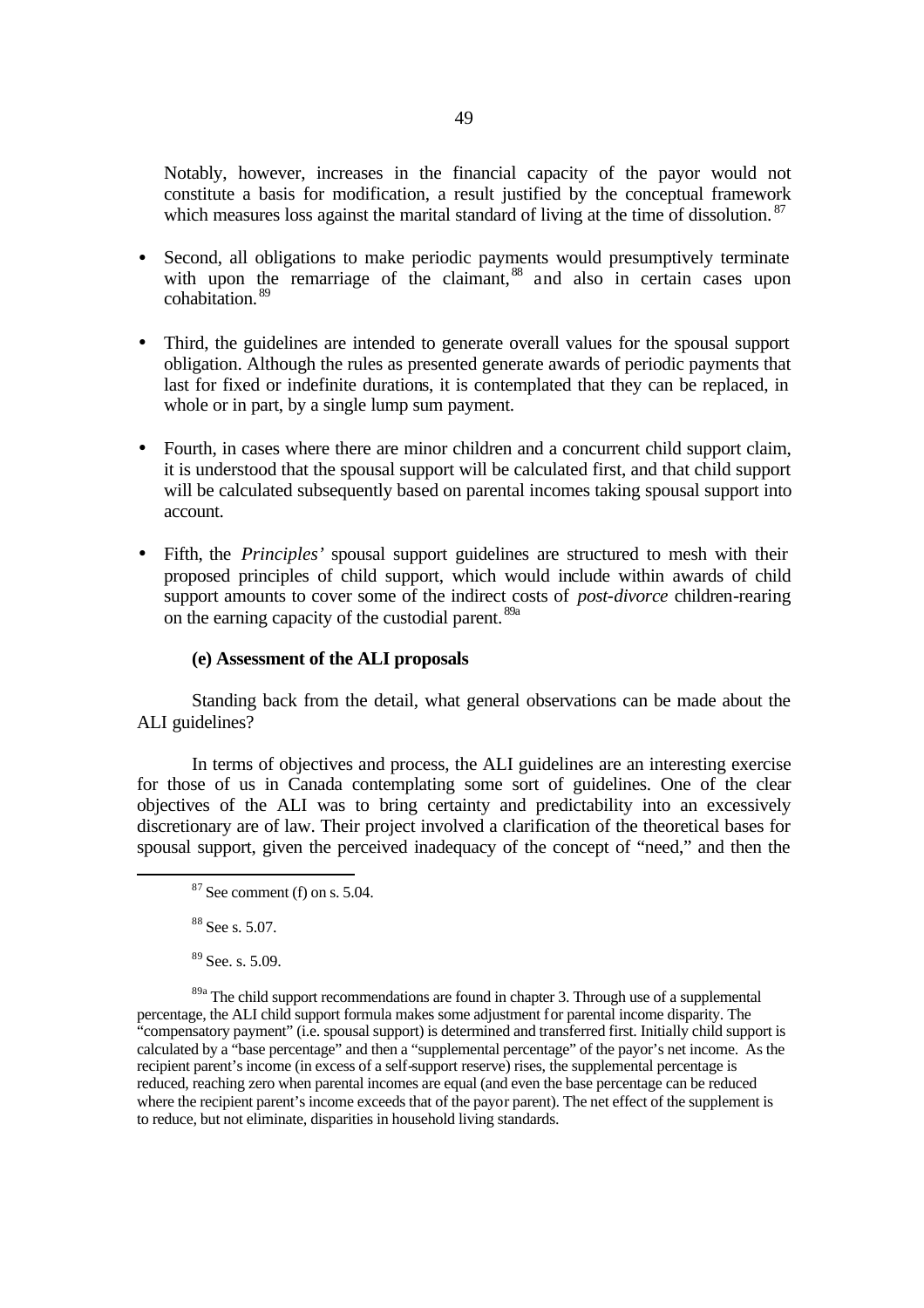challenge of crafting practical and easily-administered rules to implement those theoretical constructs. At many points in the discussion of the principles ultimately adopted there is a recognition that the chosen proxies are not perfect. That there is some compromise of theoretical principle is acknowledged, but defended on the basis that the chosen proxies are as close as is "administratively practical."<sup>90</sup>

The ALI *Principles* are self-consciously an exercise in law reform, but are also an exercise in *practical* law reform. Throughout, the drafters were conscious of the need to find some anchorage for their recommendations in current practice. The *Principles* may best be viewed as an exercise in identifying and clarifying emerging trends or best practices, and then building on those. Viewing the ALI *Principles* as a normative exercise of law reform, some have criticized them for their undue conservatism. The ALI methodology may, however, be a useful template for the Canadian guidelines project, which is directed not at legislative reform, but at the creation of informal guidelines that will reflect current practice.

Structurally the ALI guidelines are interesting for their complexity. Certain types of atypical cases, the short marriages involving significant losses, are expressly excluded and left to individualized decision-making. The income-sharing guidelines are clearly crafted to deal with the range of typical spousal support claims. The guidelines themselves, unlike other American guidelines, delineate two separate bases for claims to income-sharing—financial interdependency that increases with marital duration and earning capacity loss by primary caregivers. This complexity, although theoretically appealing, may ultimately be a deterrent to their adoption.  $\frac{91}{1}$  As well, unlike other guideline models, the ALI model makes the *quantum* of awards sensitive to the duration of the marriage. Patterns in current awards would suggest such a correlation, although it is often not expressly articulated. Making quantum sensitive to marital duration may be of particular importance in Canada, where courts are generally uncomfortable with the use of rigid durational limits, and quantum is the only area where differences in the nature and extent of support claims can be reflected.

Given the structure of the ALI guidelines, the general pattern of support outcomes produced will be:

• very limited or negligible claims in short marriages;

1

- fairly significant claims in intermediate length and long marriages with children; and
- significant claims in childless marriages only where the marriages have been lengthy.

Beyond these general reflections, what can be said more specifically? In the United States, the ALI proposals are now beginning to generate extensive commentary

 $90$  See comment (e) on s. 5.05 discussing implementing measure for earning capacity loss.

 $91$  See the Maricopa County guidelines, discussed below, which implemented a simplified version of the ALI guidelines that eliminated the separate primary care-giver claim.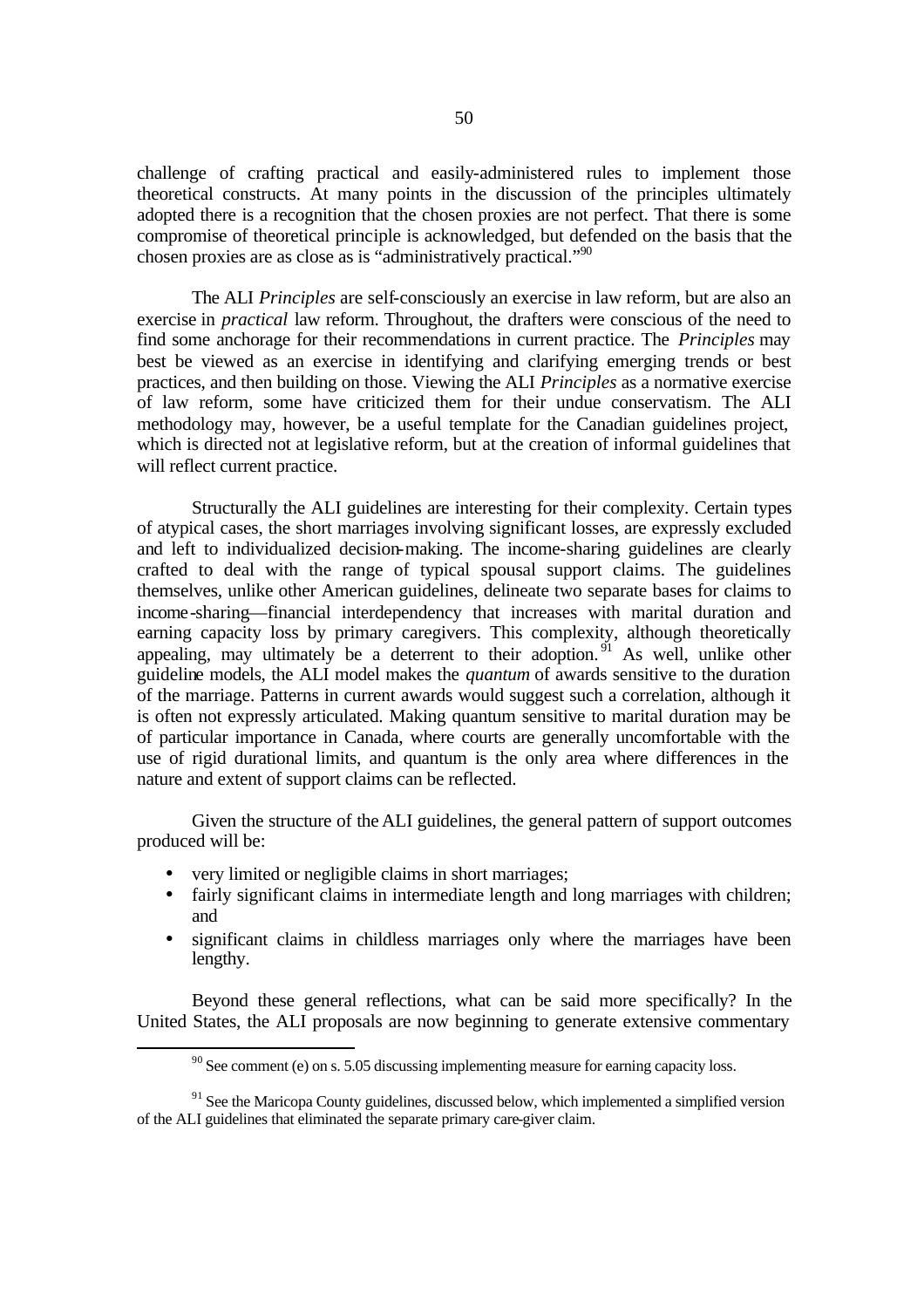and debate.<sup>92</sup> Generally, they have been praised by all for their attempt to bring consistency and predictability into an excessively discretionary area of law. Assessing the actual impact of the *Principles* is difficult given that a number of crucial policy determinations, which will significantly affect the actual amount and duration of awards, are left to states in the implementation of the proposals. However, commentators are in general agreement that the *Principles* will result in an increase in the number of support awards as measured against current American practice. In particular, it is recognized that granting awards to primary care-givers in intermediate duration marriages, who may well be employed but earning significantly less than their spouses, would be a departure from current American practice. Beyond this, opinion splits.

The most thoughtful analysis of the ALI proposals is provided by June Carbone.<sup>92a</sup> Carbone believes that restitution for lost career opportunities and other marital contributions is the only theoretically justifiable basis for spousal support. She acknowledges all the problematic ways in which the ALI proposals depart from that theoretical framework, despite their attempt to convert alimony into a set of "compensatory payments." However, she concludes, generously, that theoretical coherence may not be the appropriate objective for an exercise in practical law reform, and that the ALI principles offer an appropriate basis for compromise about irreconcilable positions. Other are more critical.

For one group of critics, who believe that compensation for career loss due to marital roles is the only justifiable basis for imposing a support obligation, the ALI proposals have unjustifiably expanded the basis for spousal support. They criticize the ALI proposals both for allowing claims for loss of the marital standard of living unconnected to earning capacity loss and for failing to tie the claim for earning capacity loss more closely to cases where an actual loss has been demonstrated, such as where the primary care-giver is not employed full-time. $93$  From this perspective, the ALI proposals

 $\frac{33}{3}$  See for example J. Thomas Oldham, "ALI Principles of Family Dissolution: Some Comments," [1997] U. Ill. L. Rev. 801. However, Oldham's critique is complicated. While critical of some aspects of

 $\overline{a}$  $92$  For example, see symposium issues in (2001), 8 Duke Journal of Gender, Law and Policy, (2002), J. of Law and Family Studies, [200l] Brigham Young U.L.R and (2002), 4 J. of Law and Family Studies.

 $92a$  June Carbone, "The Futility of Coherence: The ALI's Principles of the Law of Family Dissolution, Compensatory Spousal Payments" (2002), 4 J. of Law and Family Studies 43. She summarizes her paper as follows:

In this paper, I will explore the tradeoffs that underlie the ALI's proposed system of compensatory spousal payments in light of the tortured history of alimony. I will maintain, first, that the ALI is certainly correct that the existing law, with its emphasis on need, is incoherent at best, or insulting or archaic at its worst. Second, I will agree that the idea of compensation provides the alternative to need that has the best hope of bringing a measure of coherence to the existing cases. Third, however, I will show that at the core of the provision for compensatory payments lies a fundamental dilemma; the refusal to recognize fault necessarily limits the provision for compensation, not just with respect to the non-financial losses the ALI principles acknowledge, but with respect to some of the financial concerns at the heart of the proposals. I will nonetheless conclude that bringing fault back into the system is too costly to contemplate for all kinds of reasons, but that the failure to acknowledge it directly will fuel resistance to some of the ALI proposals.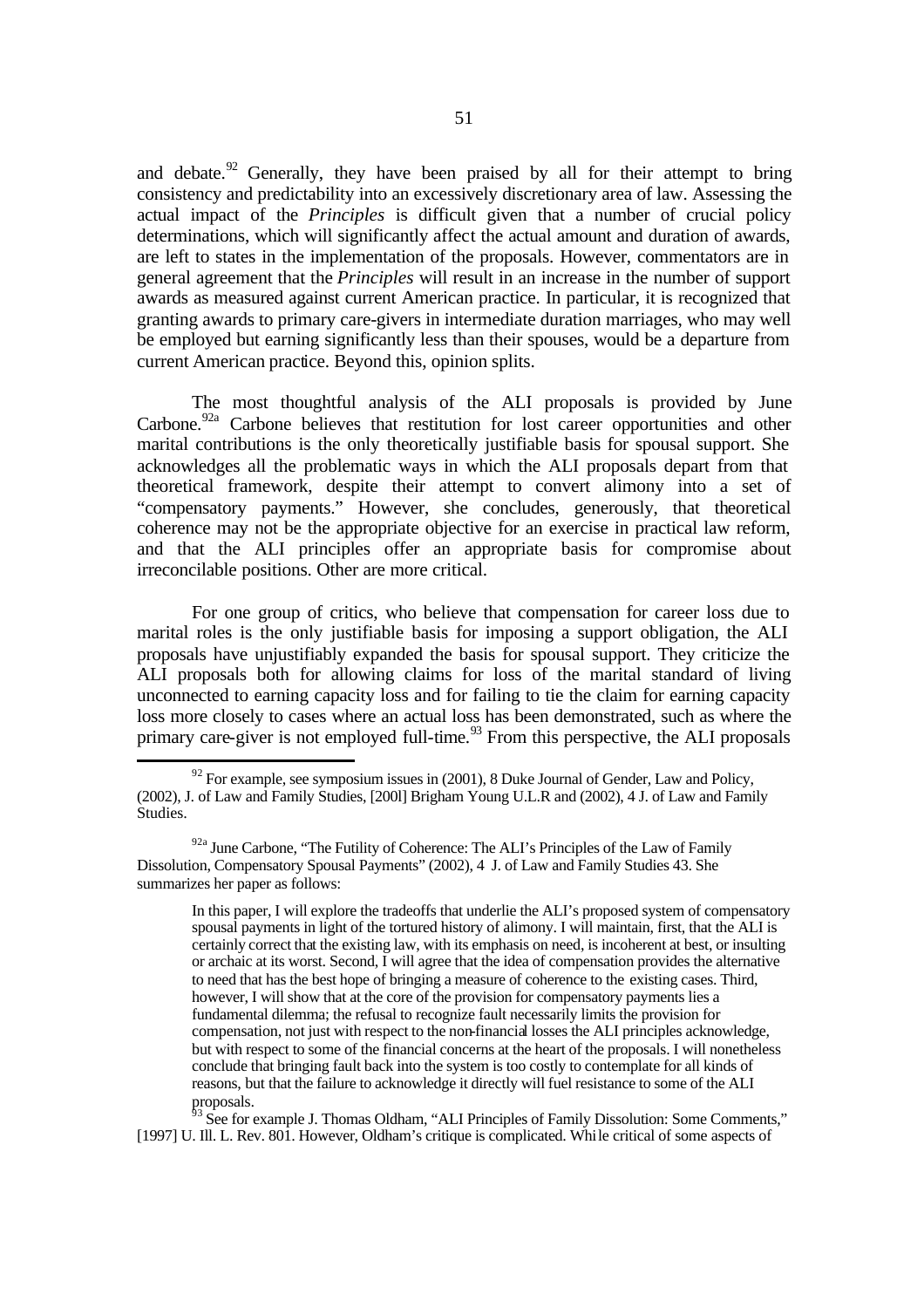are viewed as attaching too many obligations to the status of marriage itself or to some notion of marital commitment. They are seen as too much of an infusion of communitarian norms into the spousal relationship; too much of a departure from norms of individualism.

For another group of critics, the expansion of spousal support entailed by the ALI proposals is a move in the right direction, but a modest one which does not go far enough and will not do enough to alleviate the financial distress experienced by women and children after divorce.<sup>94</sup> The *Principles* have been criticized for a tendency to mimic current decisional patterns rather than proposing the more radical reforms needed for improvement,<sup>95</sup> and for delegating crucial policy decisions to the state legislatures, which exhibit little enthusiasm for expanding spousal support.<sup>96</sup> On the basis of the examples offered, the levels of support generated by the ALI guidelines have been criticized for being too low, with suggestions being made for the application of higher percentages which would more quickly reach norms of income equalization.<sup>97</sup>

From a theoretical and structural perspective, the *Principles* have been criticized for basing the marital duration claim on the concept of loss instead of on concepts of contribution and partnership which would view the higher earner spouse's income as a product of the joint efforts of the spouses and thus justify more generous sharing principles.<sup>98</sup> The marital duration claim has also been criticized for its exclusion of marriages of shorter duration<sup>99</sup> (although this is not a real problem given provisions for transitional support and interim support).

<sup>94</sup> See for example Penelope Eileen Bryan, "Vacant Promises?: The ALI Principles of the Law of Family Dissolution and the Post-Divorce Financial Circumstances of Women"(2001), 8 Duke Journal of Gender, Law and Policy 167; Marsha Garrison, "The Economic Principles of Divorce: Would Adoption of the ALI Principles Improve Current Outcomes?" (2001), 8 Duke Journal of Gender, Law and Policy 119; and Cynthia Lee Starnes, "Victims, Breeders, Joy, and Math: First Thoughts on the Compensatory Spousal Payments under the Principles" (2001), 8 Duke Journal of Gender, Law and Policy 137.

<sup>95</sup> Bryan, *ibid*.

 $\overline{a}$ 

<sup>96</sup> Bryan, *ibid* and Garrison, *supra* note 94.

<sup>97</sup> Starnes, *supra* note 94, suggests using as a model the Uniform Probate Code formula for determining a spouse's elective share of an augmented estate based on the length of the marriage, which would produce a compensatory spousal payment of 15% of income disparity after 5 years, 30% of any disparity after 10 years, and 50% of any disparity after 15 years.

<sup>98</sup> Bryan and Starnes, both *supra* note 94. Starnes sees the loss principle as based on a "victimization" model of spousal support.

<sup>99</sup> Bryan and Starnes, both *supra* note 94.

the expansion of spousal support under the ALI Principles, he also takes the position that insufficient compensation is provided to primary care-givers in short and intermediate duration marriages who have actually sacrificed earning capacity and are in need of economic rehabilitation. For these cases he would provide a more generous remedy. This aspect of his critique will be discussed further below.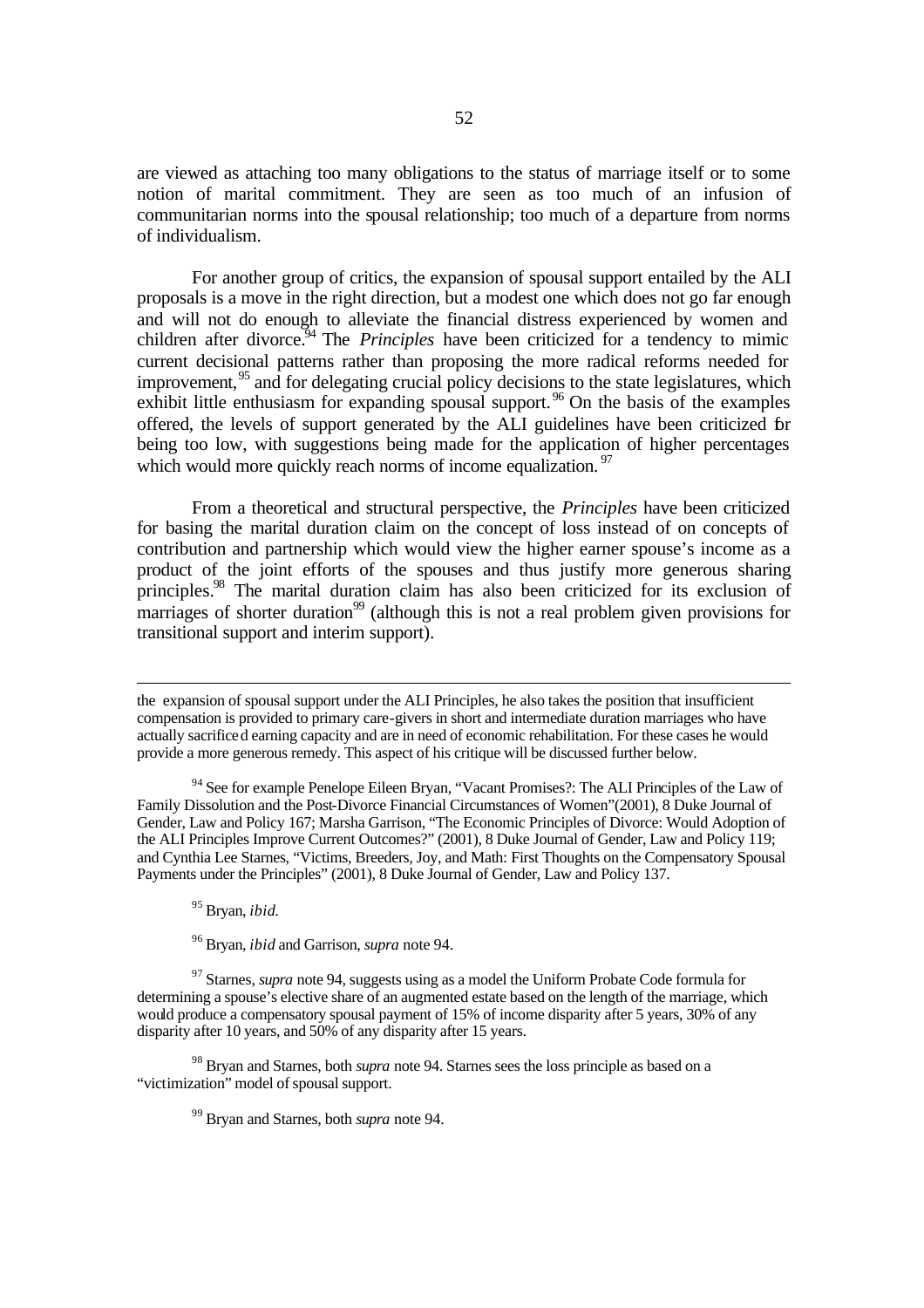Although there are some exceptions, $100$  those who favour an expansion of spousal support generally welcome the ALI's explicit recognition of a separate principle of earning capacity loss for primary caregivers, which would extend to working mothers who are secondary earners.<sup>101</sup> However, the structure of the provision and the ways in which it limits the awards have been criticized. For some the problem is the provision's failure to recognize the significant earning capacity loss which primary caregivers who leave the labour force can experience even in short marriages. They would support much more generous transitional awards for all primary caregivers, whatever the length of the marriage, at a level which would equalize living standards for the duration of the transitional period.<sup>102</sup> For others, the problem lies in the failure to recognize the consequences of post-divorce child rearing. From this perspective, support payments are needed to cover the entire child-rearing period, if not beyond, given the unlikelihood that women who compromise workforce participation will ever recover from the loss of earning capacity.

Finally, in terms reminiscent of Canadian debates, the question has been posed of why, if the payments proposed by the ALI are conceptualized as an "entitlement" based on compensation for losses, they should automatically terminate upon remarriage.<sup>103</sup>

From a Canadian perspective, the most relevant features of the ALI *Principles* are the theoretical and structural ones. If the ALI award levels are too low when judged against Canadian standards, it would be a simple matter to increase percentages. But the prior question is whether the basic structure is an appropriate one. Is eliminating an individualized assessment of the economic impact of a particular marriage and instead simply looking at post-divorce disparities in earning capacity as the basis for entitlement an attractive concept? Is it appropriate to measure earning capacity loss by disparities in post-divorce income? Is the basic distinction between marriages with and without children an appropriate one? Is the basic idea that the amount of awards should increase with the length of the marriage or the child-rearing period a good one?

Some of the critiques of the structure of the primary-caregiver claim would likely resonate in Canada, particularly the failure to take into account earning capacity losses due to post-dissolution child care responsibilities. The ALI sought to deal with these through child support, but in Canada a conscious policy choice was made in the drafting

j

<sup>&</sup>lt;sup>100</sup> Starnes, *supra* note 94 is concerned about distinctions being drawn between "breeder" and "non-breeder" women.

<sup>101</sup> See Bryan and Garrison, both *supra* note 94, and Tonya L. Brito, "Spousal Support Takes on the Mommy Track: Why the ALI Proposal is Good for Working Mothers" " (2001), 8 Duke Journal of Gender, Law and Policy 151.

<sup>&</sup>lt;sup>102</sup> See Oldham, *supra* note 93. Oldham is very clear about the need to impose durational limits on such awards, given the frequency of remarriage, suggesting a maximum of 5 years. He, like the ALI, would make an exception and provide for indefinite support if a marriage with children exceeded a certain duration and the claimant exceeded a certain age.

<sup>103</sup> See Starnes, *supra* note 94.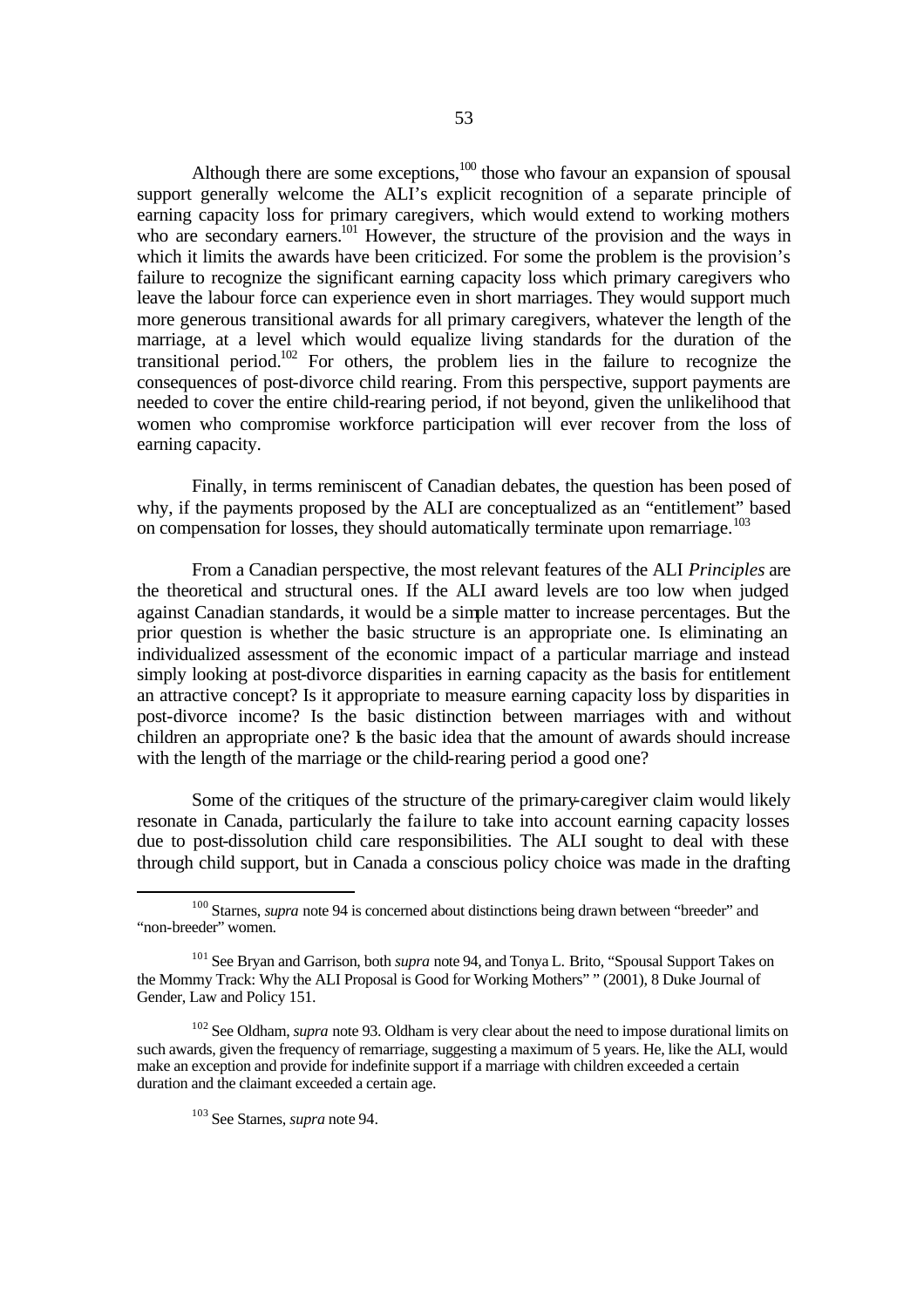of the child support guidelines to exclude the so-called "indirect" costs of child-rearing from child support and leave them to spousal support.<sup>103a</sup> Thus reliance on the length of the marriage (or the child-care period during marriage) to determine the extent of the spousal support claim may not be appropriate for us in cases where there are still minor children. We need a way to recognize that there can be significant post-dissolution losses even in short marriages with children.

Another striking feature of ALI scheme is its reliance on rigid durational limits. The structure the drafters saw themselves as putting in place was one with generous awards (the generosity of the awards is of course open to debate), but which are limited in duration except in exceptional cases. Such a structure would not appear to be easily transferable to Canada where, as reviewed in Part II above, time -limited orders arbitrarily setting the duration of the support obligation have, to a large, extent, become unacceptable. In Canada it is likely that any system of guidelines would have to retain a significant role for permanent orders and indefinite orders open to subsequent review or variation for reduction or termination of the support obligation. But a clearer sense of appropriate levels of quantum generated by guidelines might assist in determinations of when a support entitlement no longer exists or can be reduced.

The ALI's solutions to the thorny issues of sharing post-divorce increases in income (i.e., no sharing) and the impact of remarriage on support obligations (i.e., automatic termination) would likely be contentious in Canada given the way our law currently deals with these issues.

Finally, in cases where child support is also being sought, the ALI methodology would be inappropriate in Canada given the structure of our child support guidelines. The ALI looks to gross income and calculates spousal support prior to the determination of child support in order to determine parental income levels. Any Canadian spousal support guidelines would need to determine child support first, and then allocate spousal support on the basis of parental incomes not allocated to child support.

## **5. Arizona—Maricopa County**

1

In April, 2000 spousal support guidelines were adopted in Maricopa County, Arizona (which encompasses Phoenix and the surrounding areas.) by a local committee attempting to create advisory guidelines that would reflect current practice.<sup>104</sup> What

<sup>&</sup>lt;sup>103a</sup> See Federal/Provincial/Territorial Family Law Committee's Report and Recommendations on Child Support (January, 1995),Recommendation 10.3.2: "The Family Law Committee recommends that the non-financial contribution of custodial parents toward their children not be compensated within the child support formula at this point in time" (p. 47). The discussion supporting this recommendation indicated that these contributions "can already be compensated by way of spousal support under the *Divorce Act* as well as under some provincial legislation."

<sup>104</sup> Superior Court of Arizona, Maricopa County, Family Court Department, *Spousal Maintenance Guidelines*. The full text of the guidelines is not yet available on the web. A summary can be found at http://www.thefinancialexpert.com/leftpanel2.html. An extensive discussion of the Maricopa Guidelines and the process of their creation can be found in Ira Ellman, "The Maturing Law of Divorce Finances: Towards Rules and Guidelines" (1999), 33 Family Law Quarterly 801.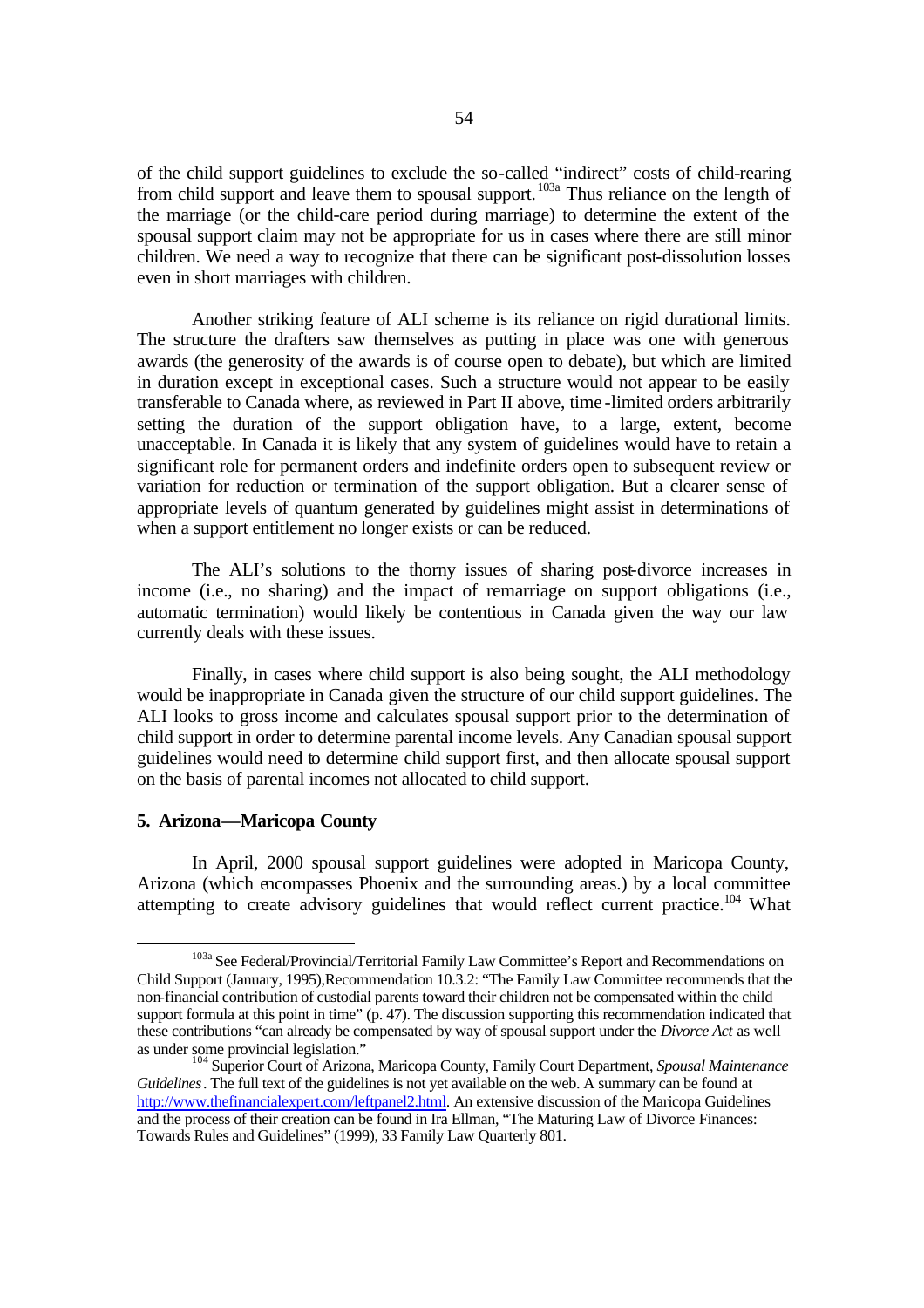makes the Maricopa county guidelines interesting is that they that are based to some degree on ALI proposals, the conduit for this influence being the presence on the committee of Ira Ellman, who was chief reporter on the ALI project.

The guidelines are not incorporated into any rule of court, and clearly state that they are intended to be advisory only.<sup>105</sup> They aim to "provide the court and parties with a starting point for discussion, negotiation or decision-making" and are explicitly stated not to constitute a presumption. They apply only after entitlement to support has been established under the Arizona legislation, which offers a fairly restrictive basis for support.<sup>106</sup> The Maricopa guidelines thus differ from the ALI proposals, where disparity in income in and of itself would trigger an entitlement to spousal support. The guidelines also apply only to marriages that have lasted longer than five years and where the recipient's gross income is less than 75% of the payor's gross income.

The Maricopa guidelines implement a "simplified" variant of the ALI proposals in that no distinction is made between marriages with and without children, and there is no separate computation for a compensatory payment for primary care-givers. The failure to make such a distinction will likely result in higher awards for childless couples than under the ALI recommendations and lower awards for couples with children.<sup>107</sup>

Otherwise, the basic methodology proposed by the ALI is followed. The guideline amount of support is determined by applying a percentage which reflects the length of the marriage (the durational factor) to the difference in the parties' gross incomes at the time of dissolution. The durational factor selected by the drafters of the Maricopa guidelines was the duration of the marriage<sup>108</sup> multiplied by a factor of  $0.015$ .<sup>109</sup> Thus a twenty year marriage would yield a durational factor of .30, yielding a spousal support award of 30% of the difference between the parties' gross incomes. The durational factor cannot exceed 0.50, which means a cap on awards at 50% of the difference in spousal incomes. Child

 $105$  The following "caution" appears at the beginning of the guidelines:

 $106$  See A.R.S. para 25-319 where the grounds of entitlement include that a spouse lacks sufficient property; is unable to support himself or herself by appropriate employment; or has had a long marriage and is of an age which precludes employment. These grounds reflect those in the *UMDA*, *supra* note 54.

j

<sup>108</sup> Calculated or rounded to the nearest whole number of years.

These guidelines contain a mathematical formula for calculating spousal maintenance. The formula should be used only after a threshold determination of eligibility for spousal maintenance is made under A.R.S. s.  $25-319(A)(1)$ , (2), or (4). The guidelines are simply intended to provide the court and parties with a starting point for discussion, negotiation or decision-making. They do not change or create public policy. They do not constitute a presumption. Most importantly, they are not intended to replace the trial court's obligation to consider specific evidence, as well as all applicable statutory factors.

<sup>107</sup> See Gordon, *supra* note 69.

 $109$  The durational factor is to be calculated or rounded to the nearest hundredth.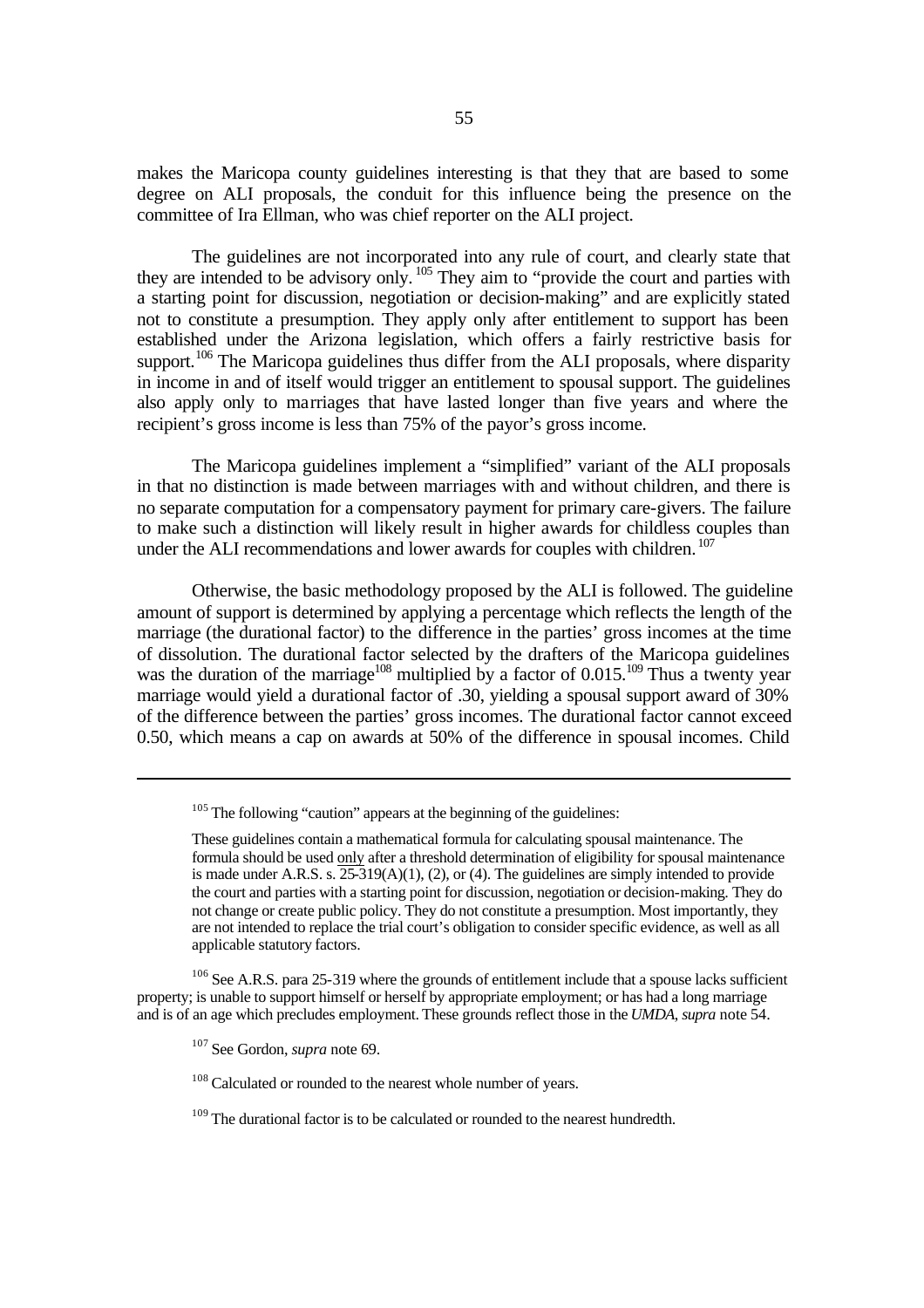support is calculated separately, under an income shares formula, after the calculation of spousal support.

Following the ALI proposals, the Maricopa guidelines also offer a formula for determining duration of the awards. Here ,however, the formula generates a range rather than a fixed figure: the length of the marriage  $110$  multiplied by 0.3 to 0.5. The high end of the range would thus represent one year of support for every two years of marriage, or a duration of half the length of the marriage. Under this formula a twenty year marriage would generate an award with a duration of between 6 to 10 years. The guideline goes on to provide that when the duration of the marriage is twenty years or more and the support recipient is 50 years of age or older at the time of the dissolution the award should be of indefinite duration. <sup>111</sup>

Before finalizing the guidelines, the committee wanted to ensure that the guideline awards reflected current practice and thus conducted extensive empirical research comparing the results under their proposed guideline with awards in a sample of actual cases.<sup>112</sup> With respect to the amount of the awards, the committee found a strong correlation between actual awards and the guideline awards using their proposed factor of  $0.015$  of the marital duration.<sup>113</sup> With respect to duration of awards, however, their originally proposed factor of 0.60 of the marital duration yielded a very low correlation, hence the downward adjustment to the range of 0.3 to 0.5. Once again, the message is the stringent durational limits on support that are typical of current American practice.

## **B. A Suggested Canadian Guideline (Dranoff)**

Linda Silver Dranoff, a Toronto family law practitioner, has suggested a spousal support formula that is apparently being used by some lawyers in Ontario.  $114$  Her suggested formula loosely draws its inspiration from the Ontario Court of Appeal decision in *Andrews*, *<sup>115</sup>* discussed in Part II above. That decision endorsed an award of

<sup>115</sup> *Supra* note 19.

j

<sup>&</sup>lt;sup>110</sup> Once again calculated or rounded to the nearest whole number of years.

<sup>&</sup>lt;sup>111</sup> An award of indefinite duration may specify that it shall terminate at such time as the payor retires.

<sup>&</sup>lt;sup>112</sup> Correlations between the formula and existing practice was based upon a sample of approximately 160 cases from 1996 to 1998, involving both contested cases and consent orders.

 $113$  The correlation with quantum was 0.75.

<sup>&</sup>lt;sup>114</sup> See Linda Silver Dranoff, "Suggested Formula for Determining Spousal Support," paper presented at the Canadian Bar Association-Ontario, 2000 Institute of Continuing Legal Education, Toronto, January 28, 2000; the formula is further discussed in Linda Silver Dranoff, "Is there an evolving Spousal Support Formula? And does Need matter?" The Six-Minute Lawyer, Law Society of Upper Canada, Dec. 3, 2001. In the latter paper Dranoff also discusses the results of a survey she conducted amongst members of the family law bar to determine if they had used her suggested formula, or any other formula, and if so, whether it had been accepted by a court. Of 36 respondents, 14 had used a formula and reported a fairly high acceptance rate. Some used her formula or variants of it, others used a variety of other formulas.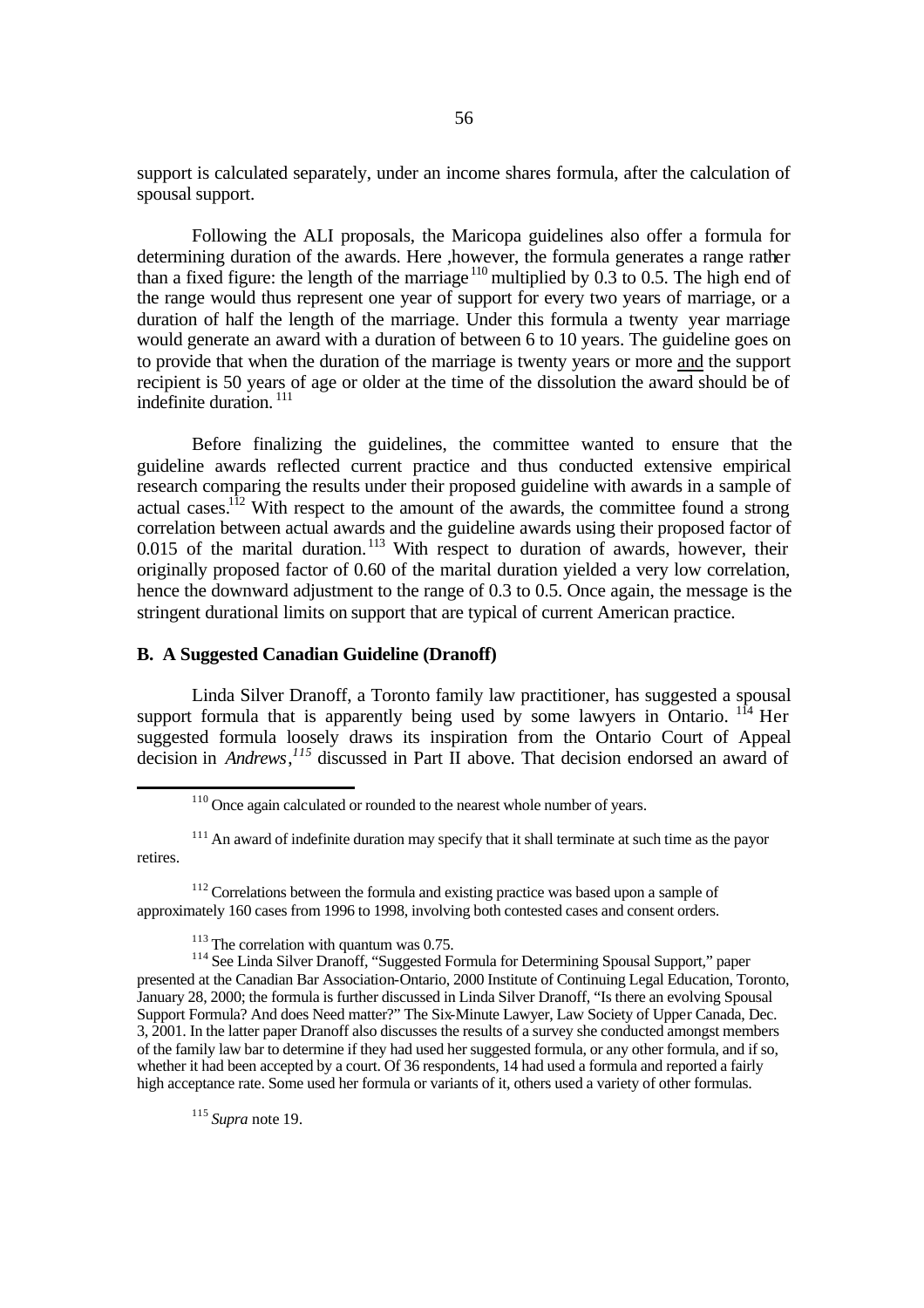spousal support that, when combined with child support, left the wife, the residential parent, with 60% of the parties' net disposable income. Rather than "bundling" child and spousal support and dealing with global allocations of household income on a 60/40 basis, which is the "formula" that actually appears to be utilized in *Andrews*, Dranoff's suggested formula separates out child support first, and then deals with the spousal support claim as a separate claim between the spouses themselves with respect to income not allocated to child support. <sup>116</sup>

Dranoff's formula works with *gross* income figures. Child support is calculated first and grossed up to reflect the tax consequences. The grossed up amount of child support is then deducted from the payor's income. After child support is removed, remaining spousal incomes are combined and totaled, including the recipient spouse's income from other sources. The formula then divides this income between the spouses according to a specified percentage. The applicable percentage would be determined by "negotiation and give-and-take" or by the court's discretion.

Dranoff uses 50% as an example, but recognizes that discretion comes into play in determining the proportion of income to be shared, creating opportunities to factor in many variables. She suggests for example, that in a long term marriage with several children still at home, 50 or even 60% of the income available after child support is the right proportion, but that where there are no children, or in the case of a second marriage lasting 10 years, the appropriate percentage might be 30%. Using an analysis based on her formula, Dranoff found that the wife in *Andrews* was left with 39% of the income available after payment of child support. It should be noted that unlike the American guidelines, Dranoff's formula does not apply a specified percentage to the *income difference* between the spouses; instead the percentage is used to determine the appropriate division of the *total income remaining after child support* between the parties.<sup>117</sup>

Dranoff's formula has been criticized in some quarters.<sup>118</sup> Some of the criticism springs from a hostility to guidelines of any sort; and some is based upon a misreading of the suggested formula as mandating an equalization of spousal income, whereas the proposal expressly recognizes the possibility of a range of applicable percentages. However, the Dranoff proposal can be criticized for its failure to articulate with any specificity the kinds of circumstances in which significant income-sharing is

 $\overline{a}$ 

<sup>116</sup> This way of understanding the methodology implicit in *Andrews* is also supported by McLeod and Thompson, as discussed *supra* at note 21.

 $117$  In a case where 50% is used the results will be the same whether the rule is "leave the wife with 50% of the remaining available income" or "give the wife 50% of the income difference between the spouses." But if the percentage is, for example, 40%, the result under Dranoff's formula, which will be to give the wife sufficient spousal support so that she is left with 40% of the remaining available income, will be different than the result that would be achieved by calculating spousal support as 40% of the income difference between the spouses.

<sup>&</sup>lt;sup>118</sup> See John Syrtash and Karen Freiday, "Opposing a Spousal Support Formula and Alternatives" (May 2002), 13 (6) *Matrimonial Affairs* 15.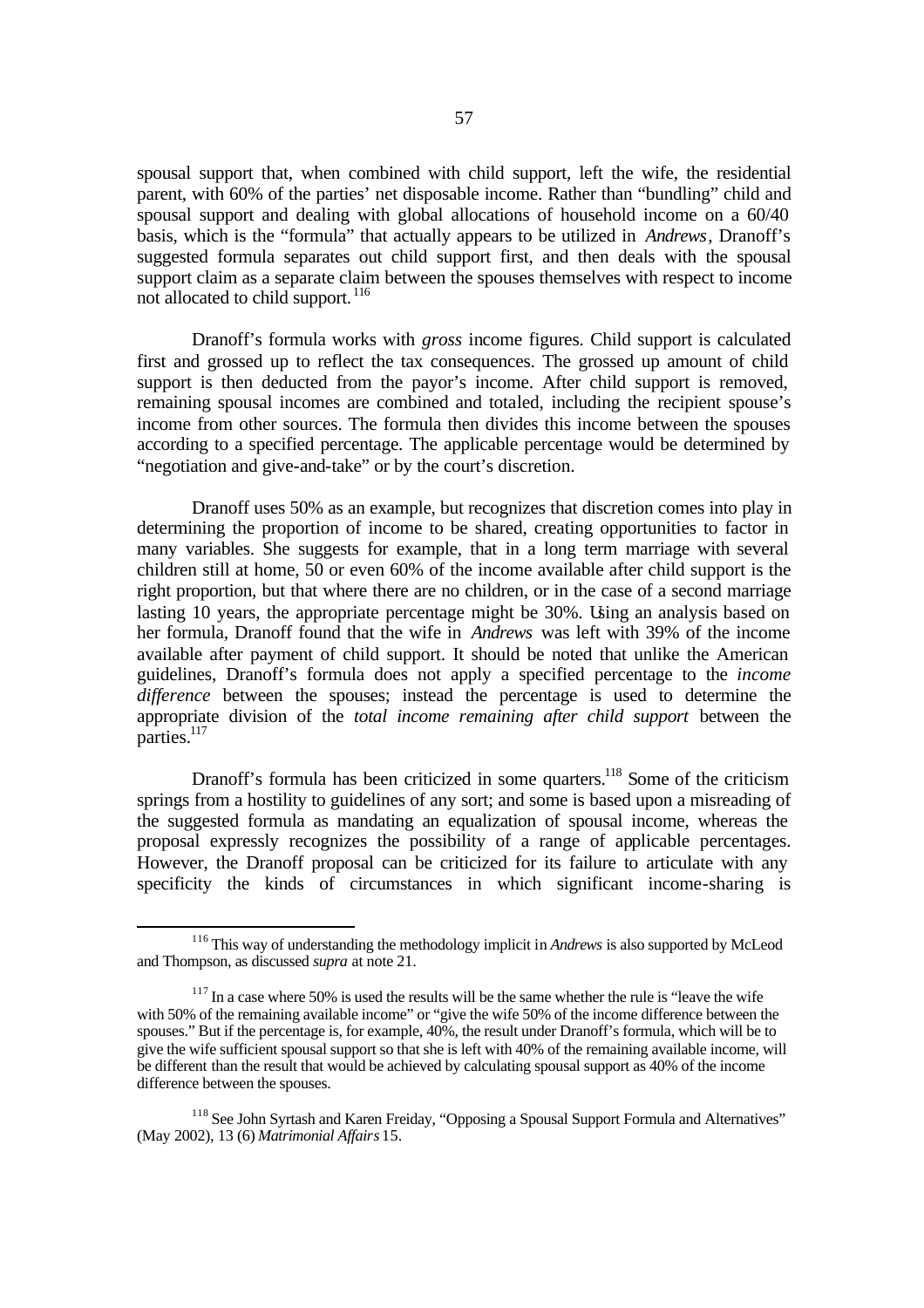appropriate—whether it is the presence of children that is the relevant factor justifying a norm of equalization or the length of the marriage. It is not put forward, for example, as a formula that is devised for cases where there are minor children or where there has been a very long marriage. The formula thus leaves itself open to the criticism that it is not appropriate in all cases, and reinforces some of the worst fears about guidelines generating highly inappropriate results because of excessive simplification.

On the other hand, the formula offers a methodology which might well be appropriate in certain kinds of cases, particularly cases like *Andrews* where there are minor children. The *Andrews* development has no counterpart in American spousal support law, and is therefore not taken into account under current American guidelines, or even under the ALI proposals. If this is seen to be a significant development that should be supported, Canadian guidelines will have to be crafted to reflect it.

# **C. Drawing Together the Strands: Some Basic Issues About Structuring Spousal Support Guidelines**

Where does this review of different experiments with spousal support guidelines take us in terms of the project at hand?

The challenge in developing guidelines is how to translate basic principles or theories into proxies which generate "average" or "approximate" justice. Most guidelines are structured around income-sharing as a methodology (i.e., a methodology which is based on the post-divorces incomes of the parties and on sharing a specified portion of that income). A crucial threshold issue in any attempt to create guidelines is whether that methodology can be accepted. This involves eliminating budgets as a primary determinant of spousal support outcomes as well as abandoning any focus on individualized estimates of earning capacity loss.

Once income-sharing is accepted as a methodology, the crucial question is what factors will structure income -sharing. The review of existing guideline models in Part IV raises some basic structural issues:

- Should the main structural factor be length of marriage (as in many American guidelines) or should the presence or absence of children also be important?
- If the presence of children in the marriage is to be a relevant "structural" factor, is it relevant because *during the marriage* one spouse may have assumed disproportionate responsibility for child care? Or is the relevance that there are dependent children at the time of divorce for whom the spouse claiming spousal support has on-going custodial responsibility?
- More generally, to what extent can/should guidelines be structured to respond to diversity of fact situations? Guidelines strive to reduce the number of relevant factors to serve the goals of administrative efficiency. Yet talk of guidelines generates real fears about "one size fits all" formulas. Some fear the reduction of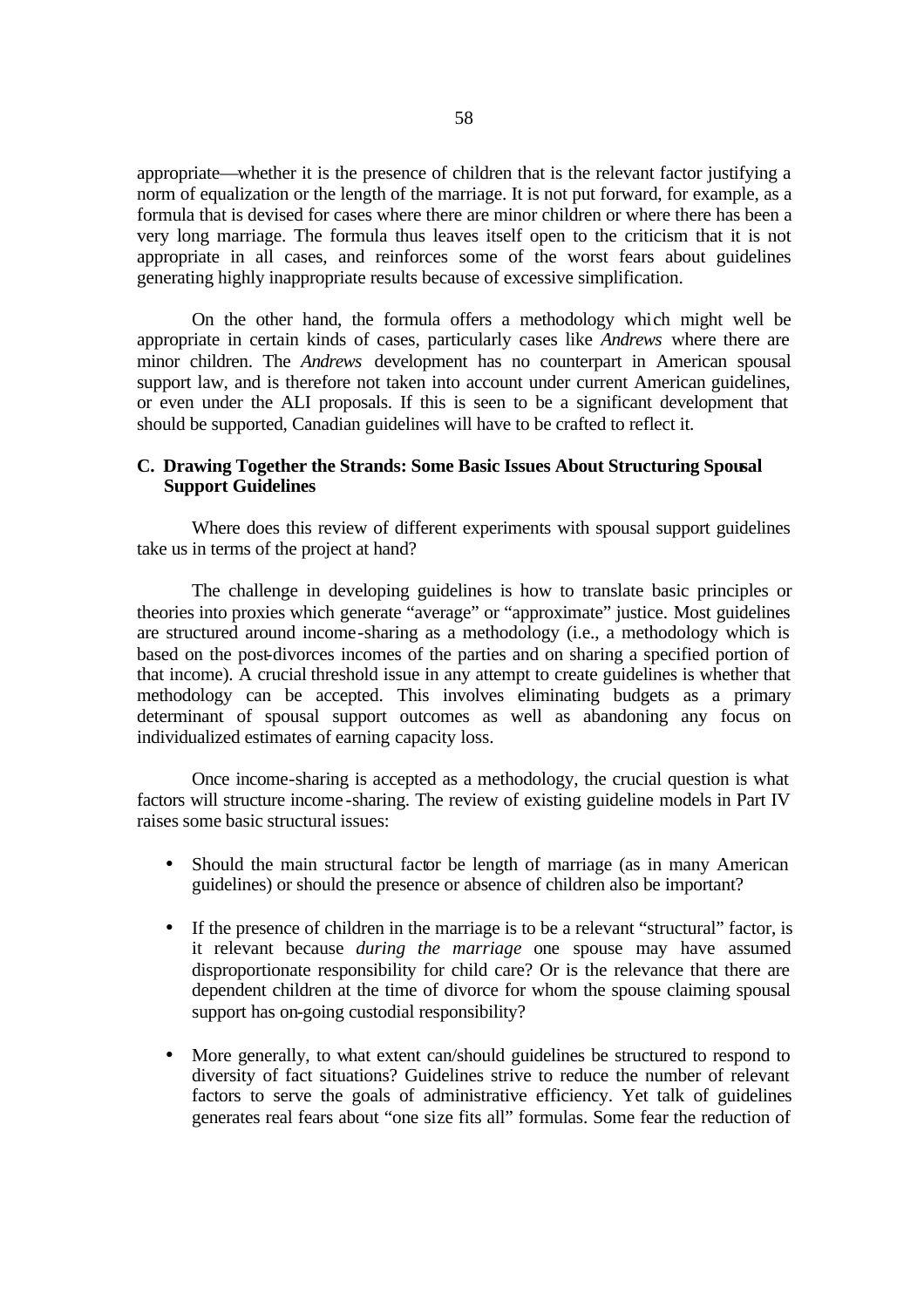support to the lowest common denominator if we follow American guidelines. Others assume that guidelines inevitably involve an equalization of incomes model across the board. Making children a relevant factor (see (a) and (b) above) is one way of increasing responsiveness to diversity. Another important structural component may be the "durational factor," used in both the ALI proposals and the Maricopa County guidelines, that links quantum of support to the length of the marriage.

- Under the American guidelines durational limits are an important mechanism for structuring the extent of the support obligation in US. Is it possible to contemplate guidelines with durational limits in Canada, or is quantum the only factor that guidelines can realistically address? How do quantum and duration interact? Does uncertainty of duration require some downward adjustment of quantum?
- How will child support be integrated with any guideline? Some American guidelines, for example, calculate spousal support before child support. Those models are inappropriate in the Canadian context

# **V. THE SOCIAL CONTEXT FOR CANADIAN GUIDELINES**

This section of the paper provides some social context for the development and operation of spousal support guidelines. An important issue in developing spousal support guidelines is the question of potential impact. Data on the actual incidence of spousal support is important in establishing a benchmark against which to assess the potential impact of guidelines. Length of marriage is likely to emerge as a central structural component in any proposed Canadian guidelines, as is the presence of dependent children. A review of existing data on the nature of marriages which end in divorce may assist in structuring guidelines (for example, help us determine what is a long marriage). To the extent this data reveals what percentage of divorces will fall into different categories, it will also assist in assessing the impact of any proposed guidelines.

What follows is a review of the information available with respect to incidence of spousal support and the characteristics of marriages which end in divorce. Unfortunately, as will become apparent, the information is in many cases limited and of questionable reliability.

## **A. Incidence of Spousal Support**

Current law appears to offer a very expansive basis for spousal support—an expansion that began with *Moge* in 1992 and intensified with *Bracklow* in 1999. Reliable data on the actual incidence of spousal support does not exist, but the scant available suggests that spousal support is present in only a small percentage of divorce cases ranging from the low twenties at best, to the low teens at worst.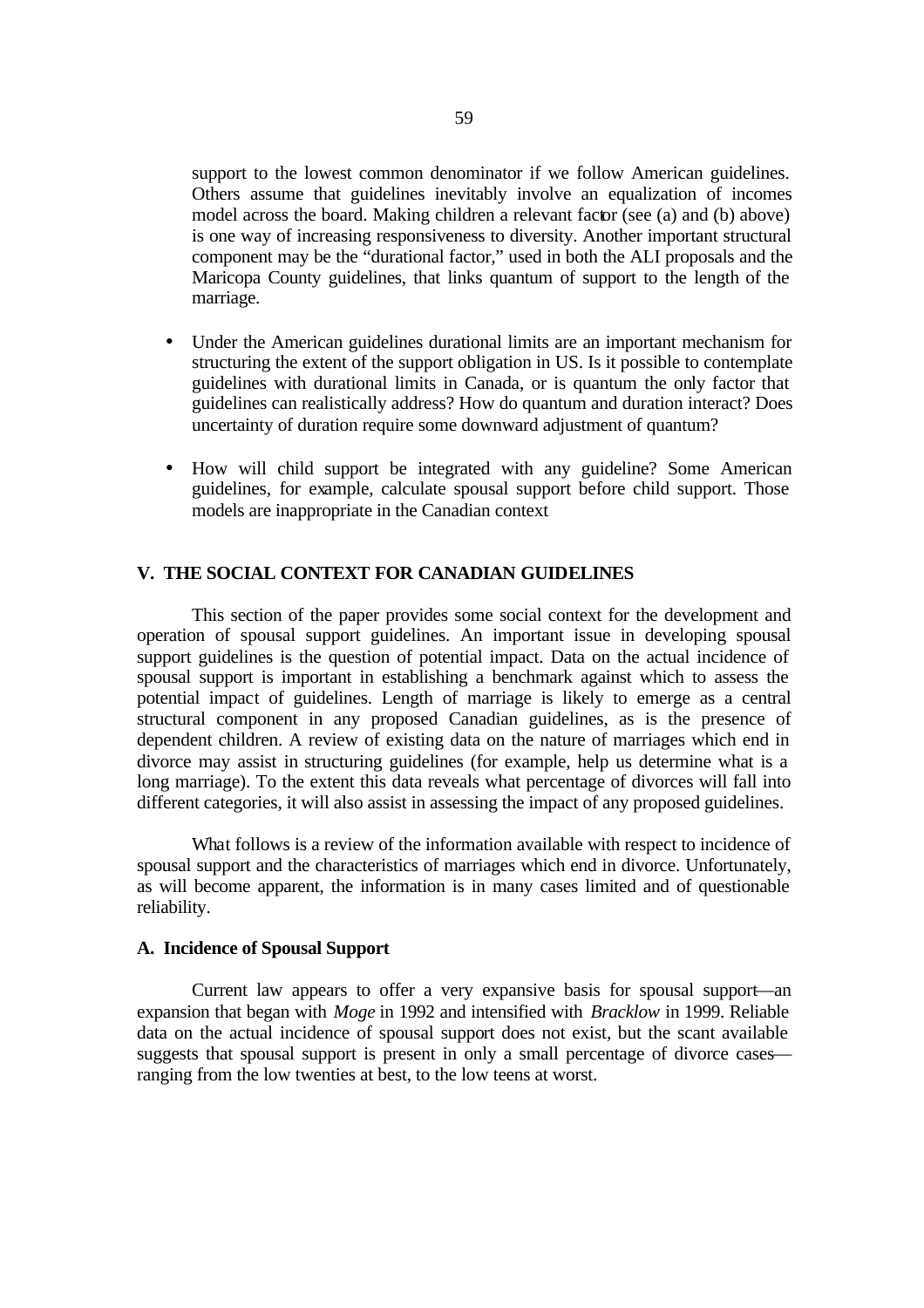The best data comes from the federal government's 1988 *Evaluation of the* Divorce Act,<sup>119</sup> where data based on an examination of court divorce files showed that spousal support was sought in 16% of divorce files, and in only 19 percent of cases where there were dependent children. Data in the same study drawn from surveys of individuals who had gone through the divorce process, a slightly more reliable source, showed only a slightly higher incidence: 22 percent of wives reported that they had sought spousal support at some time since the separation; while 30% of the husbands reported that their ex-wives had sought spousal support.  $120$  One of the problems with this data is that it dates from 1988, and hence does not take into account any of the shifts in the law as a result the *Moge*, let alone *Bracklow*.

The more recent data is even more limited in scope. One source of data is provincial maintenance enforcement programs. As part of the Maintenance Enforcement Survey, which is not yet fully implemented, information has been collected on two provinces, Saskatchewan and British Columbia, for orders registered at March 31, 2000.<sup>121</sup> One has to extrapolate from the survey figures. Those conducting the survey estimate that most provincial maintenance enforcement programs are only dealing with 40 to 50% of support orders, with the emphasis being on those orders where there is difficulty with enforcement. As well, welfare recipients are obligated to register their orders for enforcement, thus skewing the data towards low-income recipients.

With respect to Saskatchewan, spousal support only was found in 4.1% of *Divorce Act* orders registered in the program and combined spousal and child support orders represented 7.4% of *Divorce Act* support orders (so a total of 11.5% of all support orders).<sup>122</sup> For British Columbia, spousal support only was found in 4.1% of *Divorce Act* orders registered in the program and combined spousal and child support orders represented 4.8% of *Divorce Act* support orders (for a total of 8.9% of all *Divorce Act*  support orders). $^{123}$ 

Another source of data, the survey of child support awards under the *Divorce Act* database, shows spousal support awards in approximately 13% of cases where there are

1

<sup>121</sup> Canadian Centre for Justice Statistics, *Child and Spousal Support: Introduction to the Maintenance Enforcement Survey* ( Statistics Canada, 2002).

<sup>122</sup> Provincial orders barely had any type of spousal support orders--.04% with respect to each category.

<sup>123</sup> With respect to orders under provincial legislation, 1.3% of all support orders related to spousal support only and 2.5% related to combined child and spousal support orders.

<sup>119</sup> Canada, Department of Justice, *Evaluation of the Divorce Act: Phase II: Monitoring and Evaluation* (Ottawa, 1990).

<sup>&</sup>lt;sup>120</sup> The discrepancy might be explained by, at least in part, by the fact that the men and women interviewed were not corresponding spouses.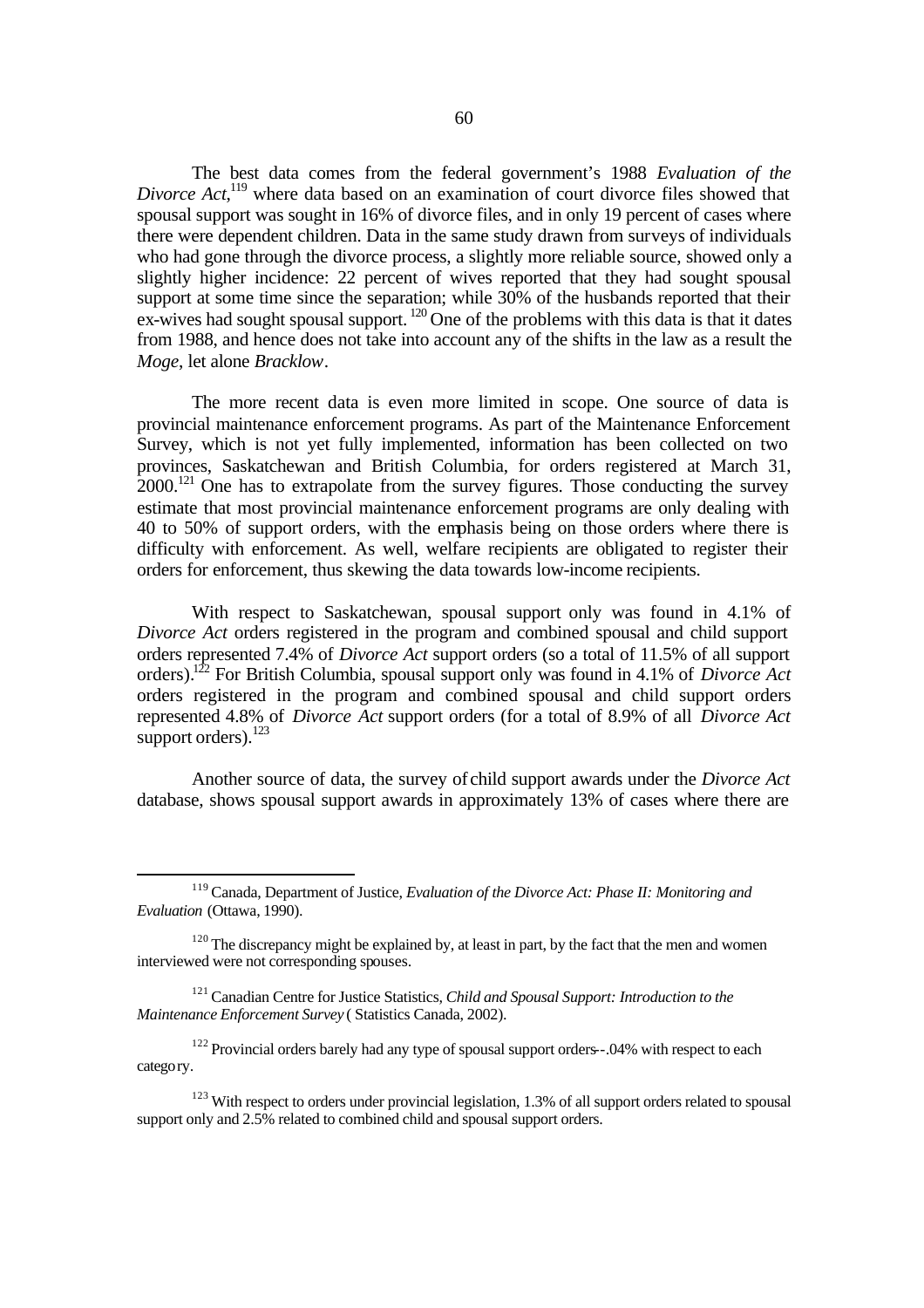orders for child support.<sup>124</sup> This data source is limited because it only includes cases in which child support is awarded.

All of these numbers seem low, but American data reveal the same pattern, with percentages in the high teens.<sup>125</sup>

What explains the low incidence of spousal support in the existing studies? One possibility, of course, is that the studies do not reflect the actual incidence of spousal support. Given that spousal support is a higher-income phenomenon, it is likely that a significant amount of spousal support is found in agreements rather than court orders, and hence does not get captured in court-based data.

The other possibility is that uncertainty about the spousal support obligation prevents claims from being made. The 1988 *Divorce Act* evaluation asked women why they had not asked for spousal support: 63% felt that they were self-sufficient or had other sources of support; 24% did not believe in it or wanted a clean break; another 11% wanted support but did not think support would be granted, or if granted, be paid.<sup>126</sup> These reasons reflect the strong influence of ideas of clean break and self-sufficiency and the limited basis for spousal support in 1988.

One might have expected to see shifts in the willingness and desire to claim spousal support with the expansion of the obligation as a result of *Moge* and *Bracklow*. However, spousal support remains highly discretionary and very uncertain. It is still not a clear entitlement. We know little of what actually goes on in the negotiation of separation agreements, but it may be that spousal support is the first claim to be "pulled off the table" or whittled down in the give and take of negotiation. <sup>127</sup>

If there is some accuracy to the studies showing a relatively low incidence of spousal support, the development of guidelines might have a fairly significant impact in increasing incidence and making spousal support a relatively standard part of many divorce claims, at least in middle and high income cases. This would be consistent with the existing legal framework, but might constitute a fairly dramatic shift in practice.

1

<sup>&</sup>lt;sup>124</sup> The database contains data from 21 selected courts in all provinces and territories except Quebec and Nunavut. The total number of cases, including original orders and variations, collected between November 1998 and February 2002 was 33,240.

<sup>&</sup>lt;sup>125</sup> The American studies are reviewed by the ALI, *supra* note 9. The highest incidence found in any American study was 30% in a large sample of divorcing parents in California with at least one child under 16: Maccoby and Mnookin, *Dividing the Child* (Cambridge: Harvard University Press, 1992) at 123- 4.

<sup>126</sup> *Supra* note 119.

 $127$  For an extremely thoughtful analysis of the impact of the discretionary nature of the support entitlement on the dynamic of bargaining see Craig Martin, "Unequal Shadows: Negotiation Theory and Spousal Support Under the Canadian Divorce Act<sup>"</sup> (1998), 56 U.T.Fac.L.Rev. 135.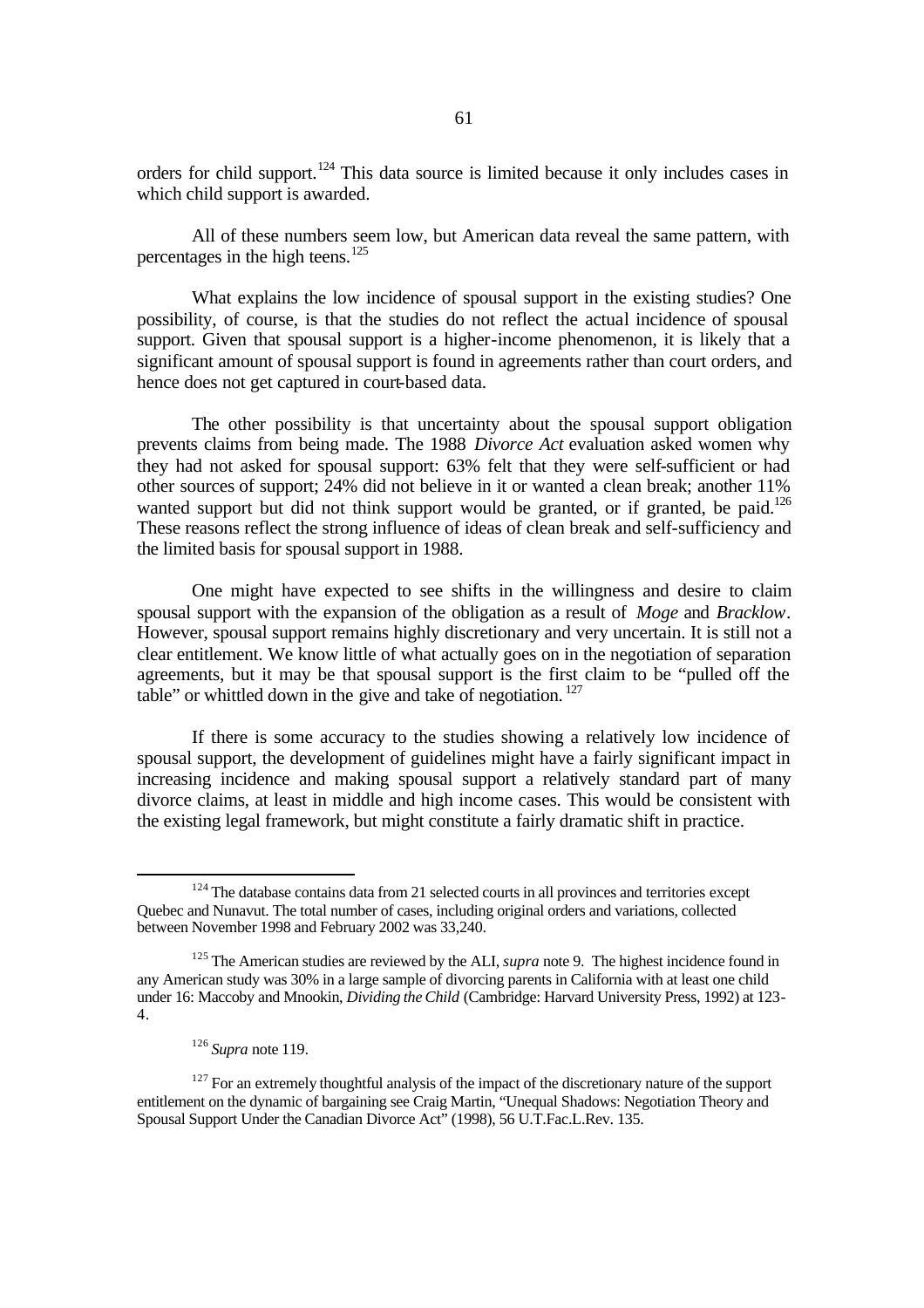#### **B. Length of Marriage**

Any guidelines, however constructed, will likely have to take marital duration into account. What do we know about how long marriages last?

In 2000, the median duration of marriage, calculated from date of marriage to date of divorce was 11 years.<sup>128</sup> This figure has remained relatively constant for over decade. Given that most spouses will have been separated for at least one year before divorce, the median period of actual cohabitation could be less than 10 years.<sup>125</sup>

The majority of divorces, (60.8%) involve couples who have been married for less than 15 years. A sizable number (19%) of these are marriages that end within four years.

Only 12% of marriages that end in divorce last 25 years or more. Even if one extends the definition of long marriage to include marriages that last at least 20 years, the number only rises to  $22\%$ .<sup>130</sup>

What are the implications of this for structuring guidelines. Under some the guidelines reviewed in Part 1V above, income-sharing does not kick in until the relationship has lasted a minimum of 5 years. Based on Canadian data, that would exclude 19% of the cases. Long marriages are probably the easiest to deal with; depending on one's definition that would include only either 12% or 22%.

The vast majority of marriages that end in divorce are in the middle in terms of duration: 23.5% lasted 5-9 years; 18.5% lasted 10-14 years; and 13.8% lasted between 15 and 19 years. Even within this middle range, there is a much higher incidence of divorce in marriages of shorter duration, with the percentages declining after 15 years. Many of these marriages are likely to still have dependent children (see below). Whatever is done under guidelines for marriages of medium duration will have an impact on a significant proportion of the divorcing population. <sup>131</sup>

# **C. Marriages with Dependent Children**

 $\overline{a}$ 

<sup>128</sup> The source for this data is Statistics Canada, Health Statistics Division, *Divorces 1999 and 2000*, Cat. No. 84F0213XPB (December 2002), Table 15.

<sup>&</sup>lt;sup>129</sup> Although given that a significant number of couples cohabit for some period of time before marriage, the median for relationship duration may bump back up to 11 years or even slightly higher.

<sup>131</sup> Thompson, *supra* note 4, provides a more detailed breakdown of the 1998 divorce data. Attempting to classify marriages into three categories of "short, " "medium" and "long," he breaks the 1998 divorce data into thirds. His conclusions were: "short" marriages would be those under 7 years, while "long" marriages would be anything 16 years or longer. "Medium" length marriages would range from 8 to 15 years.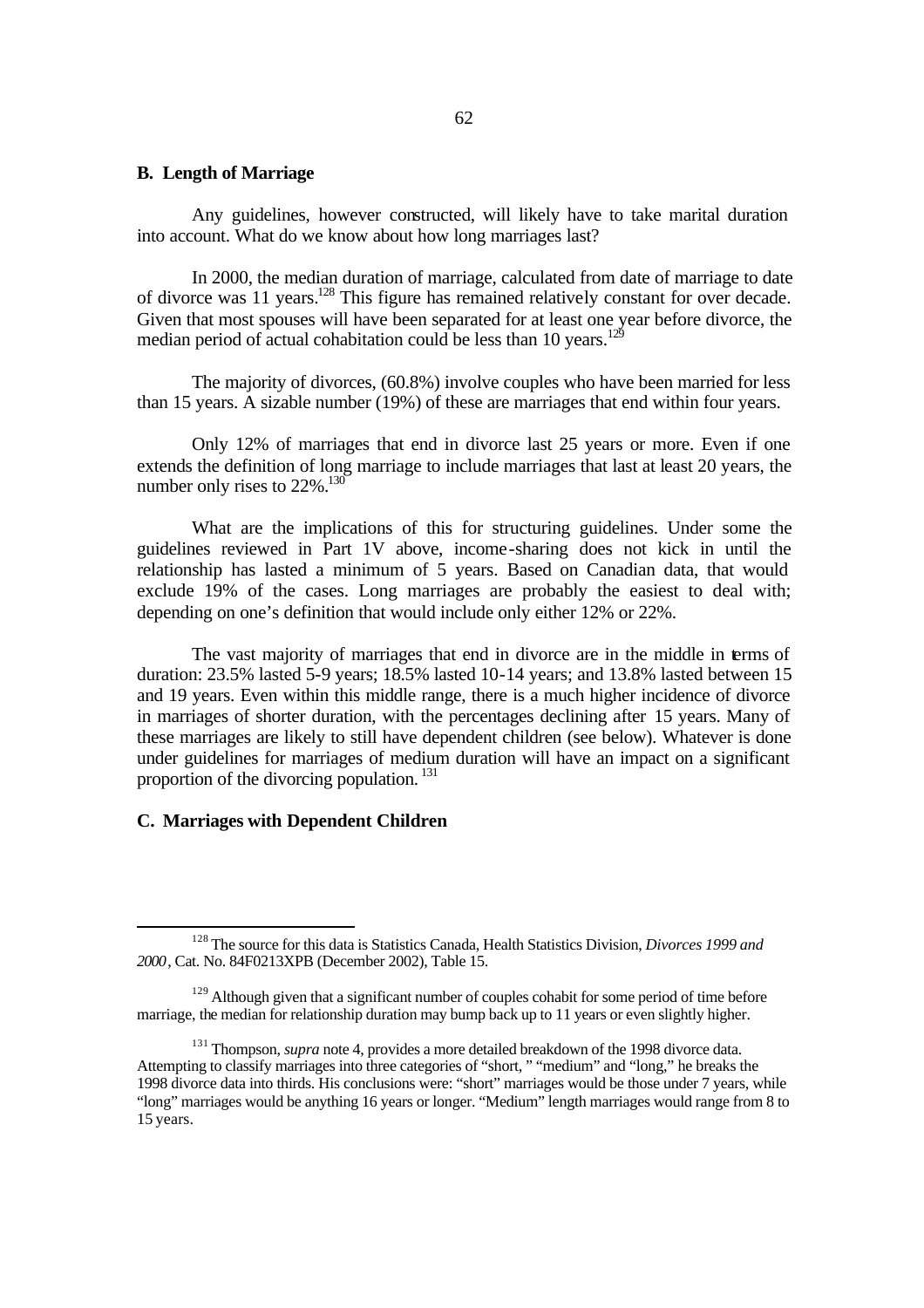Guidelines may provide for different treatment of marriages involving dependent children. Existing studies show that approximately half of divorces involve dependent children.

Data collected under the *Divorce Act* registry indicates that, in 2000, 42.6% of divorces involved dependent children.<sup>132</sup> This number has slowly been going downward since 1991, when the figure was 53.5%. There is no data, unfortunately, on the age of the dependent children. Falling in the category of marriages without dependent children would be both marriages in which there were children, but they are no longer dependent, and childless marriages.

This data is not complete, however, and must be approached with some caution. It only includes cases where children are noted on the record of divorce. In cases where parties have, for example, reached an agreement about custody beforehand, and the court did not have to adjudicate, the children may not be entered on the record of divorce. Consequently, divorce registration data underestimates the number of cases of divorces involving dependent children.

It is possible, therefore, that well over 50% of marriages involve dependent children. Guidelines need to be developed with the recognition that such cases may well constitute the majority of spousal support cases.

# **VI. BUILDING CANADIAN SPOUSAL SUPPORT GUIDELINES FROM THE GROUND UP: THE PROCESS**

Responding to the concerns of lawyers and judges about the current uncertainty in the law of spousal support, the federal Department of Justice has taken on the role of facilitating a discussion about the possibility of developing spousal support guidelines in Canada. The process that is envisioned for this project takes its inspiration from the process by which many of the American spousal support guidelines were created, as reviewed in Part IV above. There guidelines have largely been generated at the local level. They were, in their origin, the result of local bench and bar committees, composed of judges and lawyers, attempting to articulate informal guidelines which reflected current practice. The goal was not to make new law, but to "crystallize" current practice under existing legislation in order to provide a more certain backdrop for negotiation. Although over time some of the American guidelines have taken on a more formal status, $133$  they started out as informal rules of practice which operated in an advisory capacity to provide a starting point for negotiation or decision-making.

1

<sup>132</sup> See *supra* note 128.

<sup>&</sup>lt;sup>133</sup> See California, where the Santa Clara County guidelines are now found in the Rules of Court, and Pennsylvania, where informal guidelines originally created in Allegheny County were eventually adopted state-wide through legislation.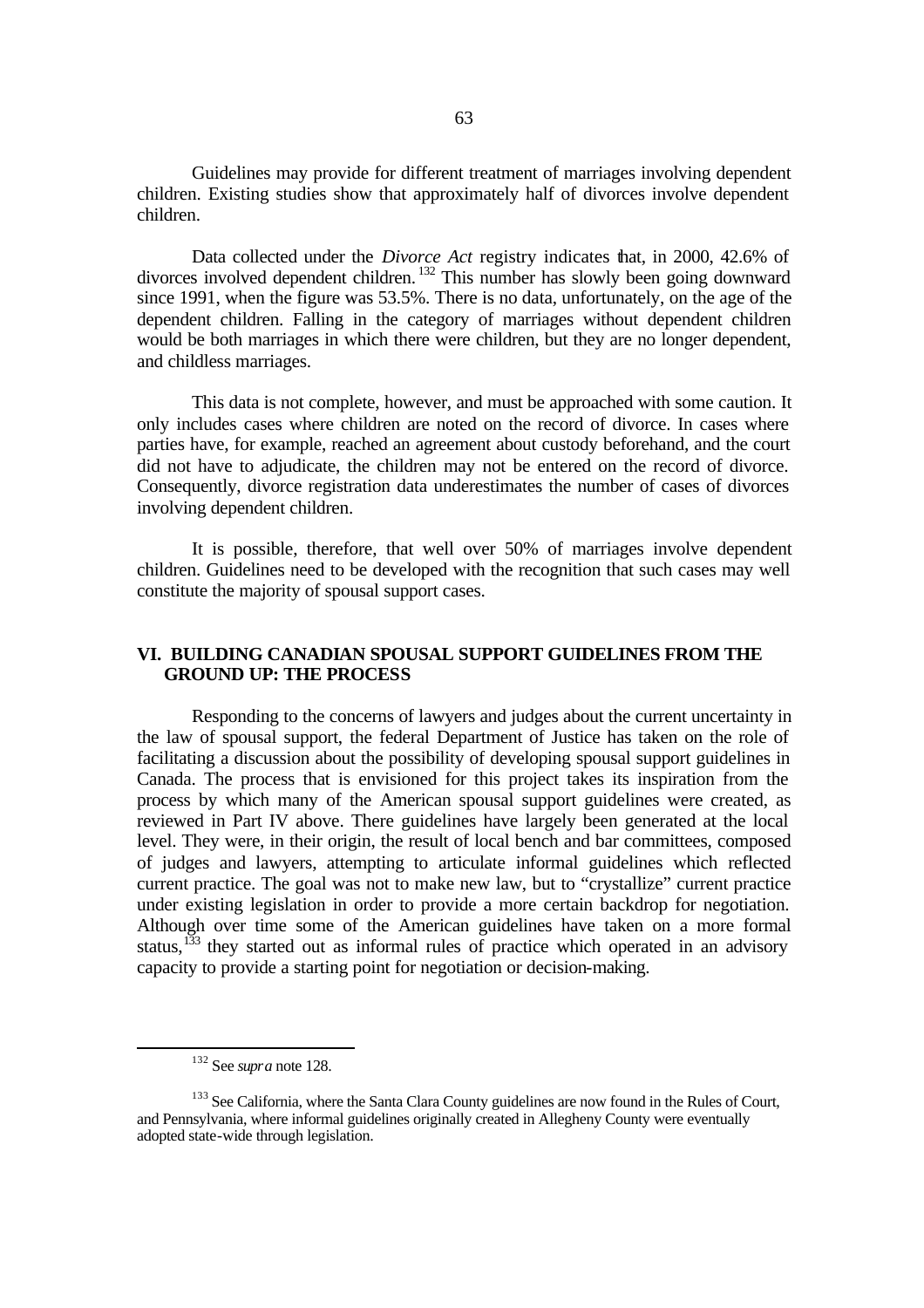This project, too, is based on the concept of building informal guidelines "from the ground up" by those who are immersed in current practice. The model of law reform that is being contemplated is not that of formal, legislated guidelines, such as was adopted for child support guidelines. The contentious nature of the spousal support obligation suggests that little would be accomplished by opening it up to broad-based legislative reform. Rather the objective of the project is to facilitate the development of guidelines that will reflect and structure current practice under the existing legislation. It is envisioned that such guidelines would be implemented on a regional basis to guide local practice. The exact status and force of such guidelines would be a matter open to discussion. The most obvious possibility is the route taken in several Kansas counties and Maricopa, County Arizona, where the guidelines are informal rules of practice that are understood to be "advisory" rather than binding. On this model, the guidelines developed through this project would simply constitute a starting point for discussion, negotiation, or decision-making.

As currently conceived, this project of "building guidelines from the ground up" involves several stages. The first stage is to bring together a small group of judges, lawyers and mediators (approximately 10) from across the country with an expertise in family law (the "working group") to begin the discussion about the development of guidelines. This group will first discuss the feasibility of the project. If there is support for the project, the working group will then begin a focused discussion of some of the specific issues that would arise in trying to develop guidelines. This discussion will take place over the course of several meetings. The process will require clarifying and reaching some rough consensus on the assumptions underlying spousal support and then developing guidelines to implement those assumptions. An essential feature of the process, given that the goal is to work from current practice, will be to identify different categories of cases, and in this way to work from the ground up in articulating basic principles and crafting guidelines that are appropriate for each category of case.

A series of more informal consultations focused on similar issues will also be held with lawyers, judges and mediators outside the working group. For example, similar discussions might be conducted with family law sections of provincial bar associations or with groups of judges in the context of judicial education seminars. These consultations will feed into the discussions of the working group to ensure that views from a range of regions and localities are considered.

If the discussions with the working group and the informal consultations reveal support for the development of guidelines and the ability to reach rough consensus on a number of starting points, the project will move to the next stage. Here the objective would be to pilot guidelines in one or more court sites. The ideas developed in the working group would provide the starting point for discussions in the chosen sites which would focus on developing guidelines responsive to the local norms of practice and which would receive the support of the local bench and bar.

The project as conceived is a challenging one on both the practical and conceptual levels. The project is premised on the hope that consensus is possible, particularly if the